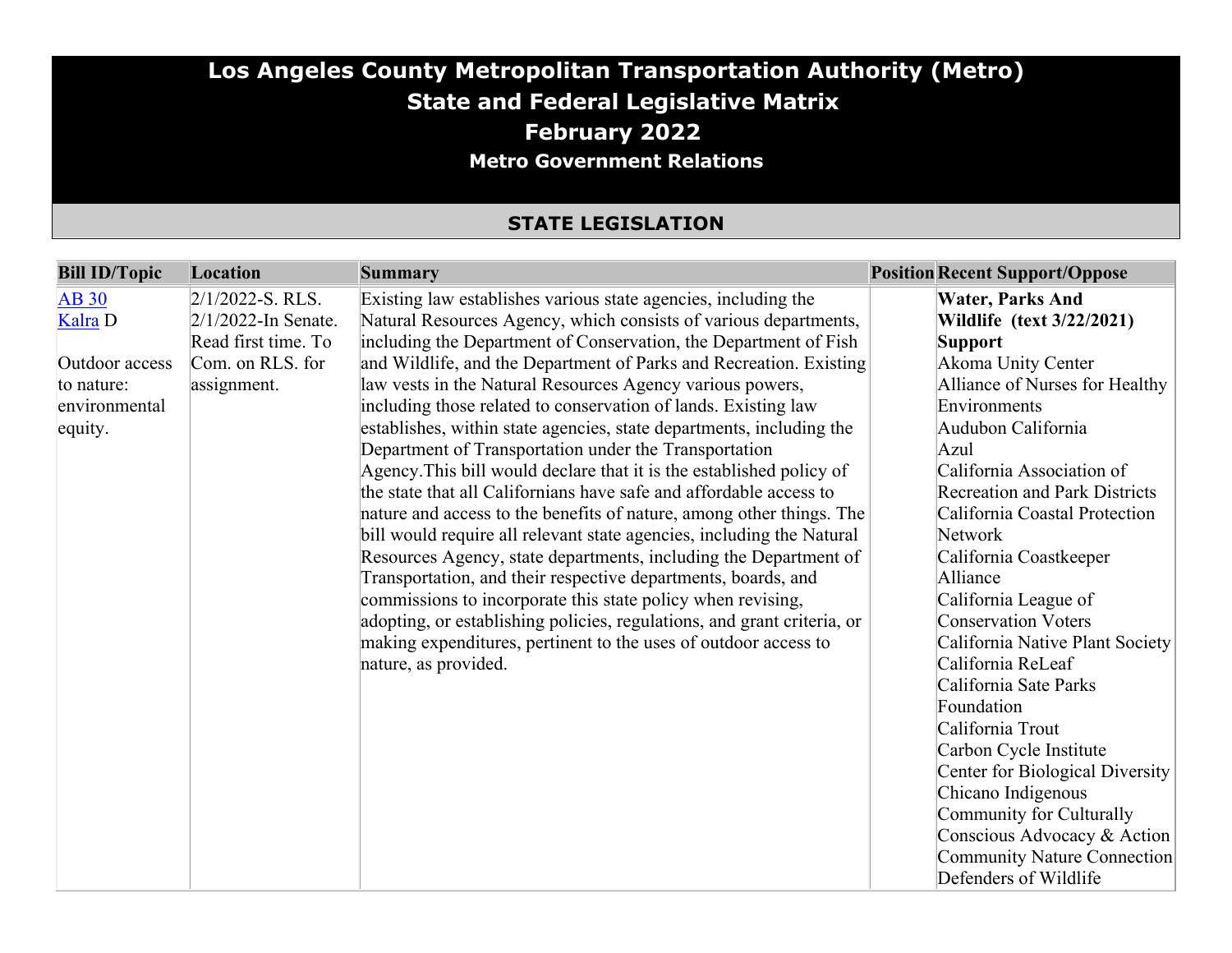|                      | Los Angeles County Metropolitan Transportation Authority (Metro)<br><b>State and Federal Legislative Matrix</b> |                |                                                |  |  |  |  |  |  |
|----------------------|-----------------------------------------------------------------------------------------------------------------|----------------|------------------------------------------------|--|--|--|--|--|--|
|                      | <b>February 2022</b>                                                                                            |                |                                                |  |  |  |  |  |  |
|                      |                                                                                                                 |                |                                                |  |  |  |  |  |  |
|                      | <b>Metro Government Relations</b>                                                                               |                |                                                |  |  |  |  |  |  |
| <b>Bill ID/Topic</b> | Location                                                                                                        | <b>Summary</b> | <b>Position Recent Support/Oppose</b>          |  |  |  |  |  |  |
|                      |                                                                                                                 |                | Environmental Defense Fund                     |  |  |  |  |  |  |
|                      |                                                                                                                 |                | Latino Outdoors                                |  |  |  |  |  |  |
|                      |                                                                                                                 |                | Los Angeles Conservation                       |  |  |  |  |  |  |
|                      |                                                                                                                 |                | Corps<br>Los Angeles Neighborhood              |  |  |  |  |  |  |
|                      |                                                                                                                 |                | <b>Land Trust</b>                              |  |  |  |  |  |  |
|                      |                                                                                                                 |                | Midpeninsula Regional Open                     |  |  |  |  |  |  |
|                      |                                                                                                                 |                | Space District                                 |  |  |  |  |  |  |
|                      |                                                                                                                 |                | Mono Lake Committee                            |  |  |  |  |  |  |
|                      |                                                                                                                 |                | Native American Community                      |  |  |  |  |  |  |
|                      |                                                                                                                 |                | Council of San Bernardino and                  |  |  |  |  |  |  |
|                      |                                                                                                                 |                | <b>Riverside Counties</b>                      |  |  |  |  |  |  |
|                      |                                                                                                                 |                | Nature for All                                 |  |  |  |  |  |  |
|                      |                                                                                                                 |                | <b>NRDC</b>                                    |  |  |  |  |  |  |
|                      |                                                                                                                 |                | Pacific Forest Trust                           |  |  |  |  |  |  |
|                      |                                                                                                                 |                | Planning and Conservation                      |  |  |  |  |  |  |
|                      |                                                                                                                 |                | League                                         |  |  |  |  |  |  |
|                      |                                                                                                                 |                | S.F. Bay Physicians for Social                 |  |  |  |  |  |  |
|                      |                                                                                                                 |                | Responsibility                                 |  |  |  |  |  |  |
|                      |                                                                                                                 |                | San Jose Conservation Corps                    |  |  |  |  |  |  |
|                      |                                                                                                                 |                | & Charter School                               |  |  |  |  |  |  |
|                      |                                                                                                                 |                | Surfrider Foundation<br><b>Trout Unlimited</b> |  |  |  |  |  |  |
|                      |                                                                                                                 |                | <b>YES Nature to Neighborhoods</b>             |  |  |  |  |  |  |
|                      |                                                                                                                 |                | Yoots                                          |  |  |  |  |  |  |
|                      |                                                                                                                 |                | Oppose                                         |  |  |  |  |  |  |
|                      |                                                                                                                 |                | None                                           |  |  |  |  |  |  |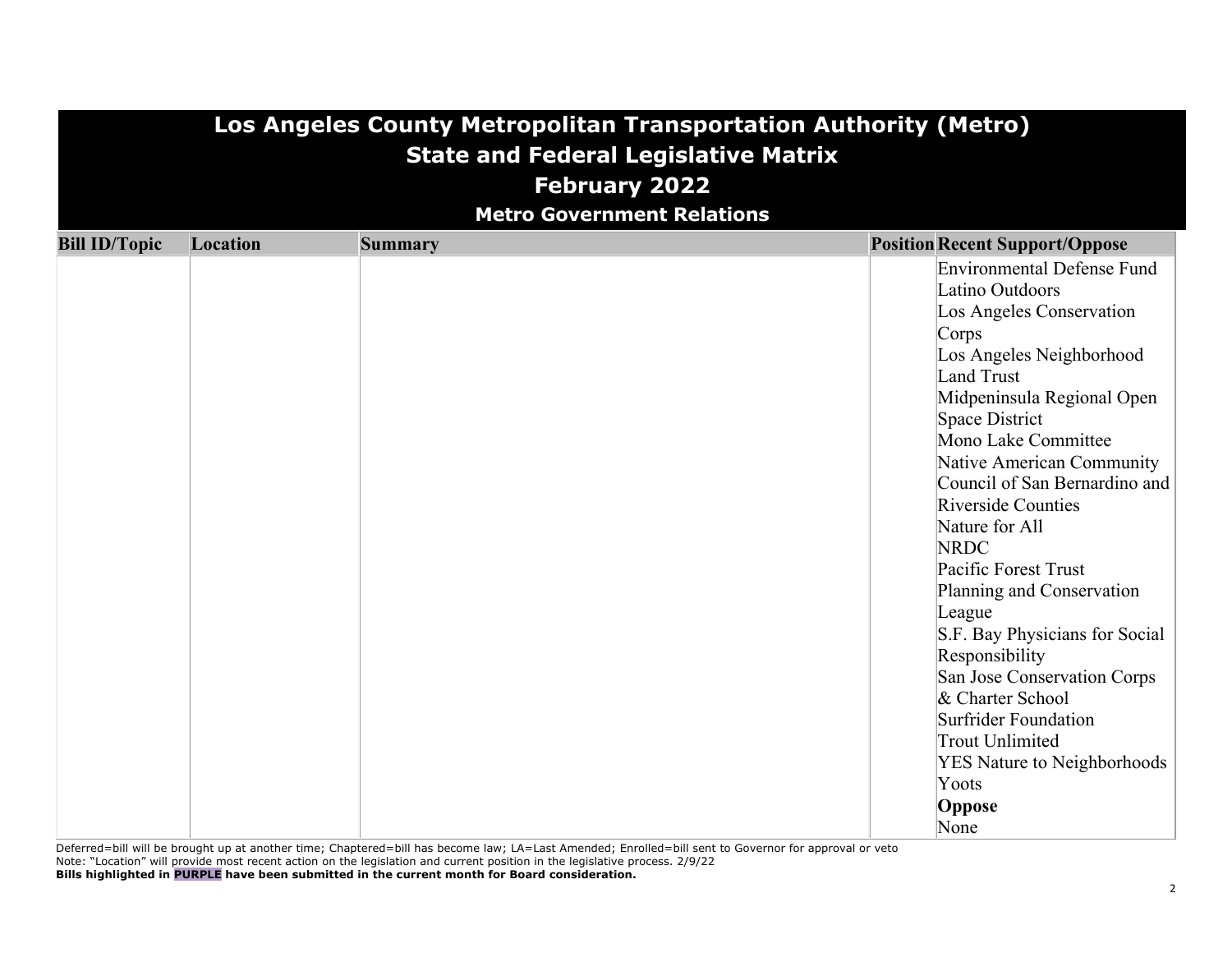| Los Angeles County Metropolitan Transportation Authority (Metro) |                                   |                                                                        |                                       |  |  |  |  |  |
|------------------------------------------------------------------|-----------------------------------|------------------------------------------------------------------------|---------------------------------------|--|--|--|--|--|
| <b>State and Federal Legislative Matrix</b>                      |                                   |                                                                        |                                       |  |  |  |  |  |
| <b>February 2022</b>                                             |                                   |                                                                        |                                       |  |  |  |  |  |
|                                                                  | <b>Metro Government Relations</b> |                                                                        |                                       |  |  |  |  |  |
| <b>Bill ID/Topic</b>                                             | Location                          | <b>Summary</b>                                                         | <b>Position Recent Support/Oppose</b> |  |  |  |  |  |
| <b>AB</b> 581                                                    | $2/1/2022$ -S. RLS.               | Existing law establishes the Office of Information Security within     | <b>Accountability And</b>             |  |  |  |  |  |
| Irwin D                                                          | $2/1/2022$ -In Senate.            | the Department of Technology, under the direction of the Chief of      | Administrative                        |  |  |  |  |  |
|                                                                  | Read first time. To               | the Office of Information Security, for the purpose of ensuring the    | <b>Review (text 3/25/2021)</b>        |  |  |  |  |  |
| Cybersecurity.                                                   | Com. on RLS. for                  | confidentiality, integrity, and availability of state systems and      | <b>Support</b>                        |  |  |  |  |  |
|                                                                  | assignment.                       | applications and to promote and protect privacy as part of the         | Splunk, Inc                           |  |  |  |  |  |
|                                                                  |                                   | development and operations of state systems and applications to        | Oppose                                |  |  |  |  |  |
|                                                                  |                                   | ensure the trust of the residents of this state. The law requires an   | None                                  |  |  |  |  |  |
|                                                                  |                                   | entity within the executive branch that is under the direct authority  |                                       |  |  |  |  |  |
|                                                                  |                                   | of the Governor to implement the policies and procedures issued by     |                                       |  |  |  |  |  |
|                                                                  |                                   | the office. The law additionally authorizes the office to conduct, or  |                                       |  |  |  |  |  |
|                                                                  |                                   | require to be conducted, an independent security assessment of         |                                       |  |  |  |  |  |
|                                                                  |                                   | every state agency, department, or office, as specified. The law       |                                       |  |  |  |  |  |
|                                                                  |                                   | authorizes the Military Department to perform an independent           |                                       |  |  |  |  |  |
|                                                                  |                                   | security assessment of any state agency, department, or office. This   |                                       |  |  |  |  |  |
|                                                                  |                                   | bill would require all state agencies, as generally defined, to review |                                       |  |  |  |  |  |
|                                                                  |                                   | and implement specified National Institute of Standards and            |                                       |  |  |  |  |  |
|                                                                  |                                   | Technology (NIST) guidelines for, among other things, reporting,       |                                       |  |  |  |  |  |
|                                                                  |                                   | coordinating, publishing, and receiving information about a            |                                       |  |  |  |  |  |
|                                                                  |                                   | security vulnerability relating to information systems and the         |                                       |  |  |  |  |  |
|                                                                  |                                   | resolution thereof, no later than July 1, 2023. The bill would         |                                       |  |  |  |  |  |
|                                                                  |                                   | require the chief to review the NIST guidelines and to create,         |                                       |  |  |  |  |  |
|                                                                  |                                   | update, and publish any appropriate standards or procedures in the     |                                       |  |  |  |  |  |
|                                                                  |                                   | State Administrative Manual and Statewide Information                  |                                       |  |  |  |  |  |
|                                                                  |                                   | Management Manual to apply the NIST guidelines to state agencies       |                                       |  |  |  |  |  |
|                                                                  |                                   | and state entities no later than April 1, 2023. The bill would         |                                       |  |  |  |  |  |
|                                                                  |                                   | authorize a state agency, and require certain state agencies and state |                                       |  |  |  |  |  |
|                                                                  |                                   | entities, to satisfy their requirement to implement NIST guidelines    |                                       |  |  |  |  |  |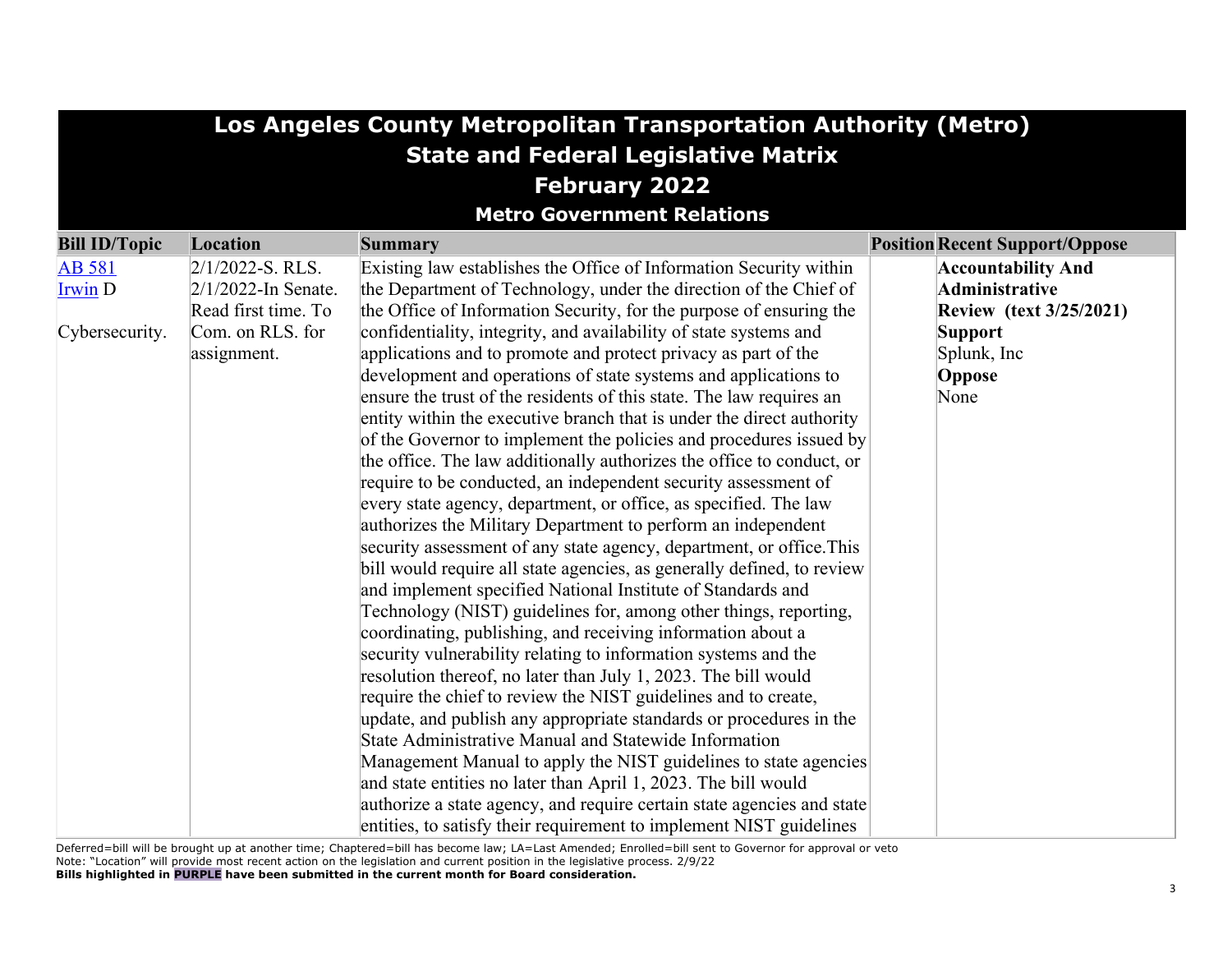|                                                                                                    |                      | Los Angeles County Metropolitan Transportation Authority (Metro)                                                              |  |                                                    |  |  |  |
|----------------------------------------------------------------------------------------------------|----------------------|-------------------------------------------------------------------------------------------------------------------------------|--|----------------------------------------------------|--|--|--|
| <b>State and Federal Legislative Matrix</b>                                                        |                      |                                                                                                                               |  |                                                    |  |  |  |
|                                                                                                    |                      | <b>February 2022</b>                                                                                                          |  |                                                    |  |  |  |
| <b>Metro Government Relations</b>                                                                  |                      |                                                                                                                               |  |                                                    |  |  |  |
| <b>Bill ID/Topic</b><br><b>Location</b><br><b>Position Recent Support/Oppose</b><br><b>Summary</b> |                      |                                                                                                                               |  |                                                    |  |  |  |
|                                                                                                    |                      | by adopting those standards and procedures published in the State                                                             |  |                                                    |  |  |  |
|                                                                                                    |                      | Administrative Manual and Statewide Information Management                                                                    |  |                                                    |  |  |  |
|                                                                                                    |                      | Manual. The bill would require the office to provide assistance to                                                            |  |                                                    |  |  |  |
|                                                                                                    |                      | any state agency or state entity that requests assistance in                                                                  |  |                                                    |  |  |  |
|                                                                                                    |                      | implementing the guidelines or the standards and procedures, and                                                              |  |                                                    |  |  |  |
|                                                                                                    |                      | to provide operational and technical assistance to state agencies and                                                         |  |                                                    |  |  |  |
|                                                                                                    |                      | state entities on reporting, coordinating, publishing, and receiving                                                          |  |                                                    |  |  |  |
|                                                                                                    |                      | information about cybersecurity vulnerabilities of information                                                                |  |                                                    |  |  |  |
|                                                                                                    |                      | systems, until that agency or entity withdraws their request for                                                              |  |                                                    |  |  |  |
|                                                                                                    |                      | assistance with implementation or cybersecurity.                                                                              |  |                                                    |  |  |  |
| AB 682                                                                                             | $1/27/2022$ -S. RLS. | Existing law, commonly referred to as the Density Bonus Law,                                                                  |  | Local                                              |  |  |  |
| <b>Bloom</b> D                                                                                     | 1/27/2022-Read third | requires a city or county to provide a developer that proposes a                                                              |  | Government (text 1/3/2022)                         |  |  |  |
|                                                                                                    |                      | time. Passed. Ordered housing development within the city or county with a density bonus                                      |  | <b>Support</b>                                     |  |  |  |
| Planning and                                                                                       | to the Senate. In    | and other incentives or concessions, as specified, if the developer                                                           |  | <b>Abundant Housing LA</b>                         |  |  |  |
| zoning: density                                                                                    | Senate. Read first   | agrees to construct, among other options, specified percentages of                                                            |  | California YIMBY                                   |  |  |  |
| bonuses:                                                                                           | time. To Com. on     | units for moderate-income, lower income, or very low income                                                                   |  | cityLAB-UCLA                                       |  |  |  |
| cohousing                                                                                          | RLS. for assignment. | households and meets other requirements. This bill would<br>additionally require that a density bonus be provided under these |  | East Bay for Everyone<br>Terner Center for Housing |  |  |  |
| buildings.                                                                                         |                      | provisions to a developer who agrees to construct a housing                                                                   |  | Innovation at the University of                    |  |  |  |
|                                                                                                    |                      | development that is a cohousing building, as defined, that meets                                                              |  | California, Berkeley                               |  |  |  |
|                                                                                                    |                      | specified requirements and will contain either 10% of the total                                                               |  | Oppose                                             |  |  |  |
|                                                                                                    |                      | square footage for lower income households, as defined, or 5% of                                                              |  | None                                               |  |  |  |
|                                                                                                    |                      | the total square footage for very low income households, as                                                                   |  |                                                    |  |  |  |
|                                                                                                    |                      | defined. The bill would prohibit the city, county, or city and county                                                         |  |                                                    |  |  |  |
|                                                                                                    |                      | from requiring any minimum unit size requirements or minimum                                                                  |  |                                                    |  |  |  |
|                                                                                                    |                      | bedroom requirements in conflict with the bill's provisions,                                                                  |  |                                                    |  |  |  |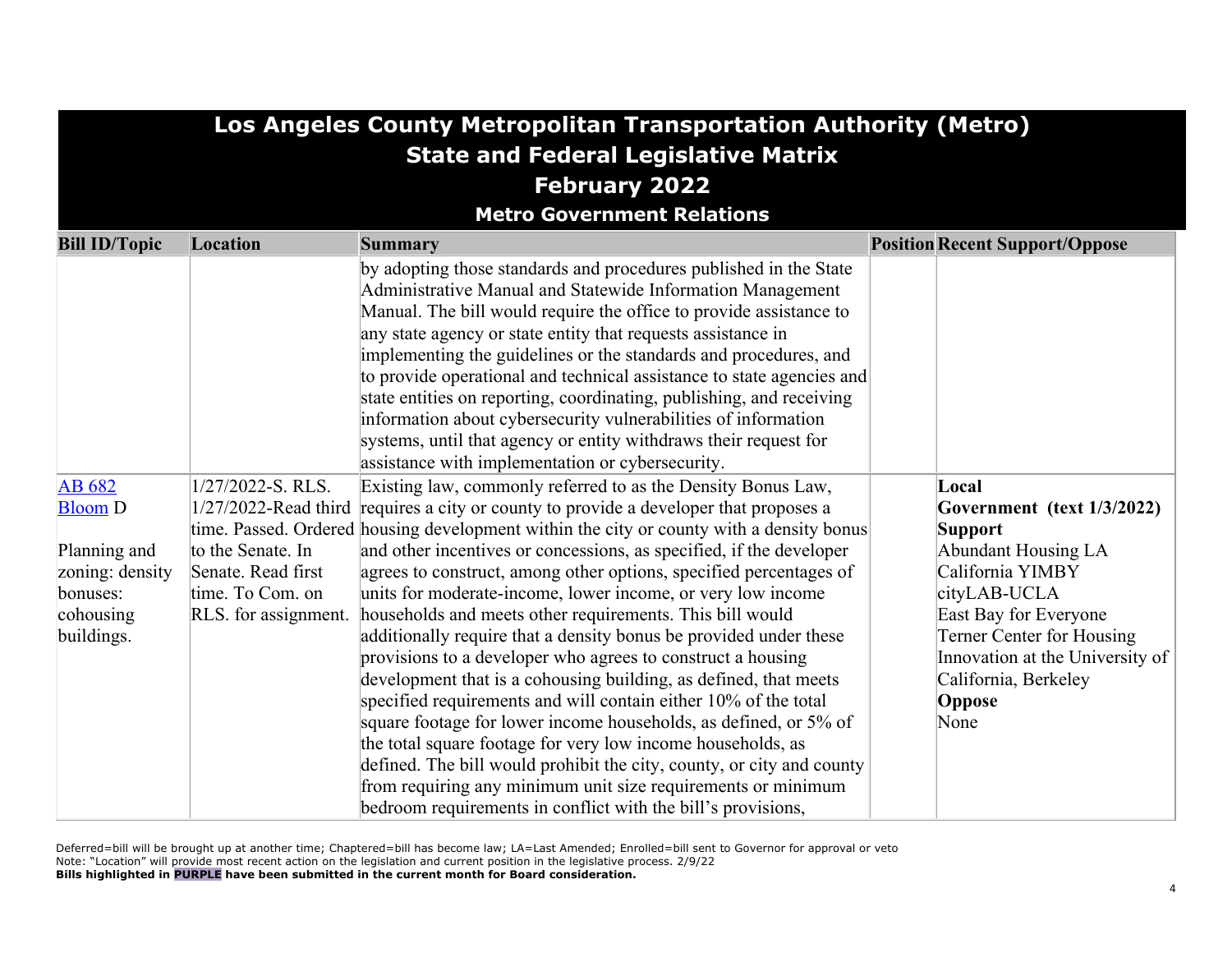| Los Angeles County Metropolitan Transportation Authority (Metro) |                        |                                                                        |                                       |  |  |  |  |
|------------------------------------------------------------------|------------------------|------------------------------------------------------------------------|---------------------------------------|--|--|--|--|
| <b>State and Federal Legislative Matrix</b>                      |                        |                                                                        |                                       |  |  |  |  |
| <b>February 2022</b>                                             |                        |                                                                        |                                       |  |  |  |  |
|                                                                  |                        |                                                                        |                                       |  |  |  |  |
| <b>Metro Government Relations</b>                                |                        |                                                                        |                                       |  |  |  |  |
| <b>Bill ID/Topic</b>                                             | Location               | <b>Summary</b>                                                         | <b>Position Recent Support/Oppose</b> |  |  |  |  |
|                                                                  |                        | requirement for the project to provide private open space, or          |                                       |  |  |  |  |
|                                                                  |                        | maximum limit on density with respect to a cohousing building          |                                       |  |  |  |  |
|                                                                  |                        | eligible for a density bonus under these provisions. The bill would    |                                       |  |  |  |  |
|                                                                  |                        | also make a technical change to the Density Bonus Law by deleting      |                                       |  |  |  |  |
|                                                                  |                        | certain duplicative provisions. This bill contains other related       |                                       |  |  |  |  |
|                                                                  |                        | provisions and other existing laws.                                    |                                       |  |  |  |  |
| <b>AB</b> 1001                                                   | $2/1/2022$ -S. RLS.    | The California Environmental Quality Act (CEQA) requires a lead        | <b>Natural</b>                        |  |  |  |  |
| Garcia,                                                          | $2/1/2022$ -In Senate. | agency, as defined, to prepare, or cause to be prepared, and certify   | Resources (text 1/3/2022)             |  |  |  |  |
| Cristina D                                                       | Read first time. To    | the completion of an environmental impact report on a project that     | <b>Support</b>                        |  |  |  |  |
|                                                                  | Com. on RLS. for       | it proposes to carry out or approve that may have a significant        | Coalition for Clean Air               |  |  |  |  |
| Environment:                                                     | assignment.            | effect on the environment or to adopt a negative declaration if it     | Oppose                                |  |  |  |  |
| mitigation                                                       |                        | finds that the project will not have that effect. CEQA also requires   | African American Farmers of           |  |  |  |  |
| measures for air                                                 |                        | a lead agency to prepare a mitigated negative declaration for a        | California                            |  |  |  |  |
| and water quality                                                |                        | project that may have a significant effect on the environment if       | Agricultural Energy                   |  |  |  |  |
| impacts:                                                         |                        | revisions in the project would avoid or mitigate that effect and there | <b>Consumers Association</b>          |  |  |  |  |
| environmental                                                    |                        | is no substantial evidence that the project, as revised, would have a  | American Pistachio Growers            |  |  |  |  |
| justice.                                                         |                        | significant effect on the environment. This bill would authorize       | Building Owners and                   |  |  |  |  |
|                                                                  |                        | mitigation measures, identified in an environmental impact report      | Managers Association of               |  |  |  |  |
|                                                                  |                        | or mitigated negative declaration to mitigate the adverse effects of   | California                            |  |  |  |  |
|                                                                  |                        | a project on air or water quality of a disadvantaged community, to     | California Building Industry          |  |  |  |  |
|                                                                  |                        | include measures for avoiding, minimizing, or compensating for         | Association                           |  |  |  |  |
|                                                                  |                        | the adverse effects on that community. The bill would require          | California Business Properties        |  |  |  |  |
|                                                                  |                        | compensating measures, included as mitigation measures, to             | Association                           |  |  |  |  |
|                                                                  |                        | mitigate those effects directly in the affected disadvantaged          | California Chamber of                 |  |  |  |  |
|                                                                  |                        | community. The bill would require all public agencies, in              | Commerce                              |  |  |  |  |
|                                                                  |                        | implementing CEQA, to give consideration to the principles of          | California Cotton Growers and         |  |  |  |  |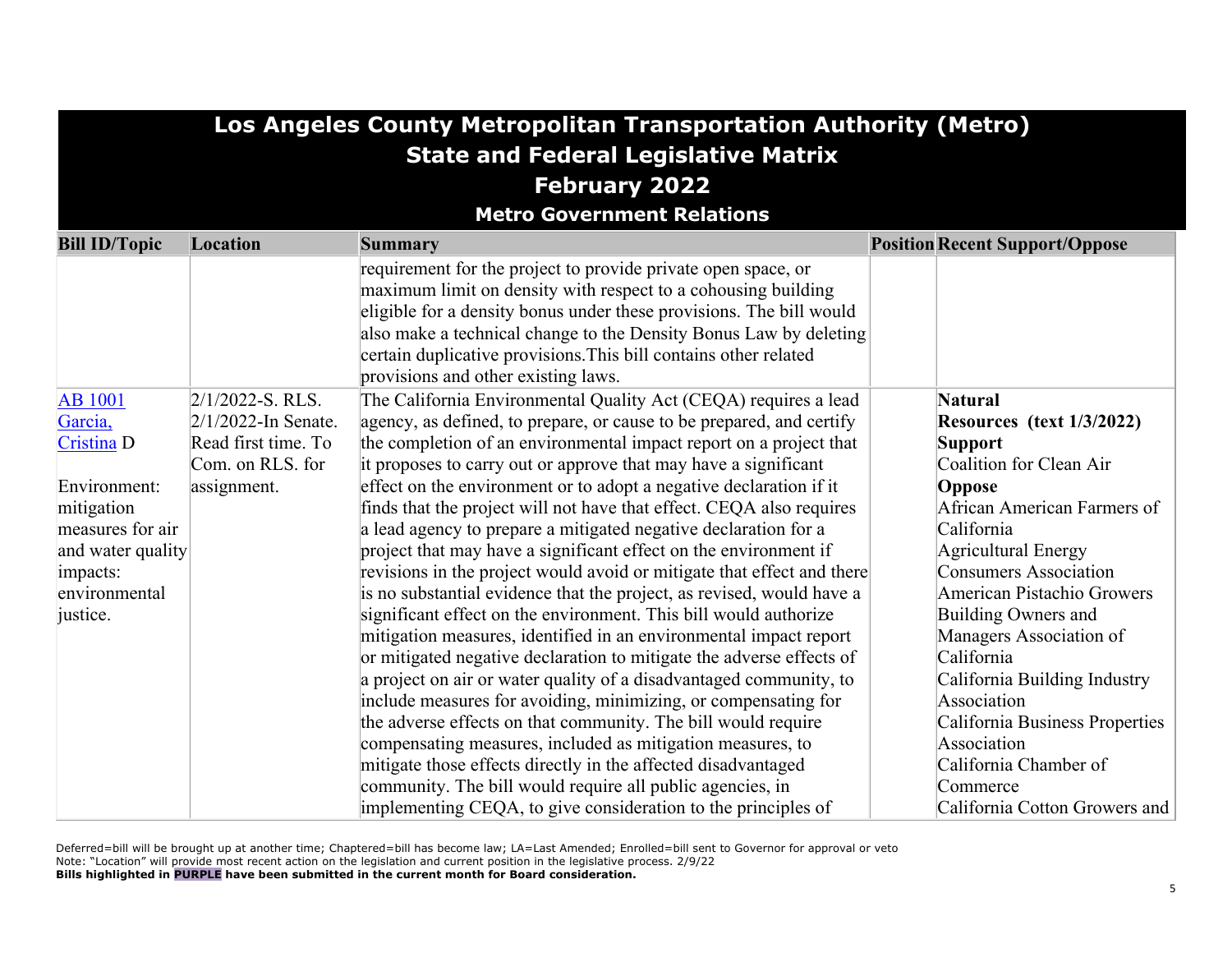|                                             | Los Angeles County Metropolitan Transportation Authority (Metro) |                                                                                                                                                                                                                                                                                                                                                                                |                                                                                                                                                                                                                                                                                                                                                                                                                                                                                                                                           |  |  |  |  |
|---------------------------------------------|------------------------------------------------------------------|--------------------------------------------------------------------------------------------------------------------------------------------------------------------------------------------------------------------------------------------------------------------------------------------------------------------------------------------------------------------------------|-------------------------------------------------------------------------------------------------------------------------------------------------------------------------------------------------------------------------------------------------------------------------------------------------------------------------------------------------------------------------------------------------------------------------------------------------------------------------------------------------------------------------------------------|--|--|--|--|
| <b>State and Federal Legislative Matrix</b> |                                                                  |                                                                                                                                                                                                                                                                                                                                                                                |                                                                                                                                                                                                                                                                                                                                                                                                                                                                                                                                           |  |  |  |  |
|                                             | <b>February 2022</b>                                             |                                                                                                                                                                                                                                                                                                                                                                                |                                                                                                                                                                                                                                                                                                                                                                                                                                                                                                                                           |  |  |  |  |
|                                             |                                                                  | <b>Metro Government Relations</b>                                                                                                                                                                                                                                                                                                                                              |                                                                                                                                                                                                                                                                                                                                                                                                                                                                                                                                           |  |  |  |  |
| <b>Bill ID/Topic</b>                        | Location                                                         | <b>Summary</b>                                                                                                                                                                                                                                                                                                                                                                 | <b>Position Recent Support/Oppose</b>                                                                                                                                                                                                                                                                                                                                                                                                                                                                                                     |  |  |  |  |
|                                             |                                                                  | environmental justice, as provided, by ensuring the fair treatment<br>and meaningful involvement of people of all races, cultures,<br>incomes, and national origins. Because the bill would impose<br>additional duties on the lead agency, this bill would impose a state-<br>mandated local program. This bill contains other related provisions<br>and other existing laws. | <b>Ginners Associations</b><br>California Farm Bureau<br>Federation<br>California Fresh Fruit<br>Association<br>California Manufacturers and<br><b>Technology Association</b><br>California Metals Coalition<br>California Walnut Commission<br>Chemical Industry Council of<br>California<br>NAIOP of California<br>Nisei Farmers League<br>Western Agricultural<br><b>Processors Association</b><br><b>Western Growers Association</b><br>Western Independent Refiners<br>Association<br><b>Western States Petroleum</b><br>Association |  |  |  |  |
| <b>AB</b> 1232                              | 1/27/2022-S. RLS.                                                | Existing law establishes the California Community Colleges under                                                                                                                                                                                                                                                                                                               | <b>Higher</b>                                                                                                                                                                                                                                                                                                                                                                                                                                                                                                                             |  |  |  |  |
| <b>McCarty D</b>                            | 1/27/2022-Read third                                             | the administration of the Board of Governors of the California                                                                                                                                                                                                                                                                                                                 | Education (text 1/4/2022)                                                                                                                                                                                                                                                                                                                                                                                                                                                                                                                 |  |  |  |  |
|                                             |                                                                  | time. Passed. Ordered Community Colleges. Existing law also authorizes the                                                                                                                                                                                                                                                                                                     | <b>Support</b>                                                                                                                                                                                                                                                                                                                                                                                                                                                                                                                            |  |  |  |  |
| Community                                   | to the Senate. In                                                | establishment of community college districts, and further                                                                                                                                                                                                                                                                                                                      | None                                                                                                                                                                                                                                                                                                                                                                                                                                                                                                                                      |  |  |  |  |
| colleges:                                   | Senate. Read first                                               | authorizes the operation, by these districts, of community college                                                                                                                                                                                                                                                                                                             | Oppose                                                                                                                                                                                                                                                                                                                                                                                                                                                                                                                                    |  |  |  |  |
| nonresident                                 |                                                                  | campuses that offer instructional services throughout the state.                                                                                                                                                                                                                                                                                                               | None                                                                                                                                                                                                                                                                                                                                                                                                                                                                                                                                      |  |  |  |  |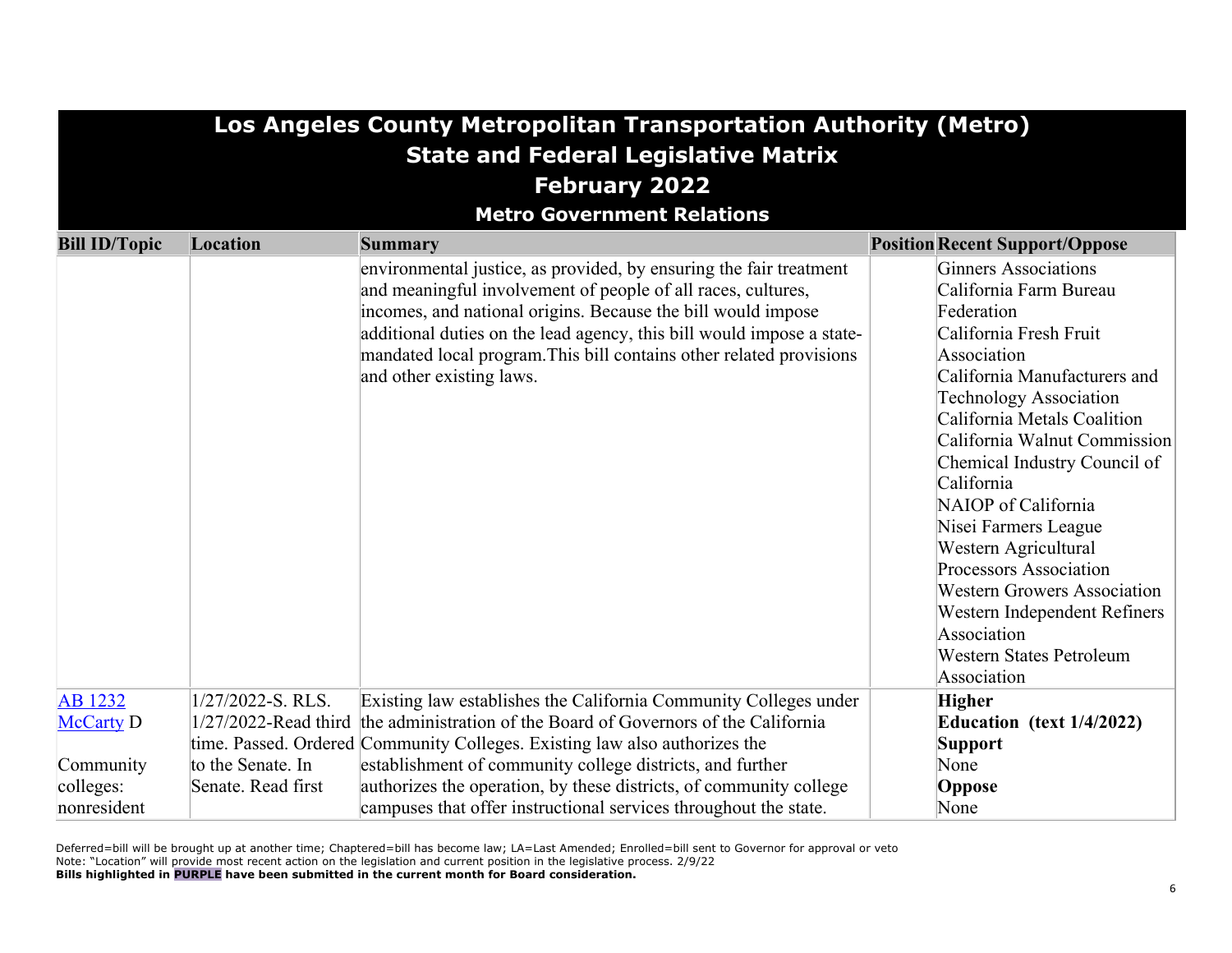| Los Angeles County Metropolitan Transportation Authority (Metro)                                                                       |                                                                                                         |                                                                                                                                                                                                                                                                                                                                                                                                                                                                                                                                                                             |                                                                                                                                              |  |  |  |  |
|----------------------------------------------------------------------------------------------------------------------------------------|---------------------------------------------------------------------------------------------------------|-----------------------------------------------------------------------------------------------------------------------------------------------------------------------------------------------------------------------------------------------------------------------------------------------------------------------------------------------------------------------------------------------------------------------------------------------------------------------------------------------------------------------------------------------------------------------------|----------------------------------------------------------------------------------------------------------------------------------------------|--|--|--|--|
| <b>State and Federal Legislative Matrix</b>                                                                                            |                                                                                                         |                                                                                                                                                                                                                                                                                                                                                                                                                                                                                                                                                                             |                                                                                                                                              |  |  |  |  |
| <b>February 2022</b>                                                                                                                   |                                                                                                         |                                                                                                                                                                                                                                                                                                                                                                                                                                                                                                                                                                             |                                                                                                                                              |  |  |  |  |
|                                                                                                                                        |                                                                                                         | <b>Metro Government Relations</b>                                                                                                                                                                                                                                                                                                                                                                                                                                                                                                                                           |                                                                                                                                              |  |  |  |  |
| <b>Bill ID/Topic</b>                                                                                                                   | Location                                                                                                | <b>Summary</b>                                                                                                                                                                                                                                                                                                                                                                                                                                                                                                                                                              | <b>Position Recent Support/Oppose</b>                                                                                                        |  |  |  |  |
| tuition fees:<br>English as a<br>second language<br>courses.                                                                           | time. To Com. on<br>RLS. for assignment.                                                                | Existing law authorizes community college districts to admit<br>nonresident students, and requires community college districts to<br>charge a tuition fee to nonresident students, with specified<br>exceptions. This bill would add an exception to the requirement for<br>payment of nonresident tuition for specified nonresident students<br>enrolled in a credit English as a second language course. To the<br>extent that this provision would impose new duties on community<br>college districts, it would constitute a state-mandated local<br>program.           |                                                                                                                                              |  |  |  |  |
| <b>AB</b> 1445<br>Levine <sub>D</sub><br>Planning and<br>zoning: regional<br>housing need<br>allocation:<br>climate change<br>impacts. | $2/1/2022$ -S. RLS.<br>$2/1/2022$ -In Senate.<br>Read first time. To<br>Com. on RLS. for<br>assignment. | Would, commencing January 1, 2025, require that a council of<br>governments, a delegate subregion, or the Department of Housing<br>and Community Development, as applicable, additionally consider<br>among these factors emergency evacuation route capacity, wildfire<br>risk, sea level rise, and other impacts caused by climate change.                                                                                                                                                                                                                                | Local<br>Government (text 1/3/2022)<br><b>Support</b><br>League of Women Voters of<br>California<br>Sierra Club California<br>Oppose<br>None |  |  |  |  |
| <b>AB</b> 1626<br>Nguyen R<br>Motor Vehicle<br>Fuel Tax Law:<br>limitation on<br>adjustment.                                           | 1/10/2022-A. PRINT<br>1/11/2022-From<br>in committee<br>February 10.                                    | Existing law, the Motor Vehicle Fuel Tax Law, administered by the<br>California Department of Tax and Fee Administration, imposes a<br>printer. May be heard tax upon each gallon of motor vehicle fuel removed from a refinery<br>or terminal rack in this state, entered into this state, or sold in this<br>state, at a specified rate per gallon. Existing law requires the<br>department to annually adjust the tax imposed by increasing the<br>rates based on the California Consumer Price Index, as<br>specified. This bill would limit the above-described annual |                                                                                                                                              |  |  |  |  |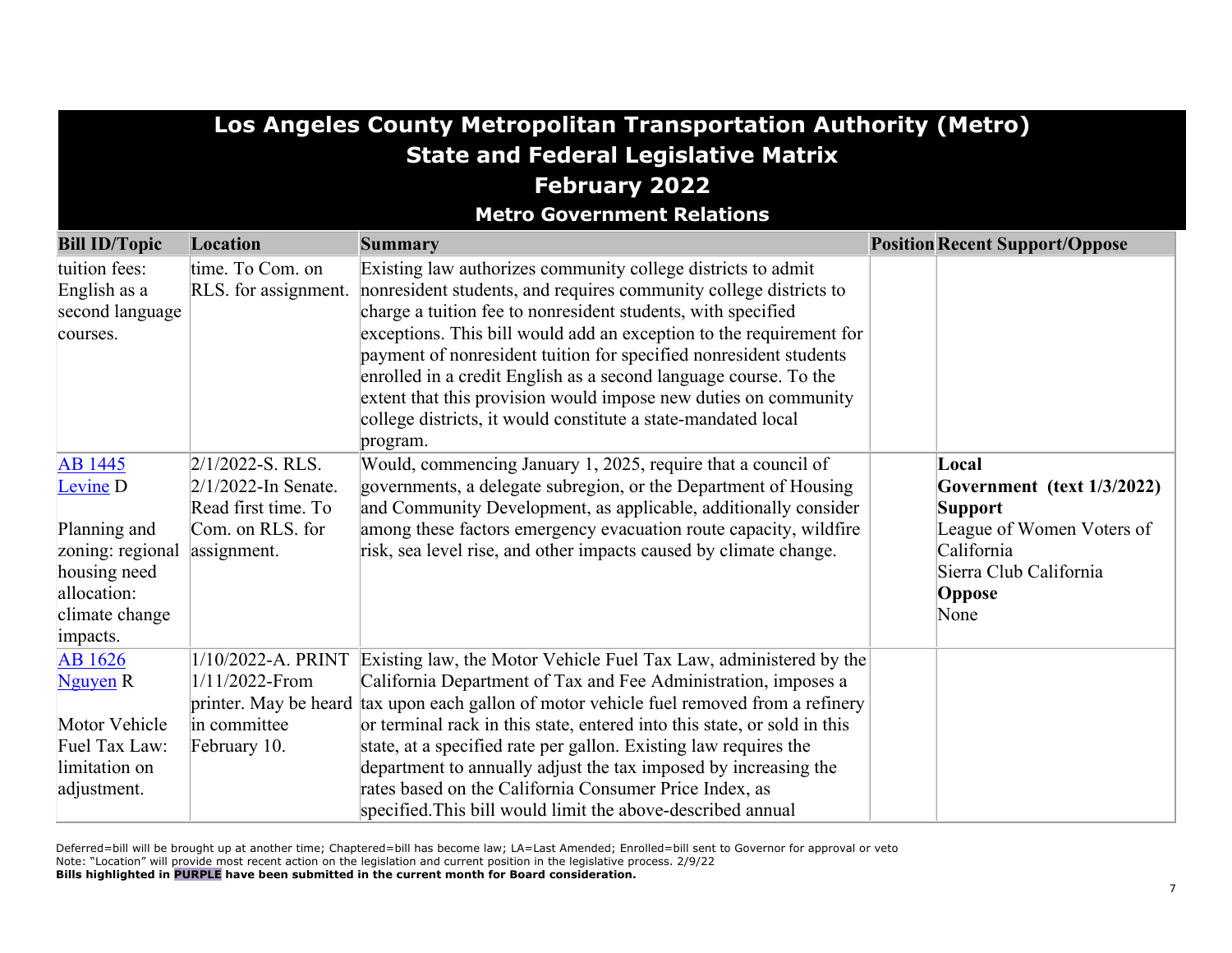# **Los Angeles County Metropolitan Transportation Authority (Metro) State and Federal Legislative Matrix February 2022**

**Metro Government Relations**

| <b>Bill ID/Topic</b>   | Location              | <b>Summary</b>                                                                        | <b>Position Recent Support/Oppose</b> |
|------------------------|-----------------------|---------------------------------------------------------------------------------------|---------------------------------------|
|                        |                       | adjustment to a maximum of 2% for rate adjustments made on or                         |                                       |
|                        |                       | after July 1, 2023. This bill contains other related provisions.                      |                                       |
| <b>AB</b> 1638         | 1/12/2022-A. PRINT    | Existing law, the Motor Vehicle Fuel Tax Law, imposes a tax upon                      |                                       |
| Kiley R                | 1/13/2022-From        | each gallon of motor vehicle fuel removed from a refinery or                          |                                       |
|                        | printer. May be heard | terminal rack in this state, entered into this state, or sold in this                 |                                       |
| Motor Vehicle          | in committee          | state, at a specified rate per gallon. This bill would suspend the                    |                                       |
| Fuel Tax Law:          | February 12.          | imposition of the tax on motor vehicle fuels for 6 months. The bill                   |                                       |
| suspension of          |                       | would direct the Controller to transfer a specified amount from the                   |                                       |
| tax.                   |                       | General Fund to the Motor Vehicle Fuel Account in the                                 |                                       |
|                        |                       | Transportation Tax Fund. By transferring General Fund moneys to                       |                                       |
|                        |                       | a continuously appropriated account, this bill would make an                          |                                       |
|                        |                       | appropriation. This bill contains other related provisions.                           |                                       |
| <b>AB</b> 1644         |                       | 1/20/2022-A. L. & E. The California Global Warming Solutions Act of 2006, establishes |                                       |
| <b>Burke D</b>         |                       | 1/20/2022-Referred to the State Air Resources Board as the agency responsible for     |                                       |
|                        |                       | Coms. on L. & E. and monitoring and regulating sources of emissions of greenhouse     |                                       |
| Greenhouse Gas         | NAT. RES.             | gases. The act authorizes the state board to include the use of                       |                                       |
| <b>Reduction Fund:</b> |                       | market-based compliance mechanisms in regulating greenhouse gas                       |                                       |
| California Jobs        |                       | emissions. Existing law requires all moneys, except for fines and                     |                                       |
| Plan Act of 2021       |                       | penalties, collected by the state board from a market-based                           |                                       |
|                        |                       | compliance mechanism to be deposited in the Greenhouse Gas                            |                                       |
|                        |                       | Reduction Fund and to be available to the state upon appropriation                    |                                       |
|                        |                       | by the Legislature. Existing law, beginning in the 2022–23 fiscal                     |                                       |
|                        |                       | year through the 2028–29 fiscal year, continuously appropriates                       |                                       |
|                        |                       | \$200,000,000 from the fund to the Department of Forestry and Fire                    |                                       |
|                        |                       | Protection for healthy forest and fire prevention programs and                        |                                       |
|                        |                       | projects, and the completion of prescribed fire and other fuel                        |                                       |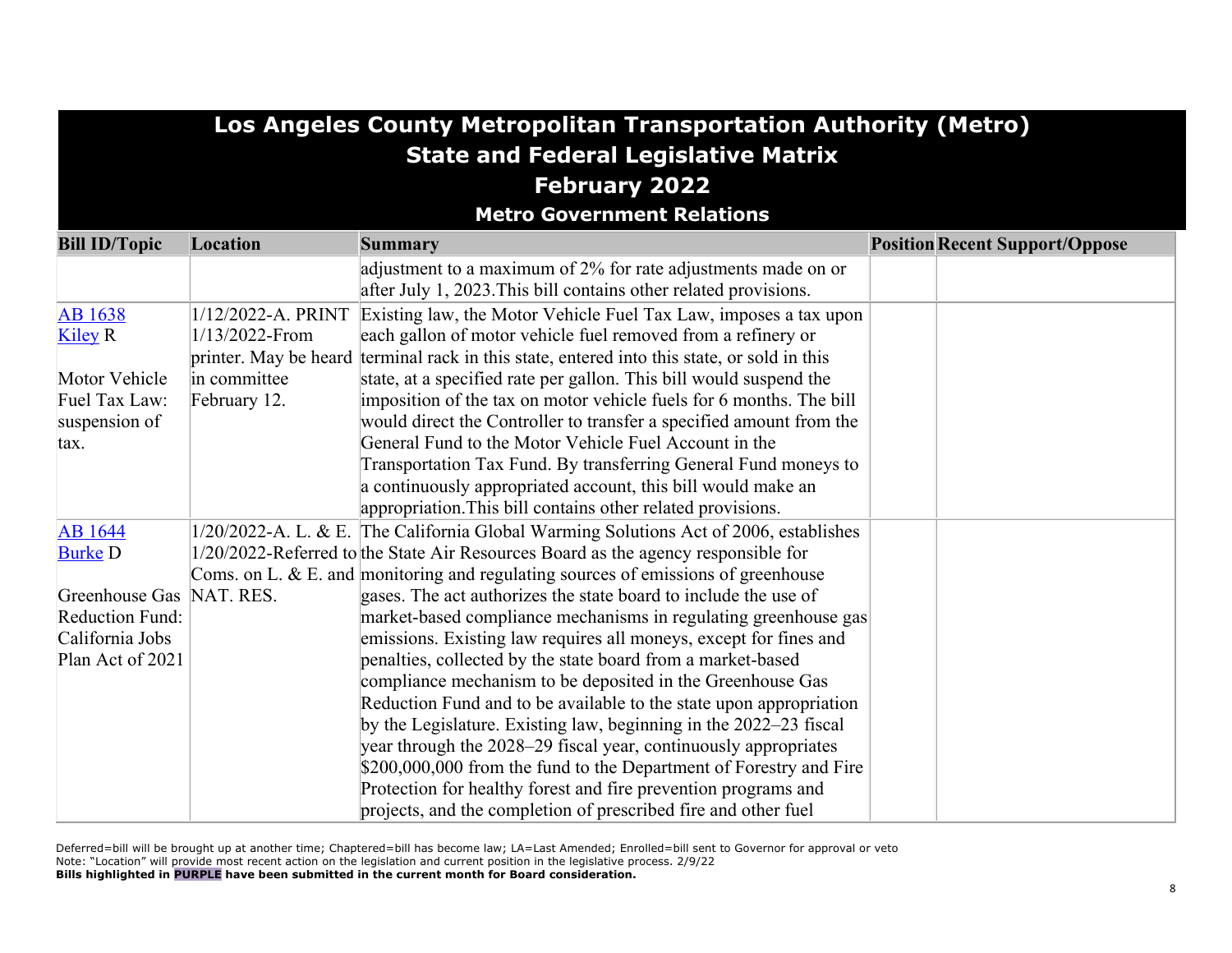| Los Angeles County Metropolitan Transportation Authority (Metro)                                                  |                                                                      |                                                                                                                                                                                                                                                                                                                                                                                                                                                                                                                                                                                                                                                                                                                                                                                                                                                                                                                                                                                                                                                                                                                                                                                                                                                                                                                                                                                           |                                       |  |  |
|-------------------------------------------------------------------------------------------------------------------|----------------------------------------------------------------------|-------------------------------------------------------------------------------------------------------------------------------------------------------------------------------------------------------------------------------------------------------------------------------------------------------------------------------------------------------------------------------------------------------------------------------------------------------------------------------------------------------------------------------------------------------------------------------------------------------------------------------------------------------------------------------------------------------------------------------------------------------------------------------------------------------------------------------------------------------------------------------------------------------------------------------------------------------------------------------------------------------------------------------------------------------------------------------------------------------------------------------------------------------------------------------------------------------------------------------------------------------------------------------------------------------------------------------------------------------------------------------------------|---------------------------------------|--|--|
| <b>State and Federal Legislative Matrix</b>                                                                       |                                                                      |                                                                                                                                                                                                                                                                                                                                                                                                                                                                                                                                                                                                                                                                                                                                                                                                                                                                                                                                                                                                                                                                                                                                                                                                                                                                                                                                                                                           |                                       |  |  |
|                                                                                                                   |                                                                      | <b>February 2022</b>                                                                                                                                                                                                                                                                                                                                                                                                                                                                                                                                                                                                                                                                                                                                                                                                                                                                                                                                                                                                                                                                                                                                                                                                                                                                                                                                                                      |                                       |  |  |
|                                                                                                                   |                                                                      | <b>Metro Government Relations</b>                                                                                                                                                                                                                                                                                                                                                                                                                                                                                                                                                                                                                                                                                                                                                                                                                                                                                                                                                                                                                                                                                                                                                                                                                                                                                                                                                         |                                       |  |  |
| <b>Bill ID/Topic</b>                                                                                              | Location                                                             | <b>Summary</b>                                                                                                                                                                                                                                                                                                                                                                                                                                                                                                                                                                                                                                                                                                                                                                                                                                                                                                                                                                                                                                                                                                                                                                                                                                                                                                                                                                            | <b>Position Recent Support/Oppose</b> |  |  |
| <b>AB</b> 1676<br><b>Burke D</b><br>Greenhouse<br>gases: carbon<br>capture,<br>utilization, and<br>sequestration. | 1/20/2022-A. PRINT<br>1/21/2022-From<br>in committee<br>February 20. | reduction projects. This bill would exempt from these standards<br>applicants for projects for healthy forest and fire prevention<br>programs and projects, and the completion of prescribed fire and<br>other fuel reduction projects. This bill contains other related<br>provisions and other existing laws.<br>The California Global Warming Solutions Act of 2006 designates<br>the State Air Resources Board as the state agency responsible for<br>printer. May be heard monitoring and regulating sources emitting greenhouse gases. The<br>act requires the state board to approve a statewide greenhouse gas<br>emissions limit equivalent to the statewide greenhouse gas<br>emissions level in 1990 to be achieved by 2020 and to ensure that<br>statewide greenhouse gas emissions are reduced to at least 40<br>percent below the 1990 level by 2030. The act requires the state<br>board to prepare and approve a scoping plan for achieving the<br>maximum technologically feasible and cost-effective reductions in<br>greenhouse gas emissions and to update the scoping plan at least<br>once every 5 years. This bill would state the intent of the<br>Legislature to enact subsequent legislation that would facilitate the<br>deployment of carbon capture, utilization, and sequestration in<br>order to help meet the state's climate change goals and would make |                                       |  |  |
| <b>AB</b> 1678                                                                                                    | 1/27/2022-A. AGRI.                                                   | related findings and declarations.<br>Existing law requires the Department of Food and Agriculture to                                                                                                                                                                                                                                                                                                                                                                                                                                                                                                                                                                                                                                                                                                                                                                                                                                                                                                                                                                                                                                                                                                                                                                                                                                                                                     |                                       |  |  |
| Fong $R$                                                                                                          |                                                                      | 1/27/2022-Referred to promote and protect the agricultural industry of the state. This bill                                                                                                                                                                                                                                                                                                                                                                                                                                                                                                                                                                                                                                                                                                                                                                                                                                                                                                                                                                                                                                                                                                                                                                                                                                                                                               |                                       |  |  |
|                                                                                                                   | Com. on AGRI.                                                        | would require the department to establish and convene the Blue                                                                                                                                                                                                                                                                                                                                                                                                                                                                                                                                                                                                                                                                                                                                                                                                                                                                                                                                                                                                                                                                                                                                                                                                                                                                                                                            |                                       |  |  |
| Department of                                                                                                     |                                                                      | Ribbon Commission on Port Congestion and Supply Chain                                                                                                                                                                                                                                                                                                                                                                                                                                                                                                                                                                                                                                                                                                                                                                                                                                                                                                                                                                                                                                                                                                                                                                                                                                                                                                                                     |                                       |  |  |
| Food and                                                                                                          |                                                                      | Deficiencies, with the Secretary of Food and Agriculture to serve as                                                                                                                                                                                                                                                                                                                                                                                                                                                                                                                                                                                                                                                                                                                                                                                                                                                                                                                                                                                                                                                                                                                                                                                                                                                                                                                      |                                       |  |  |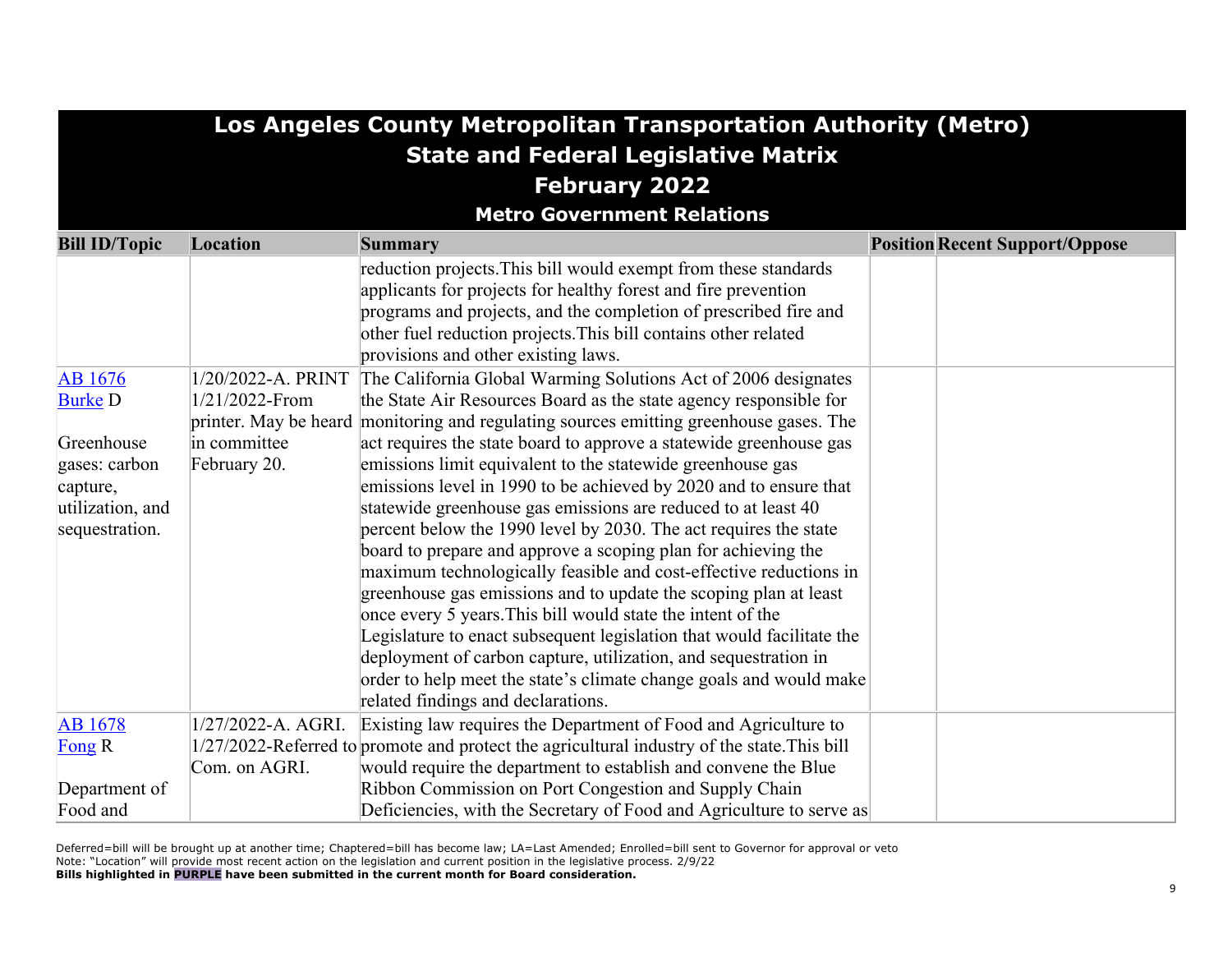| <b>Los Angeles County Metropolitan Transportation Authority (Metro)</b> |                        |                                                                                             |  |                                       |  |  |  |  |
|-------------------------------------------------------------------------|------------------------|---------------------------------------------------------------------------------------------|--|---------------------------------------|--|--|--|--|
| <b>State and Federal Legislative Matrix</b>                             |                        |                                                                                             |  |                                       |  |  |  |  |
|                                                                         | <b>February 2022</b>   |                                                                                             |  |                                       |  |  |  |  |
|                                                                         |                        | <b>Metro Government Relations</b>                                                           |  |                                       |  |  |  |  |
| <b>Bill ID/Topic</b>                                                    | Location               | <b>Summary</b>                                                                              |  | <b>Position Recent Support/Oppose</b> |  |  |  |  |
| Agriculture:                                                            |                        | the chair and to appoint the other members of the commission. The                           |  |                                       |  |  |  |  |
| <b>Blue Ribbon</b>                                                      |                        | bill would require the commission to recommend changes needed                               |  |                                       |  |  |  |  |
| Commission on                                                           |                        | in the immediate and long-term future to mitigate the negative                              |  |                                       |  |  |  |  |
| Port Congestion                                                         |                        | impacts of port congestion and supply chain deficiencies on                                 |  |                                       |  |  |  |  |
| and Supply                                                              |                        | agricultural commodities. The bill would require the commission to                          |  |                                       |  |  |  |  |
| Chain                                                                   |                        | submit, on or before January 1, 2023, a report to the Legislature                           |  |                                       |  |  |  |  |
| Deficiencies.                                                           |                        | documenting its recommendations. This bill contains other related                           |  |                                       |  |  |  |  |
|                                                                         |                        | provisions.                                                                                 |  |                                       |  |  |  |  |
| AB 1679                                                                 |                        | 1/27/2022-A. J., E.D. Existing law, the Economic Revitalization Act, establishes the        |  |                                       |  |  |  |  |
| Fong R                                                                  | &E.                    | Governor's Office of Business and Economic Development, known                               |  |                                       |  |  |  |  |
|                                                                         |                        | $1/27/2022$ -Referred to as "GO-Biz," within the Governor's office to serve the Governor as |  |                                       |  |  |  |  |
| Governor's                                                              | Coms. on J., E.D., $&$ | the lead entity for economic strategy and the marketing of                                  |  |                                       |  |  |  |  |
| Office of                                                               | E. and TRANS.          | California on issues relating to business development, private                              |  |                                       |  |  |  |  |
| Business and                                                            |                        | sector investment, and economic growth. This bill would require the                         |  |                                       |  |  |  |  |
| Economic                                                                |                        | Governor to appoint a Supply Chain Coordinator within the office                            |  |                                       |  |  |  |  |
| Development:                                                            |                        | to be the principal advocate in the state for supply chain                                  |  |                                       |  |  |  |  |
| Supply Chain                                                            |                        | participants and advise the Governor on legislation, administrative                         |  |                                       |  |  |  |  |
| Coordinator.                                                            |                        | regulations, and other issues affecting the state's supply chain. The                       |  |                                       |  |  |  |  |
|                                                                         |                        | bill would also require the Governor to establish and appoint a                             |  |                                       |  |  |  |  |
|                                                                         |                        | Supply Chain Advisory Group consisting of stakeholders from each                            |  |                                       |  |  |  |  |
|                                                                         |                        | sector that make up the supply chain. The bill would require the                            |  |                                       |  |  |  |  |
|                                                                         |                        | coordinator to oversee the advisory group, which would develop                              |  |                                       |  |  |  |  |
|                                                                         |                        | and recommend policies that improve the supply chain. The bill                              |  |                                       |  |  |  |  |
|                                                                         |                        | would require the advisory group to meet on a biannual basis and                            |  |                                       |  |  |  |  |
|                                                                         |                        | as needed to resolve issues in times of crises or at any other time                         |  |                                       |  |  |  |  |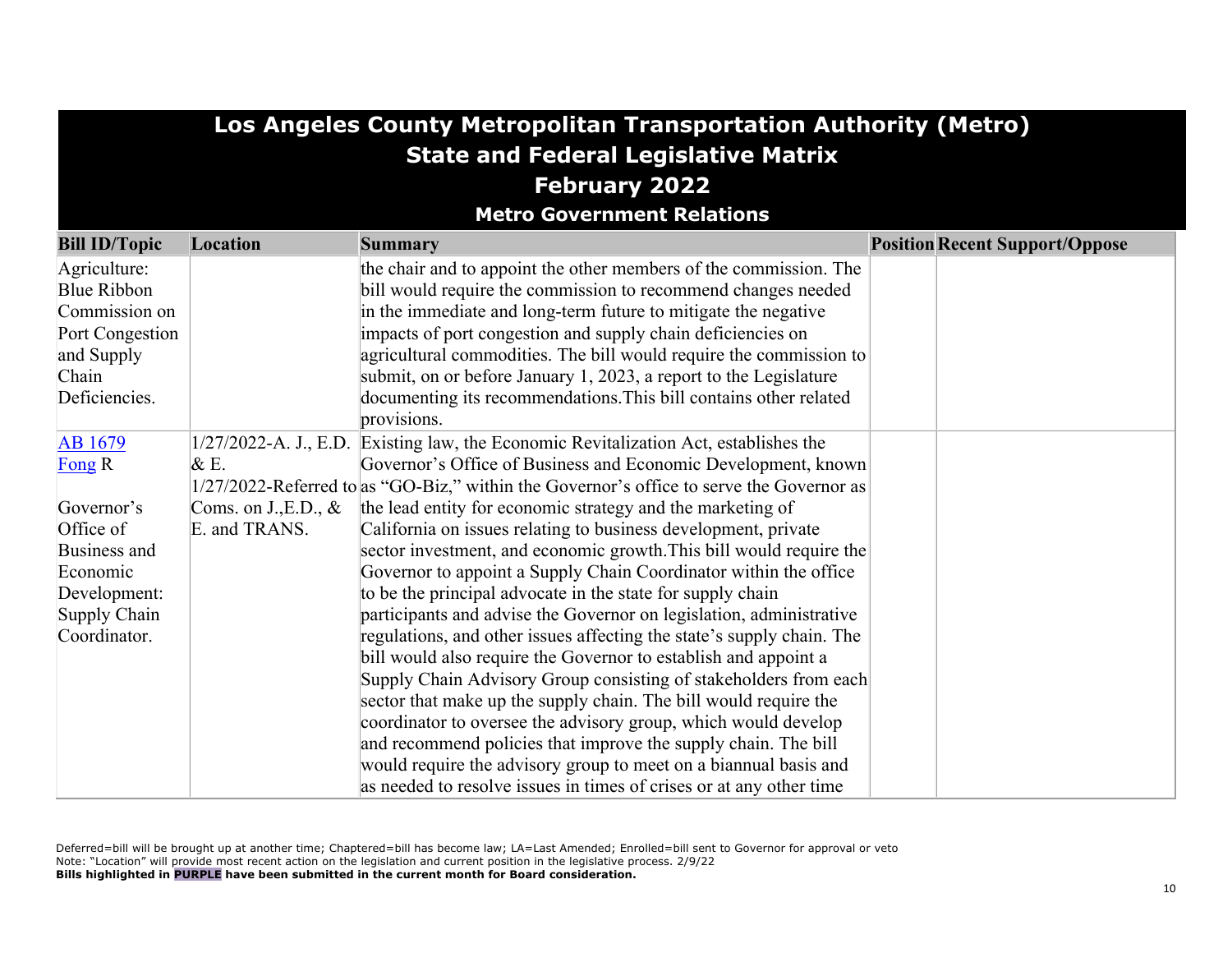# **Los Angeles County Metropolitan Transportation Authority (Metro) State and Federal Legislative Matrix February 2022**

**Metro Government Relations**

| <b>Bill ID/Topic</b>                | Location                                                      | <b>Summary</b>                                                                                                                                                                                                   | <b>Position Recent Support/Oppose</b> |
|-------------------------------------|---------------------------------------------------------------|------------------------------------------------------------------------------------------------------------------------------------------------------------------------------------------------------------------|---------------------------------------|
|                                     |                                                               | upon request of the coordinator or a majority of the members of the<br>advisory group.                                                                                                                           |                                       |
| <b>AB</b> 1680<br>$\mathbf{L}$ ee D | 1/24/2022-A. PRINT<br>1/25/2022-From<br>printer. May be heard | Existing law requires a transit operator that improves or replaces a<br>ticket vending machine at a public transit station to include video<br>instructions, to also equip the ticket vending machine with audio |                                       |
| Transit                             | in committee                                                  | instructions that will enable visually impaired persons to follow the                                                                                                                                            |                                       |
| operators: ticket February 24.      |                                                               | visual prompts. This bill would make nonsubstantive changes to this                                                                                                                                              |                                       |
| machines: access                    |                                                               | provision.                                                                                                                                                                                                       |                                       |
| for visually<br>impaired            |                                                               |                                                                                                                                                                                                                  |                                       |
| persons.                            |                                                               |                                                                                                                                                                                                                  |                                       |
| <b>AB</b> 1685                      |                                                               | $2/3/2022$ -A. TRANS. Existing law authorizes a parking citation processing agency, as                                                                                                                           |                                       |
| <b>Bryan</b> D                      | $2/3/2022$ -Referred to                                       | defined, to collect an unpaid parking penalty by requesting the                                                                                                                                                  |                                       |
|                                     | Coms. on TRANS.                                               | Department of Motor Vehicles to place a registration hold on the                                                                                                                                                 |                                       |
| Vehicles:                           | and H. $&$ C.D.                                               | vehicle to which the citations have been issued, or by obtaining a                                                                                                                                               |                                       |
| parking                             |                                                               | civil judgment against the registered owner of the vehicle, as                                                                                                                                                   |                                       |
| violations.                         |                                                               | specified. This bill would require a processing agency to forgive up                                                                                                                                             |                                       |
|                                     |                                                               | to \$1,500 in parking fines and fees for a qualified homeless person,                                                                                                                                            |                                       |
|                                     |                                                               | as specified. The bill would also require a processing agency to                                                                                                                                                 |                                       |
|                                     |                                                               | provide specified information regarding the parking citation                                                                                                                                                     |                                       |
|                                     |                                                               | forgiveness program on its internet website. The bill would also                                                                                                                                                 |                                       |
|                                     |                                                               | require each processing agency that receives an application for the                                                                                                                                              |                                       |
|                                     |                                                               | citation forgiveness program to annually report specified                                                                                                                                                        |                                       |
|                                     |                                                               | information to the Homeless Coordinating and Financing Council,                                                                                                                                                  |                                       |
|                                     |                                                               | and would require the council to compile this data and submit an                                                                                                                                                 |                                       |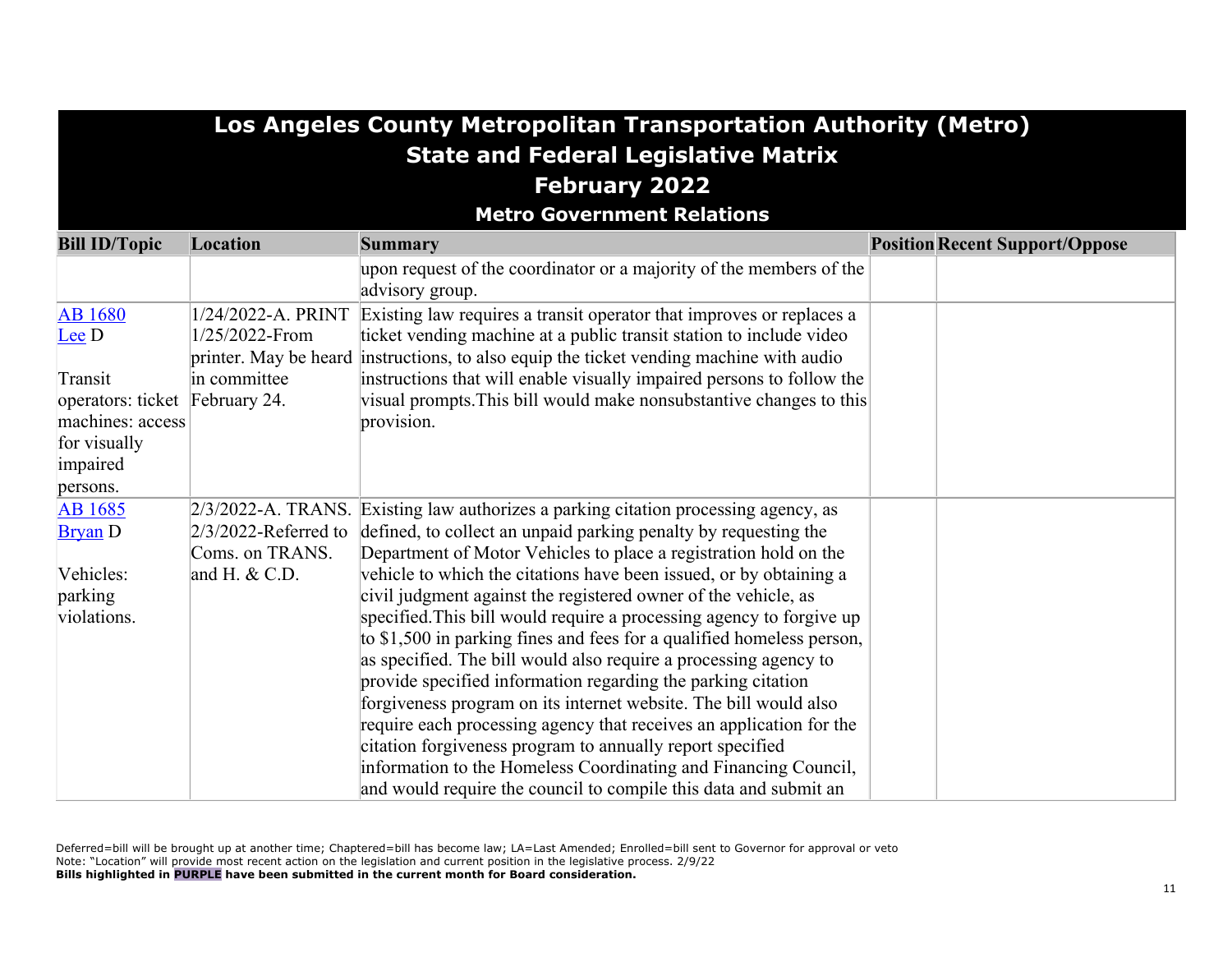| Los Angeles County Metropolitan Transportation Authority (Metro) |                                   |                                                                                                           |                                       |  |  |  |  |  |  |
|------------------------------------------------------------------|-----------------------------------|-----------------------------------------------------------------------------------------------------------|---------------------------------------|--|--|--|--|--|--|
| <b>State and Federal Legislative Matrix</b>                      |                                   |                                                                                                           |                                       |  |  |  |  |  |  |
|                                                                  | <b>February 2022</b>              |                                                                                                           |                                       |  |  |  |  |  |  |
|                                                                  | <b>Metro Government Relations</b> |                                                                                                           |                                       |  |  |  |  |  |  |
| <b>Bill ID/Topic</b>                                             | Location                          | <b>Summary</b>                                                                                            | <b>Position Recent Support/Oppose</b> |  |  |  |  |  |  |
|                                                                  |                                   | annual report to the Legislature. This bill contains other related<br>provisions and other existing laws. |                                       |  |  |  |  |  |  |
| <b>AB</b> 1721                                                   | $2/3/2022$ -                      | Existing law, the California Emergency Services Act, establishes                                          |                                       |  |  |  |  |  |  |
| Rodriguez <sub>D</sub>                                           | A. EMERGENCY                      | the Office of Emergency Services (OES) within the office of the                                           |                                       |  |  |  |  |  |  |
|                                                                  | <b>MANAGEMENT</b>                 | Governor, and sets forth its powers and duties, including                                                 |                                       |  |  |  |  |  |  |
| California                                                       | $2/3/2022$ -Referred to           | responsibility for addressing natural, technological, or manmade                                          |                                       |  |  |  |  |  |  |
| Emergency                                                        | Com. on E.M.                      | disasters and emergencies, including activities necessary to prevent,                                     |                                       |  |  |  |  |  |  |
| Services Act:                                                    |                                   | respond to, recover from, and mitigate the effects of emergencies                                         |                                       |  |  |  |  |  |  |
| Emergency                                                        |                                   | and disasters to people and property. This bill would establish the                                       |                                       |  |  |  |  |  |  |
| <b>Medical Services</b>                                          |                                   | Emergency Medical Services Mutual Aid Program, to be                                                      |                                       |  |  |  |  |  |  |
| Mutual Aid                                                       |                                   | administered by OES, to support local government efforts in                                               |                                       |  |  |  |  |  |  |
| Program.                                                         |                                   | responding to surges in demand for emergency medical services                                             |                                       |  |  |  |  |  |  |
|                                                                  |                                   | and provide effective mutual aid during disasters, as defined. The                                        |                                       |  |  |  |  |  |  |
|                                                                  |                                   | bill would, upon appropriation by the Legislature, require OES to                                         |                                       |  |  |  |  |  |  |
|                                                                  |                                   | provide noncompetitive grant funding to local governments, special                                        |                                       |  |  |  |  |  |  |
|                                                                  |                                   | districts, and tribes for the purpose of acquiring emergency medical                                      |                                       |  |  |  |  |  |  |
|                                                                  |                                   | services, as specified. The bill would also require OES to provide                                        |                                       |  |  |  |  |  |  |
|                                                                  |                                   | an annual report to the Legislature regarding the program, as<br>specified.                               |                                       |  |  |  |  |  |  |
| <b>AB</b> 1751                                                   | $2/1/2022-A. PRINT$               | Existing law establishes a workers' compensation system,                                                  |                                       |  |  |  |  |  |  |
| Daly D                                                           | $2/2/2022$ -From                  | administered by the Administrative Director of the Division of                                            |                                       |  |  |  |  |  |  |
|                                                                  | printer. May be heard             | Workers' Compensation, to compensate an employee, as defined,                                             |                                       |  |  |  |  |  |  |
| Workers'                                                         | in committee March                | for injuries sustained in the course of employment. Existing law                                          |                                       |  |  |  |  |  |  |
| compensation:                                                    | 4.                                | creates a disputable presumption that specified injuries sustained in                                     |                                       |  |  |  |  |  |  |
| $COVID-19:$                                                      |                                   | the course of employment of a specified member of law                                                     |                                       |  |  |  |  |  |  |
| critical workers.                                                |                                   | enforcement or a specified first responder arose out of and in the                                        |                                       |  |  |  |  |  |  |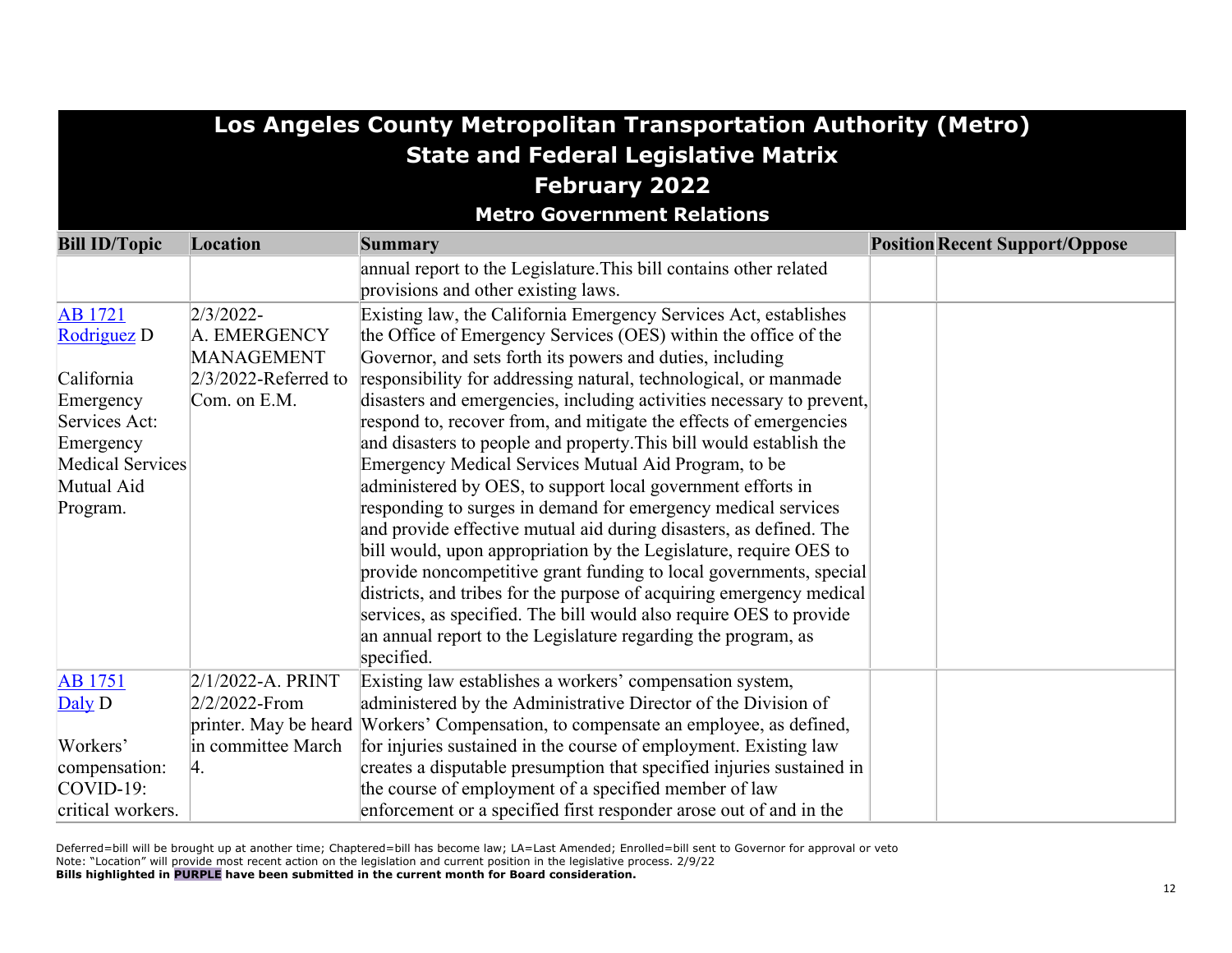| Los Angeles County Metropolitan Transportation Authority (Metro) |                                             |                                                                                                                                          |                                       |  |  |  |  |  |
|------------------------------------------------------------------|---------------------------------------------|------------------------------------------------------------------------------------------------------------------------------------------|---------------------------------------|--|--|--|--|--|
|                                                                  | <b>State and Federal Legislative Matrix</b> |                                                                                                                                          |                                       |  |  |  |  |  |
|                                                                  | <b>February 2022</b>                        |                                                                                                                                          |                                       |  |  |  |  |  |
|                                                                  |                                             | <b>Metro Government Relations</b>                                                                                                        |                                       |  |  |  |  |  |
| <b>Bill ID/Topic</b>                                             | Location                                    | <b>Summary</b>                                                                                                                           | <b>Position Recent Support/Oppose</b> |  |  |  |  |  |
|                                                                  |                                             | course of the employment. Existing law governs the procedures for                                                                        |                                       |  |  |  |  |  |
|                                                                  |                                             | filing a claim for workers' compensation, including filing a claim                                                                       |                                       |  |  |  |  |  |
|                                                                  |                                             | form, and provides that an injury is presumed compensable if                                                                             |                                       |  |  |  |  |  |
|                                                                  |                                             | liability is not rejected within 90 days after the claim form is filed,                                                                  |                                       |  |  |  |  |  |
|                                                                  |                                             | as specified. Existing case law provides for how certain                                                                                 |                                       |  |  |  |  |  |
|                                                                  |                                             | presumptions may be rebutted. Existing law defines "injury" for an<br>employee to include illness or death resulting from the 2019 novel |                                       |  |  |  |  |  |
|                                                                  |                                             | coronavirus disease (COVID-19) under specified circumstances,                                                                            |                                       |  |  |  |  |  |
|                                                                  |                                             | until January 1, 2023. Existing law create a disputable presumption,                                                                     |                                       |  |  |  |  |  |
|                                                                  |                                             | as specified, that the injury arose out of and in the course of the                                                                      |                                       |  |  |  |  |  |
|                                                                  |                                             | employment and is compensable, for specified dates of injury.                                                                            |                                       |  |  |  |  |  |
|                                                                  |                                             | Existing law requires an employee to exhaust their paid sick leave                                                                       |                                       |  |  |  |  |  |
|                                                                  |                                             | benefits and meet specified certification requirements before                                                                            |                                       |  |  |  |  |  |
|                                                                  |                                             | receiving any temporary disability benefits or, for police officers,                                                                     |                                       |  |  |  |  |  |
|                                                                  |                                             | firefighters, and other specified employees, a leave of absence.                                                                         |                                       |  |  |  |  |  |
|                                                                  |                                             | Existing law also make a claim relating to a COVID-19 illness                                                                            |                                       |  |  |  |  |  |
|                                                                  |                                             | presumptively compensable, as described above, after 30 days or                                                                          |                                       |  |  |  |  |  |
|                                                                  |                                             | 45 days, rather than 90 days. Existing law, until January 1, 2023,                                                                       |                                       |  |  |  |  |  |
|                                                                  |                                             | allows for a presumption of injury for all employees whose fellow                                                                        |                                       |  |  |  |  |  |
|                                                                  |                                             | employees at their place of employment experience specified levels                                                                       |                                       |  |  |  |  |  |
|                                                                  |                                             | of positive testing, and whose employer has 5 or more                                                                                    |                                       |  |  |  |  |  |
|                                                                  |                                             | employees. This bill would extend the above-described provisions                                                                         |                                       |  |  |  |  |  |
|                                                                  |                                             | relating to COVID-19 until January 1, 2025. This bill contains other                                                                     |                                       |  |  |  |  |  |
|                                                                  |                                             | existing laws.                                                                                                                           |                                       |  |  |  |  |  |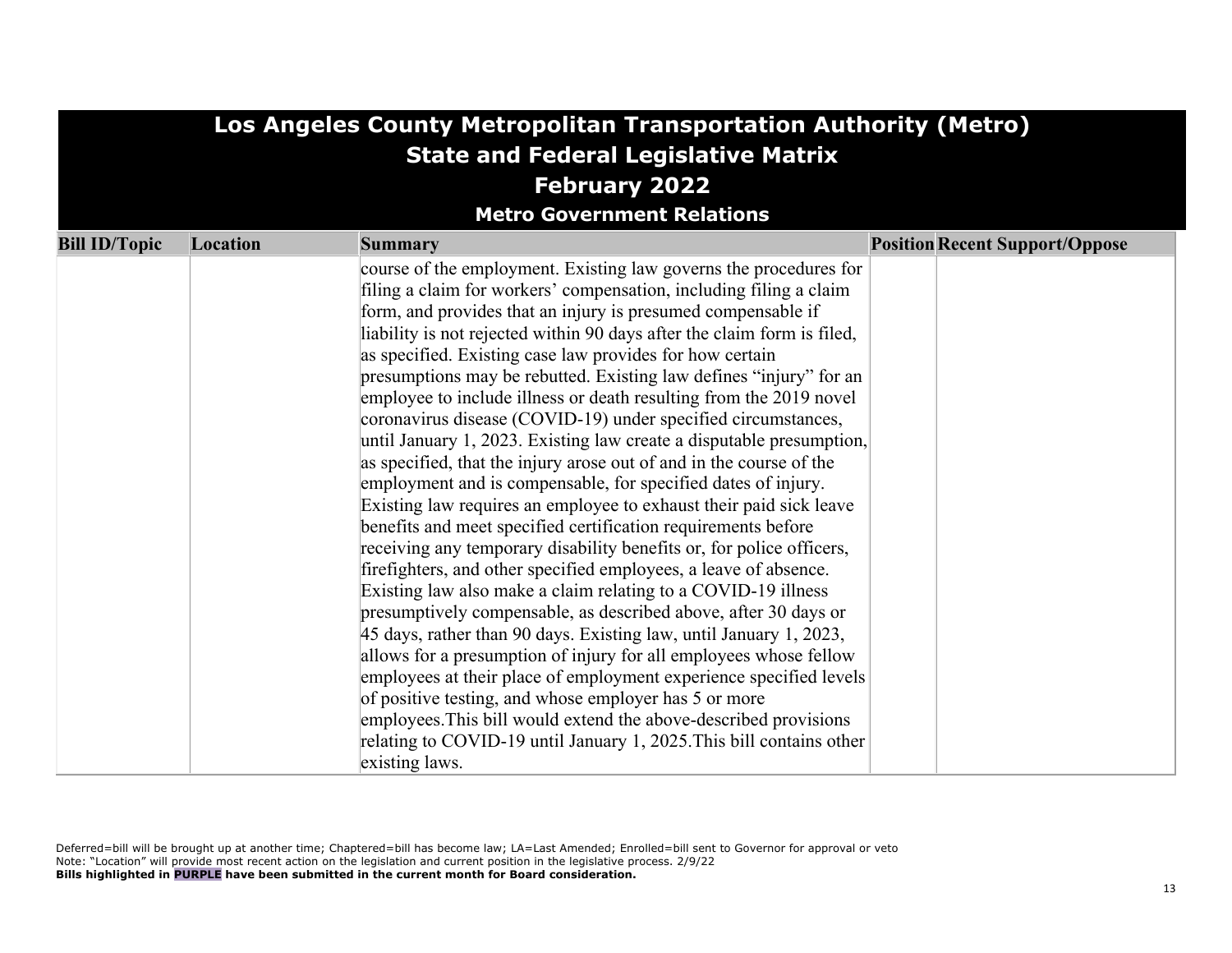|                                    | Los Angeles County Metropolitan Transportation Authority (Metro) |                                                                                                                                        |  |                                       |  |  |
|------------------------------------|------------------------------------------------------------------|----------------------------------------------------------------------------------------------------------------------------------------|--|---------------------------------------|--|--|
|                                    | <b>State and Federal Legislative Matrix</b>                      |                                                                                                                                        |  |                                       |  |  |
| <b>February 2022</b>               |                                                                  |                                                                                                                                        |  |                                       |  |  |
|                                    |                                                                  | <b>Metro Government Relations</b>                                                                                                      |  |                                       |  |  |
|                                    | Location                                                         |                                                                                                                                        |  |                                       |  |  |
| <b>Bill ID/Topic</b>               |                                                                  | <b>Summary</b>                                                                                                                         |  | <b>Position Recent Support/Oppose</b> |  |  |
| <b>AB</b> 1778                     | $2/3/2022$ -A. PRINT                                             | Existing law establishes the Department of Transportation and                                                                          |  |                                       |  |  |
| Garcia,                            | $2/3/2022$ -Read first                                           | vests the department with full possession and control of all state                                                                     |  |                                       |  |  |
| Cristina D                         | time. To print.                                                  | highways and all property and rights in property acquired for state                                                                    |  |                                       |  |  |
|                                    |                                                                  | highway purposes. Existing law authorizes the department to do                                                                         |  |                                       |  |  |
| State                              |                                                                  | any act necessary, convenient, or proper for the construction,                                                                         |  |                                       |  |  |
| transportation<br>funding: freeway |                                                                  | improvement, maintenance, or use of all highways that are under its<br>jurisdiction, possession, or control. Existing law requires the |  |                                       |  |  |
|                                    |                                                                  | department to prepare and submit to the Governor a proposed                                                                            |  |                                       |  |  |
| widening:                          |                                                                  | budget, as provided. This bill would prohibit any state funds or                                                                       |  |                                       |  |  |
| poverty and<br>pollution:          |                                                                  | personnel time from being used to fund or permit freeway widening                                                                      |  |                                       |  |  |
| Department of                      |                                                                  | projects in areas with high rates of pollution and poverty.                                                                            |  |                                       |  |  |
| Transportation.                    |                                                                  |                                                                                                                                        |  |                                       |  |  |
| ACA1                               | $4/22/2021-A. L.$                                                | $(1)$ The California Constitution prohibits the ad valorem tax rate on                                                                 |  |                                       |  |  |
| <b>Aguiar-Curry D</b>              | GOV.                                                             | real property from exceeding 1% of the full cash value of the                                                                          |  |                                       |  |  |
|                                    |                                                                  | $4/22/2021$ -Referred to property, subject to certain exceptions. This measure would create                                            |  |                                       |  |  |
| Local                              | Coms. on L. GOV.                                                 | an additional exception to the 1% limit that would authorize a city,                                                                   |  |                                       |  |  |
| government                         | and APPR.                                                        | county, city and county, or special district to levy an ad valorem tax                                                                 |  |                                       |  |  |
| financing:                         |                                                                  | to service bonded indebtedness incurred to fund the construction,                                                                      |  |                                       |  |  |
| affordable                         |                                                                  | reconstruction, rehabilitation, or replacement of public                                                                               |  |                                       |  |  |
| housing and                        |                                                                  | infrastructure, affordable housing, or permanent supportive                                                                            |  |                                       |  |  |
| public                             |                                                                  | housing, or the acquisition or lease of real property for those                                                                        |  |                                       |  |  |
| infrastructure:                    |                                                                  | purposes, if the proposition proposing that tax is approved by 55%                                                                     |  |                                       |  |  |
| voter approval.                    |                                                                  | of the voters of the city, county, or city and county, as applicable,                                                                  |  |                                       |  |  |
|                                    |                                                                  | and the proposition includes specified accountability requirements.                                                                    |  |                                       |  |  |
|                                    |                                                                  | The measure would specify that these provisions apply to any city,                                                                     |  |                                       |  |  |
|                                    |                                                                  | county, city and county, or special district measure imposing an ad                                                                    |  |                                       |  |  |
|                                    |                                                                  | valorem tax to pay the interest and redemption charges on bonded                                                                       |  |                                       |  |  |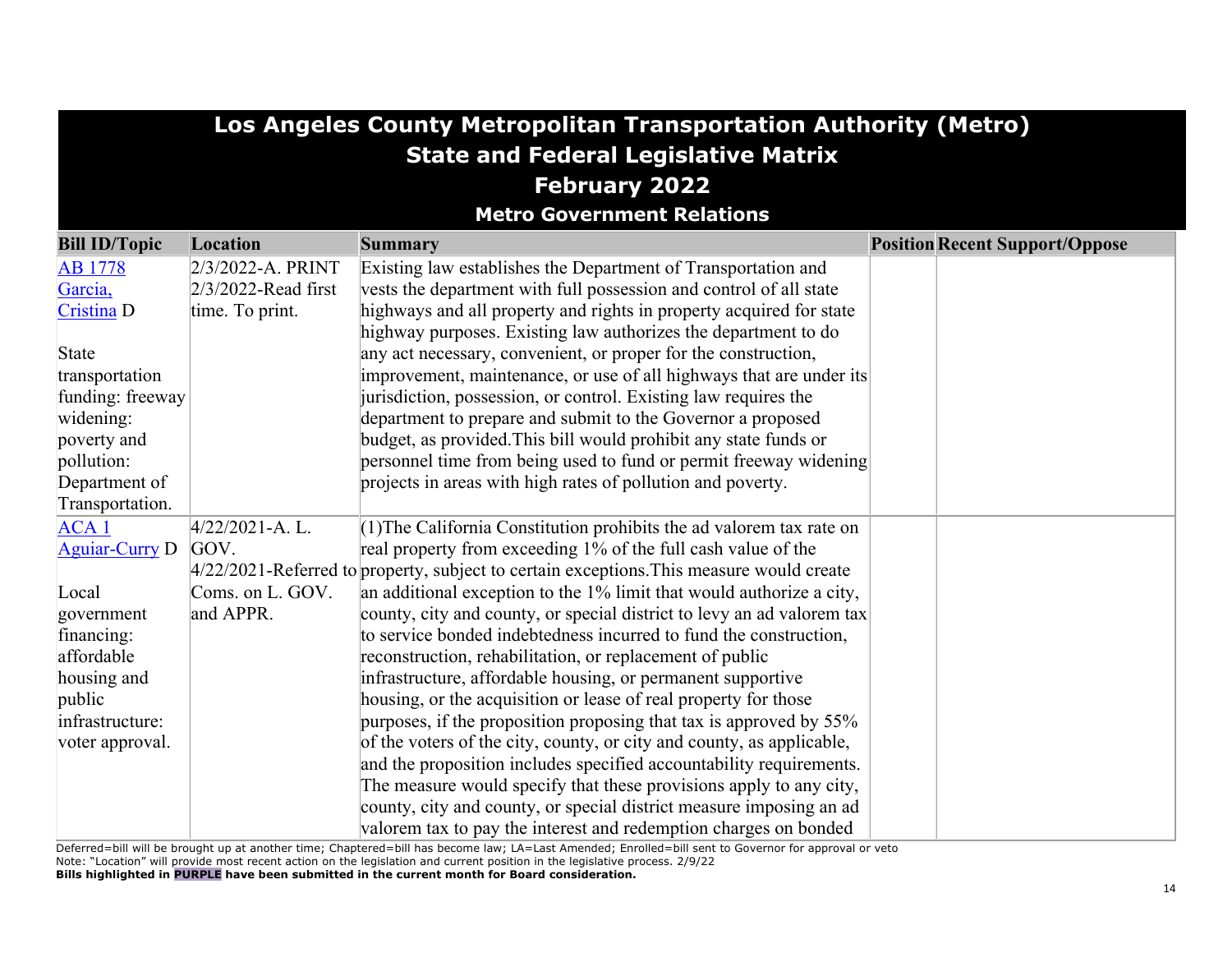| Los Angeles County Metropolitan Transportation Authority (Metro) |                      |                                                                                             |  |                                       |  |  |
|------------------------------------------------------------------|----------------------|---------------------------------------------------------------------------------------------|--|---------------------------------------|--|--|
| <b>State and Federal Legislative Matrix</b>                      |                      |                                                                                             |  |                                       |  |  |
| <b>February 2022</b>                                             |                      |                                                                                             |  |                                       |  |  |
|                                                                  |                      | <b>Metro Government Relations</b>                                                           |  |                                       |  |  |
| <b>Bill ID/Topic</b>                                             | Location             | <b>Summary</b>                                                                              |  | <b>Position Recent Support/Oppose</b> |  |  |
|                                                                  |                      | indebtedness for these purposes that is submitted at the same                               |  |                                       |  |  |
|                                                                  |                      | election as this measure. This bill contains other related provisions                       |  |                                       |  |  |
|                                                                  |                      | and other existing laws.                                                                    |  |                                       |  |  |
| ACA <sub>5</sub>                                                 | $4/22/2021 -$        | (1) The California Constitution restricts the expenditure of revenues                       |  |                                       |  |  |
| <b>Voepel R</b>                                                  | A. TRANS.            | from taxes imposed by the state on fuels used in motor vehicles                             |  |                                       |  |  |
|                                                                  |                      | $4/22/2021$ -Referred to upon public streets and highways to street and highway and certain |  |                                       |  |  |
| Motor vehicles:                                                  | Com. on TRANS.       | mass transit purposes. These restrictions do not apply to revenues                          |  |                                       |  |  |
| fuel taxes, sales                                                |                      | from taxes or fees imposed under the Sales and Use Tax Law or the                           |  |                                       |  |  |
| and use taxes,                                                   |                      | Vehicle License Fee Law. This measure would explicitly restrict the                         |  |                                       |  |  |
| and fees:                                                        |                      | expenditure of all interest earned and other increment derived from                         |  |                                       |  |  |
| expenditure                                                      |                      | the investment of those tax revenues and any proceeds from the                              |  |                                       |  |  |
| restrictions.                                                    |                      | lease or sale of real property acquired using those tax revenues only                       |  |                                       |  |  |
|                                                                  |                      | for the purposes described above. The measure would require the                             |  |                                       |  |  |
|                                                                  |                      | transfer and restrict the expenditure of revenues from taxes                                |  |                                       |  |  |
|                                                                  |                      | imposed by the state on motor fuels that are attributable to $(A)$                          |  |                                       |  |  |
|                                                                  |                      | distributions of motor vehicle fuel used or usable in propelling                            |  |                                       |  |  |
|                                                                  |                      | vessels, (B) agricultural off-highway use of motor vehicle fuel                             |  |                                       |  |  |
|                                                                  |                      | subject to certain refunds, and (C) distributions of motor vehicle                          |  |                                       |  |  |
|                                                                  |                      | fuel used in the operation of motor vehicles off highway and for                            |  |                                       |  |  |
|                                                                  |                      | which certain refunds have not been claimed, in accordance with                             |  |                                       |  |  |
|                                                                  |                      | certain statutes as those statutes read on January 1, 2021. This bill                       |  |                                       |  |  |
|                                                                  |                      | contains other related provisions and other existing laws.                                  |  |                                       |  |  |
| SB <sub>3</sub>                                                  | 1/27/2022-A. DESK    | Existing law establishes a public school financing system that                              |  | Education (text 1/3/2022)             |  |  |
| Caballero D                                                      | 1/27/2022-Read third | requires state funding for county superintendents of schools, school                        |  | <b>Support</b>                        |  |  |
|                                                                  | time. Passed. (Ayes  | districts, and charter schools to be calculated pursuant to a local                         |  | Alliance for Children's Rights        |  |  |
| Education                                                        | 35. Noes 0.) Ordered | control funding formula, as specified. Existing law requires funding                        |  | Californians Together                 |  |  |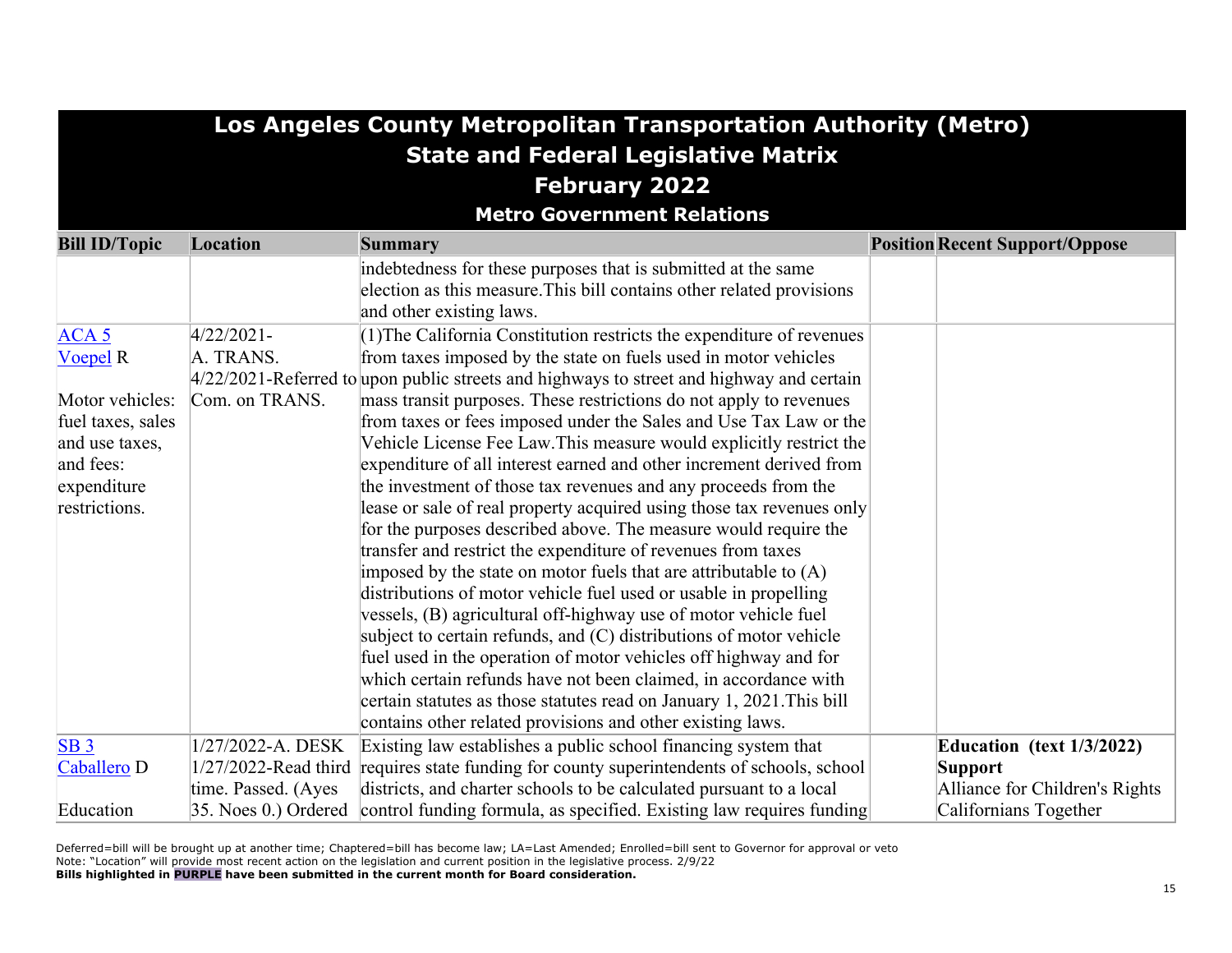|                      | Los Angeles County Metropolitan Transportation Authority (Metro) |                                                                       |                                       |  |  |  |
|----------------------|------------------------------------------------------------------|-----------------------------------------------------------------------|---------------------------------------|--|--|--|
|                      | <b>State and Federal Legislative Matrix</b>                      |                                                                       |                                       |  |  |  |
|                      |                                                                  | <b>February 2022</b>                                                  |                                       |  |  |  |
|                      |                                                                  | <b>Metro Government Relations</b>                                     |                                       |  |  |  |
|                      |                                                                  |                                                                       |                                       |  |  |  |
| <b>Bill ID/Topic</b> | Location                                                         | <b>Summary</b>                                                        | <b>Position Recent Support/Oppose</b> |  |  |  |
| finance: local       | to the Assembly. In                                              | pursuant to the local control funding formula to include, in addition | Children Now                          |  |  |  |
| control and          | Assembly. Read first                                             | to a base grant, supplemental and concentration grant add-ons that    | Educators For Excellence - Los        |  |  |  |
| accountability       | time. Held at Desk.                                              | are based on the percentage of pupils who are English learners,       | Angeles                               |  |  |  |
| plan portal.         |                                                                  | foster youth, or eligible for free or reduced-price meals, as         | EdVoice                               |  |  |  |
|                      |                                                                  | specified, served by the county superintendent of schools, school     | <b>GO Public Schools</b>              |  |  |  |
|                      |                                                                  | district, or charter school. Existing law requires the State Board of | Govern for California                 |  |  |  |
|                      |                                                                  | Education to adopt regulations that govern the expenditure of funds   | <b>Great Public Schools Now</b>       |  |  |  |
|                      |                                                                  | apportioned pursuant to the supplemental and concentration grant      | Innovate Public Schools               |  |  |  |
|                      |                                                                  | add-ons. Existing law requires the governing board of each local      | Kipp Socal Public Schools             |  |  |  |
|                      |                                                                  | educational agency, as defined, to adopt and annually update a        | Loyola Marymount University           |  |  |  |
|                      |                                                                  | local control and accountability plan, as specified. Existing law     | - The Center for Equity for           |  |  |  |
|                      |                                                                  | appropriates \$450,000 from the General Fund to the State             | <b>English Learners</b>               |  |  |  |
|                      |                                                                  | Department of Education for the 2020–21 fiscal year to support the    | National Center for Youth Law         |  |  |  |
|                      |                                                                  | alignment and integration of online platforms supporting the          | Para Los Ninos                        |  |  |  |
|                      |                                                                  | California School Dashboard, the Local Control and Accountability     | Parent Institute for Quality          |  |  |  |
|                      |                                                                  | Plan Electronic Template System, and the School Accountability        | Education                             |  |  |  |
|                      |                                                                  | Report Card, as provided. This bill would require the State           | <b>Parent Revolution</b>              |  |  |  |
|                      |                                                                  | Department of Education to develop, on or before July 1, 2023, a      | Teach Plus                            |  |  |  |
|                      |                                                                  | local control and accountability plan portal that will allow          | The Education Trust - West            |  |  |  |
|                      |                                                                  | comprehensive analysis by policymakers of actions, expenditures,      | <b>Youth Justice Education</b>        |  |  |  |
|                      |                                                                  | and progress on metrics included within local control and             | Clinic, Center for Juvenile Law       |  |  |  |
|                      |                                                                  | accountability plans adopted by local educational agencies. The bill  | and Policy, Loyola Law School         |  |  |  |
|                      |                                                                  | would require the portal to include a tracking mechanism for school   | Oppose                                |  |  |  |
|                      |                                                                  | districts, county offices of education, and charter schools to use to | None                                  |  |  |  |
|                      |                                                                  | report the types of services on which they spend their supplemental   |                                       |  |  |  |
|                      |                                                                  | and concentration grant funds. Commencing January 1, 2024, the        |                                       |  |  |  |
|                      |                                                                  | bill would require each local educational agency to annually report   |                                       |  |  |  |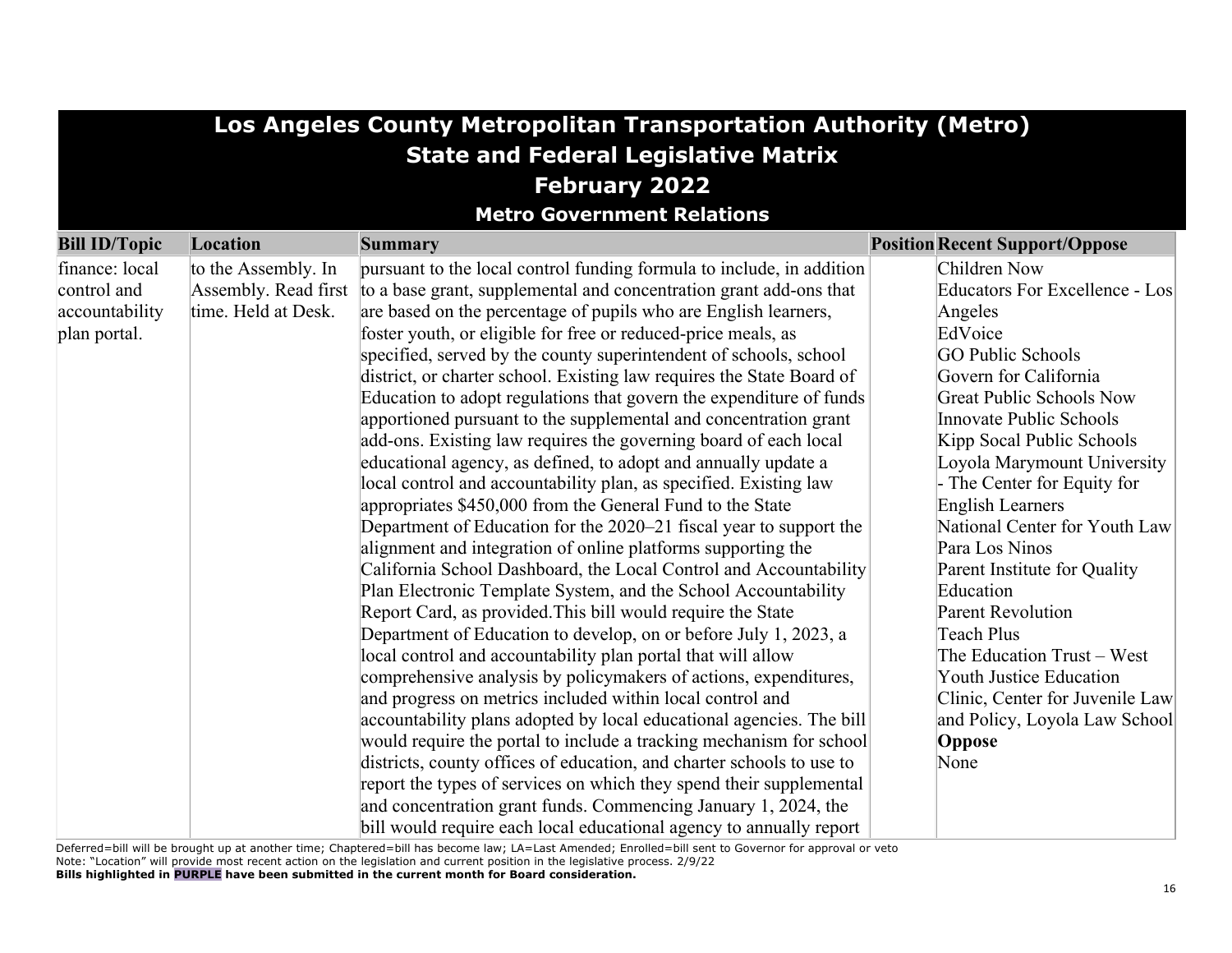|                                                                                                                                                            | Los Angeles County Metropolitan Transportation Authority (Metro)                                                                                               |                                                                                                                                                                                                                                                                                                                                                                                                                                                                                                                                                                                                                                                                                                                                                                                                                                                                                                                                                                                                                                                                                                                                                                                                                                                                    |                                                                                      |  |  |  |  |
|------------------------------------------------------------------------------------------------------------------------------------------------------------|----------------------------------------------------------------------------------------------------------------------------------------------------------------|--------------------------------------------------------------------------------------------------------------------------------------------------------------------------------------------------------------------------------------------------------------------------------------------------------------------------------------------------------------------------------------------------------------------------------------------------------------------------------------------------------------------------------------------------------------------------------------------------------------------------------------------------------------------------------------------------------------------------------------------------------------------------------------------------------------------------------------------------------------------------------------------------------------------------------------------------------------------------------------------------------------------------------------------------------------------------------------------------------------------------------------------------------------------------------------------------------------------------------------------------------------------|--------------------------------------------------------------------------------------|--|--|--|--|
| <b>State and Federal Legislative Matrix</b>                                                                                                                |                                                                                                                                                                |                                                                                                                                                                                                                                                                                                                                                                                                                                                                                                                                                                                                                                                                                                                                                                                                                                                                                                                                                                                                                                                                                                                                                                                                                                                                    |                                                                                      |  |  |  |  |
|                                                                                                                                                            | <b>February 2022</b>                                                                                                                                           |                                                                                                                                                                                                                                                                                                                                                                                                                                                                                                                                                                                                                                                                                                                                                                                                                                                                                                                                                                                                                                                                                                                                                                                                                                                                    |                                                                                      |  |  |  |  |
|                                                                                                                                                            |                                                                                                                                                                | <b>Metro Government Relations</b>                                                                                                                                                                                                                                                                                                                                                                                                                                                                                                                                                                                                                                                                                                                                                                                                                                                                                                                                                                                                                                                                                                                                                                                                                                  |                                                                                      |  |  |  |  |
| <b>Bill ID/Topic</b>                                                                                                                                       | Location                                                                                                                                                       |                                                                                                                                                                                                                                                                                                                                                                                                                                                                                                                                                                                                                                                                                                                                                                                                                                                                                                                                                                                                                                                                                                                                                                                                                                                                    | <b>Position Recent Support/Oppose</b>                                                |  |  |  |  |
| <b>SB 45</b><br>Portantino <sub>D</sub><br>Short-lived<br>climate<br>pollutants:<br>organic waste<br>reduction goals:<br>local jurisdiction<br>assistance. | 1/24/2022-A. DESK<br>1/24/2022-Read third<br>time. Passed. (Ayes<br>36. Noes 0.) Ordered<br>to the Assembly. In<br>Assembly. Read first<br>time. Held at Desk. | <b>Summary</b><br>to the department the types of services on which it spends its<br>supplemental and concentration grant funds using the portal<br>developed by the department. The bill would require the<br>department to make corresponding changes to the Local Control<br>and Accountability Plan Electronic Template System, as specified.<br>By imposing additional duties on local educational agencies, the<br>bill would impose a state-mandated local program. This bill<br>contains other related provisions and other existing laws.<br>Current law requires the Department of Resources Recycling and<br>Recovery, in consultation with the State Air Resources Board, to<br>adopt regulations to achieve the organic waste reduction goals<br>established by the state board for 2020 and 2025, as provided.<br>Current law requires the department, no later than July 1, 2020, and<br>in consultation with the state board, to analyze the progress that the<br>waste sector, state government, and local governments have made<br>in achieving these organic waste reduction goals. This bill would<br>require the department, in consultation with the state board, to<br>provide assistance to local jurisdictions, including, but not limited | Environmental<br>Quality (text 1/3/2022)<br><b>Support</b><br>None<br>Oppose<br>None |  |  |  |  |
|                                                                                                                                                            |                                                                                                                                                                | to, any funding appropriated by the Legislature in the annual<br>Budget Act, for purposes of assisting local agencies to comply with<br>these provisions, including any regulations adopted by the<br>department.                                                                                                                                                                                                                                                                                                                                                                                                                                                                                                                                                                                                                                                                                                                                                                                                                                                                                                                                                                                                                                                  |                                                                                      |  |  |  |  |
| <b>SB</b> 114<br>Committee on<br>Budget and                                                                                                                | $2/3/2022-A.$ THIRD<br><b>READING</b><br>$2/3/2022$ -Assembly                                                                                                  | $(1)$ Existing law, the Healthy Workplaces, Healthy Families Act of<br>2014, entitles an employee who works in California for the same<br>employer for 30 or more days within a year from the                                                                                                                                                                                                                                                                                                                                                                                                                                                                                                                                                                                                                                                                                                                                                                                                                                                                                                                                                                                                                                                                      |                                                                                      |  |  |  |  |
| <b>Fiscal Review</b>                                                                                                                                       | Rule 96 suspended.                                                                                                                                             | commencement of employment to paid sick days. Under existing                                                                                                                                                                                                                                                                                                                                                                                                                                                                                                                                                                                                                                                                                                                                                                                                                                                                                                                                                                                                                                                                                                                                                                                                       |                                                                                      |  |  |  |  |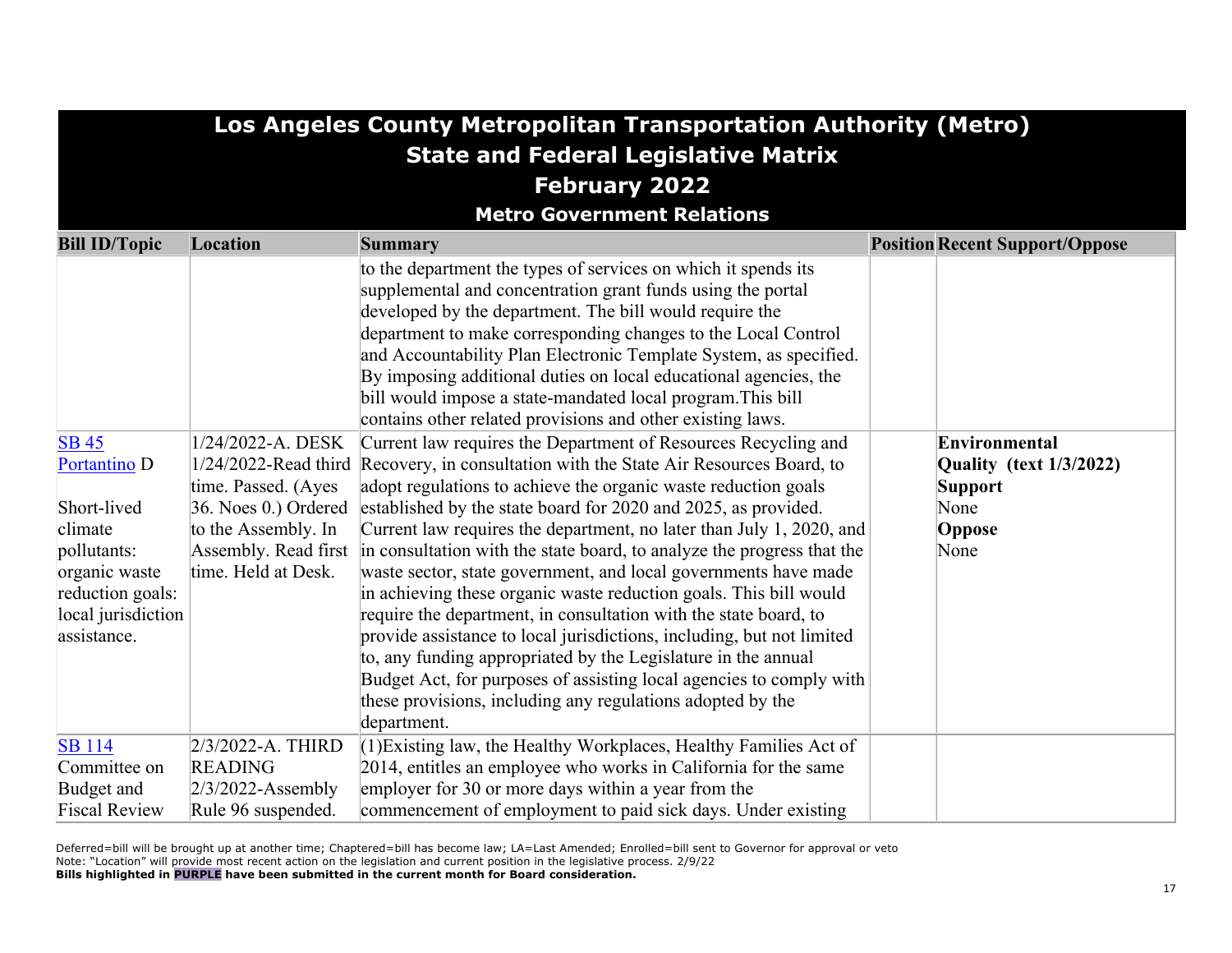| Los Angeles County Metropolitan Transportation Authority (Metro) |                                       |                                                                                                                                  |                                       |  |  |  |
|------------------------------------------------------------------|---------------------------------------|----------------------------------------------------------------------------------------------------------------------------------|---------------------------------------|--|--|--|
| <b>State and Federal Legislative Matrix</b>                      |                                       |                                                                                                                                  |                                       |  |  |  |
| <b>February 2022</b>                                             |                                       |                                                                                                                                  |                                       |  |  |  |
|                                                                  |                                       | <b>Metro Government Relations</b>                                                                                                |                                       |  |  |  |
| <b>Bill ID/Topic</b>                                             | Location                              | <b>Summary</b>                                                                                                                   | <b>Position Recent Support/Oppose</b> |  |  |  |
|                                                                  |                                       |                                                                                                                                  |                                       |  |  |  |
|                                                                  | (Ayes 47. Noes 22.)<br>Withdrawn from | law, an employee accrues paid sick days at a rate of not less than                                                               |                                       |  |  |  |
| Employment:<br>$COVID-19:$                                       | committee. Ordered                    | one hour per every 30 hours worked, subject to certain use, accrual,                                                             |                                       |  |  |  |
|                                                                  |                                       | and yearly carryover limitations. Existing law requires the Labor                                                                |                                       |  |  |  |
| supplemental                                                     | to third reading.                     | Commissioner to enforce the act and provides for procedures,                                                                     |                                       |  |  |  |
| paid sick leave.                                                 |                                       | including investigation and hearing, and for remedies and penalties.                                                             |                                       |  |  |  |
|                                                                  |                                       | Existing law, until December 31, 2020, provided for COVID-19<br>food sector supplemental paid sick leave for food sector workers |                                       |  |  |  |
|                                                                  |                                       |                                                                                                                                  |                                       |  |  |  |
|                                                                  |                                       | and required a hiring entity to provide COVID-19 food sector<br>supplemental paid sick leave, as described, to each food sector  |                                       |  |  |  |
|                                                                  |                                       |                                                                                                                                  |                                       |  |  |  |
|                                                                  |                                       | worker unable to work due to specified reasons relating to COVID-                                                                |                                       |  |  |  |
|                                                                  |                                       | 19. Existing law also established, until December 31, 2020,                                                                      |                                       |  |  |  |
|                                                                  |                                       | COVID-19 supplemental paid sick leave for covered workers,                                                                       |                                       |  |  |  |
|                                                                  |                                       | including certain persons employed by private businesses of 500 or                                                               |                                       |  |  |  |
|                                                                  |                                       | more employees or persons employed as certain types of health                                                                    |                                       |  |  |  |
|                                                                  |                                       | care providers or emergency responders by public or private                                                                      |                                       |  |  |  |
|                                                                  |                                       | entities. Existing law, until September 30, 2021, provided for                                                                   |                                       |  |  |  |
|                                                                  |                                       | COVID-19 supplemental paid sick leave for covered employees,                                                                     |                                       |  |  |  |
|                                                                  |                                       | in-home supportive service providers, and personal waiver care                                                                   |                                       |  |  |  |
|                                                                  |                                       | service providers who were unable to work or telework due to                                                                     |                                       |  |  |  |
|                                                                  |                                       | certain reasons related to COVID-19, including that the employee                                                                 |                                       |  |  |  |
|                                                                  |                                       | or provider was advised by a health care provider to self-quarantine                                                             |                                       |  |  |  |
|                                                                  |                                       | due to concerns related to COVID-19. Existing law entitled a                                                                     |                                       |  |  |  |
|                                                                  |                                       | covered employee or provider to 80 hours of COVID-19                                                                             |                                       |  |  |  |
|                                                                  |                                       | supplemental paid sick leave, as specified, and set the                                                                          |                                       |  |  |  |
|                                                                  |                                       | compensation for that leave. This bill, beginning January 1, 2022,                                                               |                                       |  |  |  |
|                                                                  |                                       | until September 30, 2022, would provide for COVID-19                                                                             |                                       |  |  |  |
|                                                                  |                                       | supplemental paid sick leave for covered employees who are                                                                       |                                       |  |  |  |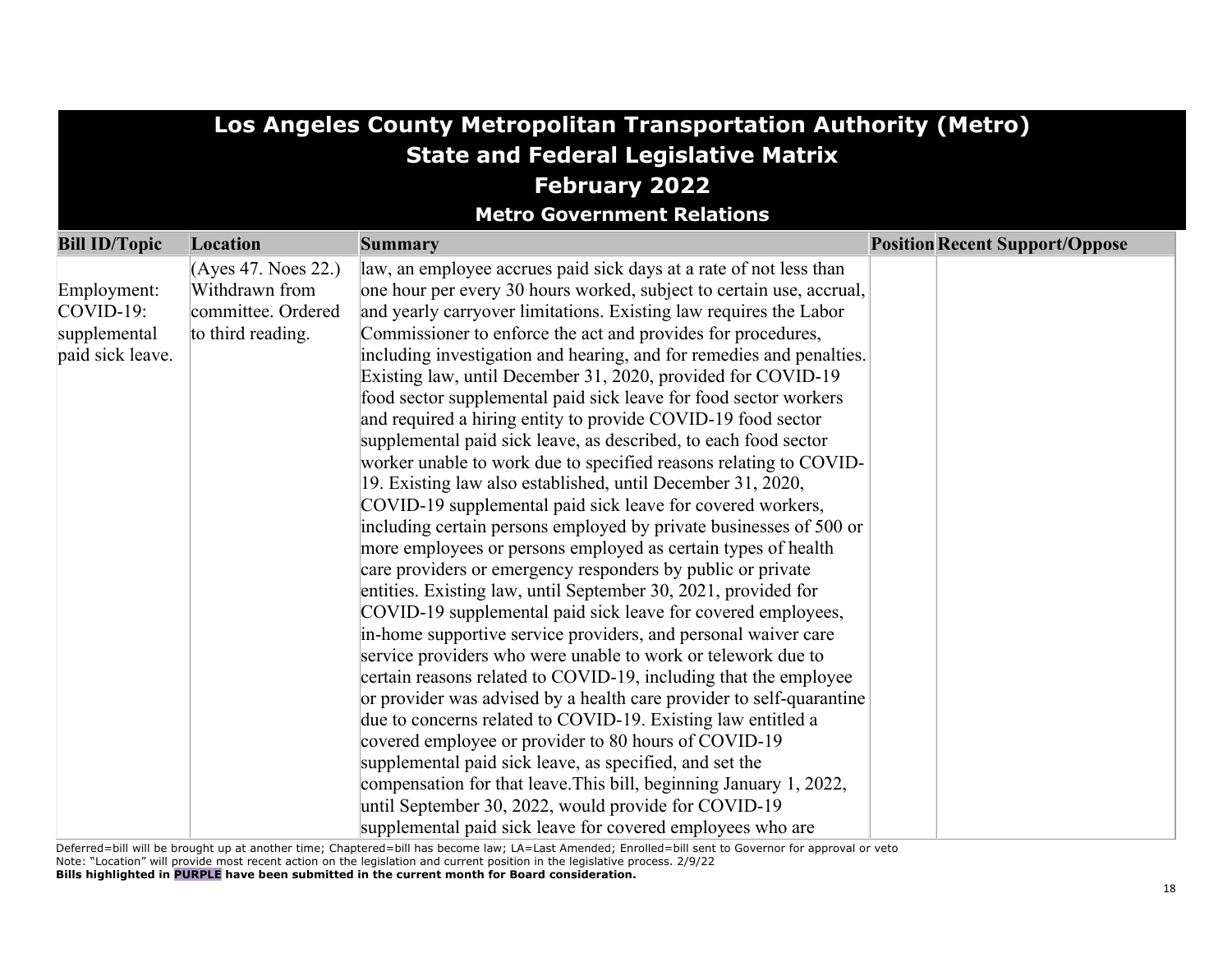|                                                                                  | Los Angeles County Metropolitan Transportation Authority (Metro)                                                  |                                                                                                                                                                                                                                                                                                                                                                                                                                                                                                                                                                                                                                                                                                                                                                                                                                                                                                                                                                 |                                                                                                                                                                                                                                                                                      |  |  |  |  |
|----------------------------------------------------------------------------------|-------------------------------------------------------------------------------------------------------------------|-----------------------------------------------------------------------------------------------------------------------------------------------------------------------------------------------------------------------------------------------------------------------------------------------------------------------------------------------------------------------------------------------------------------------------------------------------------------------------------------------------------------------------------------------------------------------------------------------------------------------------------------------------------------------------------------------------------------------------------------------------------------------------------------------------------------------------------------------------------------------------------------------------------------------------------------------------------------|--------------------------------------------------------------------------------------------------------------------------------------------------------------------------------------------------------------------------------------------------------------------------------------|--|--|--|--|
|                                                                                  | <b>State and Federal Legislative Matrix</b>                                                                       |                                                                                                                                                                                                                                                                                                                                                                                                                                                                                                                                                                                                                                                                                                                                                                                                                                                                                                                                                                 |                                                                                                                                                                                                                                                                                      |  |  |  |  |
|                                                                                  | <b>February 2022</b>                                                                                              |                                                                                                                                                                                                                                                                                                                                                                                                                                                                                                                                                                                                                                                                                                                                                                                                                                                                                                                                                                 |                                                                                                                                                                                                                                                                                      |  |  |  |  |
|                                                                                  |                                                                                                                   | <b>Metro Government Relations</b>                                                                                                                                                                                                                                                                                                                                                                                                                                                                                                                                                                                                                                                                                                                                                                                                                                                                                                                               |                                                                                                                                                                                                                                                                                      |  |  |  |  |
| <b>Bill ID/Topic</b>                                                             | Location                                                                                                          | <b>Summary</b>                                                                                                                                                                                                                                                                                                                                                                                                                                                                                                                                                                                                                                                                                                                                                                                                                                                                                                                                                  | <b>Position Recent Support/Oppose</b>                                                                                                                                                                                                                                                |  |  |  |  |
|                                                                                  |                                                                                                                   | unable to work or telework due to certain reasons related to<br>COVID-19, including that the employee is attending a COVID-19<br>vaccine or vaccine booster appointment for themselves or a family<br>member, or is experiencing symptoms, or caring for a family<br>member experiencing symptoms, related to a COVID-19 vaccine or<br>vaccine booster. The bill would entitle a covered employee to 40<br>hours of COVID-19 supplemental paid sick leave if that employee<br>either works full time or was scheduled to work, on average, at<br>least 40 hours per week for the employer in the 2 weeks preceding<br>the date the covered employee took COVID-19 supplemental paid<br>sick leave. The bill would provide a different calculation for<br>supplemental paid sick leave for a covered employee who is a<br>firefighter subject to certain work schedule requirements and for a<br>covered employee working fewer or variable hours, as specified. |                                                                                                                                                                                                                                                                                      |  |  |  |  |
| <b>SB 216</b><br>Dodd D                                                          | 1/6/2022-A. DESK<br>1/6/2022-Read third                                                                           | Existing law, the Contractors State License Law, provides for the<br>licensure and regulation of contractors by the Contractors State                                                                                                                                                                                                                                                                                                                                                                                                                                                                                                                                                                                                                                                                                                                                                                                                                           | <b>Business, Professions And</b><br>Economic                                                                                                                                                                                                                                         |  |  |  |  |
| Contractors:<br>workers'<br>compensation<br>insurance:<br>mandatory<br>coverage. | time. Passed. (Ayes<br>28. Noes 0.) Ordered<br>to the Assembly. In<br>Assembly. Read first<br>time. Held at Desk. | License Board within the Department of Consumer Affairs.<br>Existing law requires every licensed contractor, or applicant for<br>licensure, to have on file at all times with the board a current and<br>valid Certificate of Workers' Compensation Insurance or<br>Certification of Self-Insurance, or to file a certificate of exemption<br>certifying that they have no employees and are not required to<br>obtain or maintain workers' compensation insurance. Under<br>existing law, the failure to file a proper certification constitutes<br>cause for disciplinary action, and the failure of a qualifier for a<br>license, as defined, to ensure compliance with these provisions, as                                                                                                                                                                                                                                                                 | Development (text $1/13/2021$ )<br><b>Support</b><br><b>American Subcontractors</b><br>Association California, Inc.<br>California Association of Sheet<br>Metal and Air Conditioning<br>Contractors' National<br>Association<br>California Builders Alliance<br>California Landscape |  |  |  |  |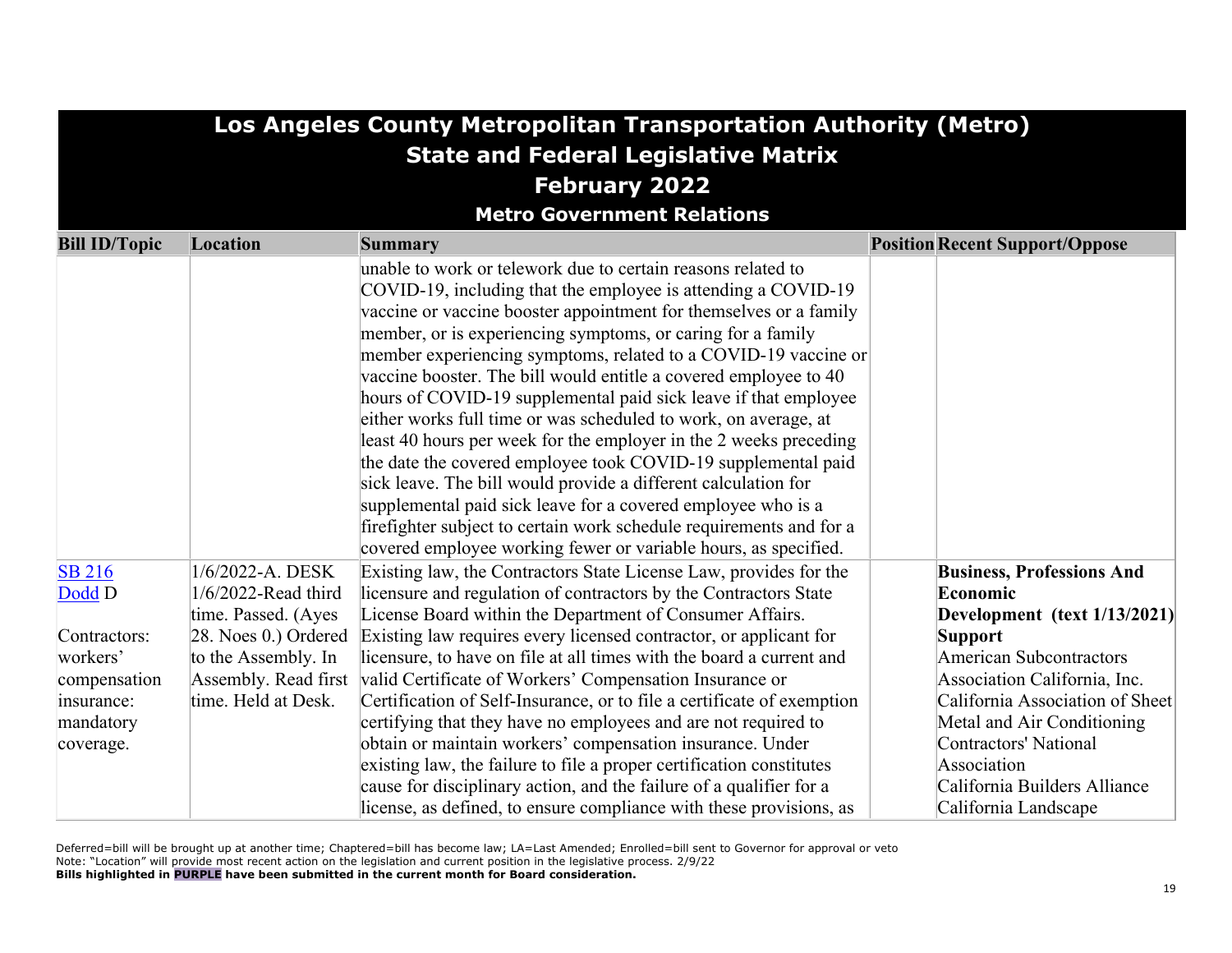| Los Angeles County Metropolitan Transportation Authority (Metro) |                                             |                                                                                                                                                                                                                                                                                                                                                                                                                                                                                                                                                                                                                                                                                                                                                                                                                                                                                                      |                                                                                                                                                                                                                                                                                                                                                                                                                               |  |  |  |  |
|------------------------------------------------------------------|---------------------------------------------|------------------------------------------------------------------------------------------------------------------------------------------------------------------------------------------------------------------------------------------------------------------------------------------------------------------------------------------------------------------------------------------------------------------------------------------------------------------------------------------------------------------------------------------------------------------------------------------------------------------------------------------------------------------------------------------------------------------------------------------------------------------------------------------------------------------------------------------------------------------------------------------------------|-------------------------------------------------------------------------------------------------------------------------------------------------------------------------------------------------------------------------------------------------------------------------------------------------------------------------------------------------------------------------------------------------------------------------------|--|--|--|--|
|                                                                  | <b>State and Federal Legislative Matrix</b> |                                                                                                                                                                                                                                                                                                                                                                                                                                                                                                                                                                                                                                                                                                                                                                                                                                                                                                      |                                                                                                                                                                                                                                                                                                                                                                                                                               |  |  |  |  |
|                                                                  |                                             | <b>February 2022</b>                                                                                                                                                                                                                                                                                                                                                                                                                                                                                                                                                                                                                                                                                                                                                                                                                                                                                 |                                                                                                                                                                                                                                                                                                                                                                                                                               |  |  |  |  |
|                                                                  |                                             | <b>Metro Government Relations</b>                                                                                                                                                                                                                                                                                                                                                                                                                                                                                                                                                                                                                                                                                                                                                                                                                                                                    |                                                                                                                                                                                                                                                                                                                                                                                                                               |  |  |  |  |
| <b>Bill ID/Topic</b>                                             | <b>Location</b>                             | <b>Summary</b>                                                                                                                                                                                                                                                                                                                                                                                                                                                                                                                                                                                                                                                                                                                                                                                                                                                                                       | <b>Position Recent Support/Oppose</b>                                                                                                                                                                                                                                                                                                                                                                                         |  |  |  |  |
|                                                                  |                                             | specified, is a crime. Existing law requires a roofing contractor<br>holding a C-39 license to obtain and maintain workers'<br>compensation insurance even if that contractor has no employees.<br>This bill, until January 1, 2025, would require concrete contractors<br>holding a C-8 license, warm-air heating, ventilation and air-<br>conditioning (HVAC) contractors holding a C-20 license, or tree<br>service contractors holding a D-49 license to also obtain and<br>maintain workers' compensation insurance even if that contractor<br>has no employees. The bill, as of January 1, 2025, would require all<br>licensed contractors or applicants for licensure to obtain and<br>maintain workers' compensation insurance even if that contractor<br>has no employees and would also prohibit the filing of a certificate<br>of exemption. This bill contains other related provisions. | <b>Contractor's Association</b><br><b>Contractors State License</b><br>Board (CSLB)<br><b>Flasher Barricader Association</b><br>Housing Contractors of<br>California<br>Plumbing-Heating-Cooling<br>Contractors of California<br>Sacramento Regional Builders<br>Alliance<br>Sacramento Regional Builders<br>Exchange<br>West Coast Arborists, Inc.<br><b>Western Electrical Contractors</b><br>Association<br>Oppose<br>None |  |  |  |  |
| <b>SB 234</b><br><b>Wiener D</b>                                 | 1/6/2022-A. DESK<br>$1/6/2022$ -Read third  | Existing law establishes the Homeless Coordinating and Financing<br>Council and requires the council to set and measure progress                                                                                                                                                                                                                                                                                                                                                                                                                                                                                                                                                                                                                                                                                                                                                                     | <b>Housing (text 3/2/2021)</b><br><b>Support</b>                                                                                                                                                                                                                                                                                                                                                                              |  |  |  |  |
|                                                                  | time. Passed. (Ayes                         | toward goals to prevent and end homelessness among youth in                                                                                                                                                                                                                                                                                                                                                                                                                                                                                                                                                                                                                                                                                                                                                                                                                                          | Alliance for Children's Rights                                                                                                                                                                                                                                                                                                                                                                                                |  |  |  |  |
| <b>Transition Aged</b>                                           | 32. Noes 0.) Ordered                        | California by setting specific, measurable goals aimed at preventing                                                                                                                                                                                                                                                                                                                                                                                                                                                                                                                                                                                                                                                                                                                                                                                                                                 | American Academy of                                                                                                                                                                                                                                                                                                                                                                                                           |  |  |  |  |
| Youth Housing                                                    | to the Assembly. In                         | and ending homelessness among youth in the state and defining                                                                                                                                                                                                                                                                                                                                                                                                                                                                                                                                                                                                                                                                                                                                                                                                                                        | Pediatrics, California District                                                                                                                                                                                                                                                                                                                                                                                               |  |  |  |  |
| Program.                                                         | Assembly. Read first                        | outcome measures and gathering data related to the goals. This bill                                                                                                                                                                                                                                                                                                                                                                                                                                                                                                                                                                                                                                                                                                                                                                                                                                  | <b>American Civil Liberties</b>                                                                                                                                                                                                                                                                                                                                                                                               |  |  |  |  |
|                                                                  | time. Held at Desk.                         | would establish the Transition Aged Youth Housing Program for                                                                                                                                                                                                                                                                                                                                                                                                                                                                                                                                                                                                                                                                                                                                                                                                                                        | Union of California                                                                                                                                                                                                                                                                                                                                                                                                           |  |  |  |  |
|                                                                  |                                             | the purpose of creating housing for transition aged youth under 26                                                                                                                                                                                                                                                                                                                                                                                                                                                                                                                                                                                                                                                                                                                                                                                                                                   | Aspiranet                                                                                                                                                                                                                                                                                                                                                                                                                     |  |  |  |  |
|                                                                  |                                             | years of age, who have been removed from their homes, are                                                                                                                                                                                                                                                                                                                                                                                                                                                                                                                                                                                                                                                                                                                                                                                                                                            | California Alternative Payment                                                                                                                                                                                                                                                                                                                                                                                                |  |  |  |  |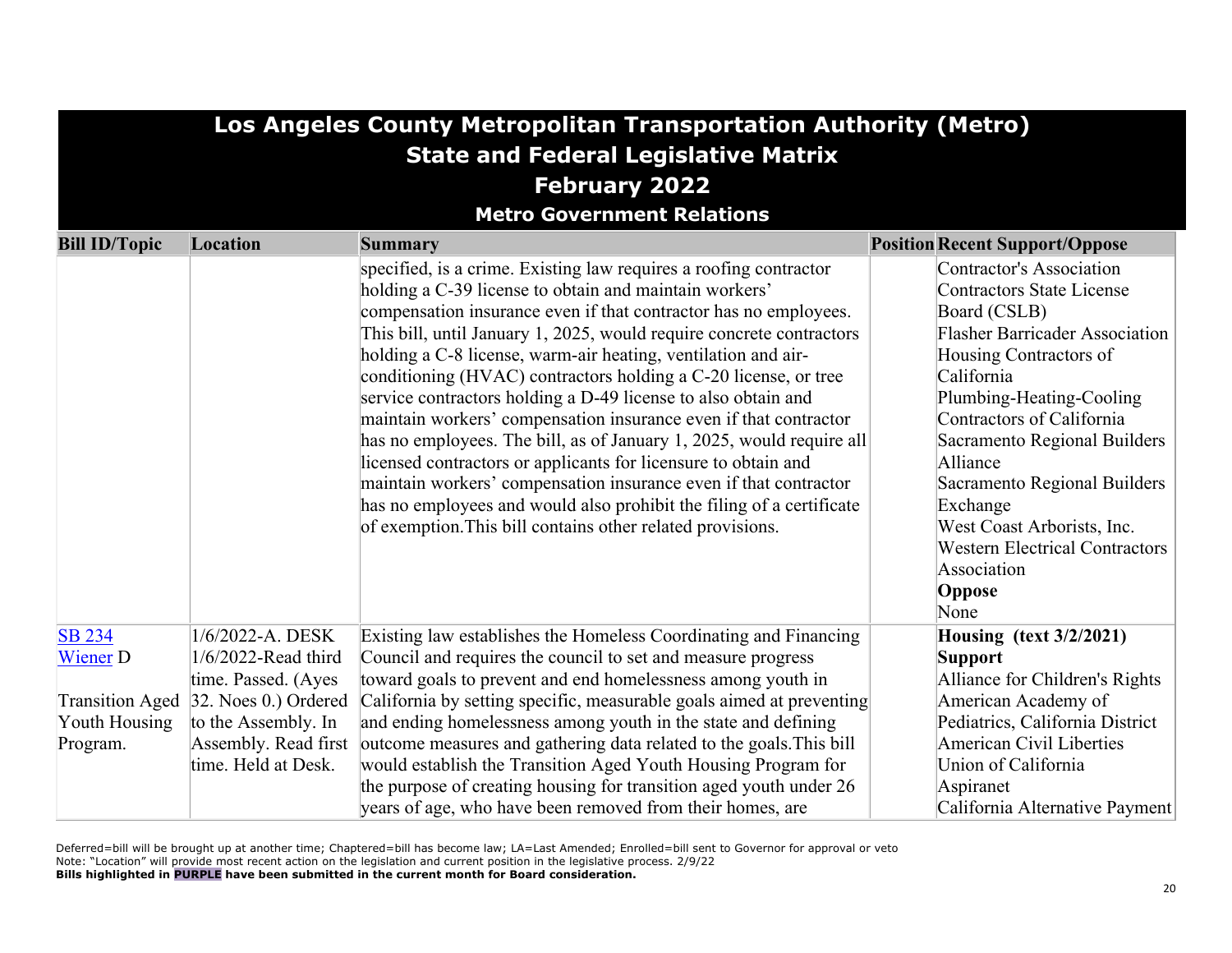| Los Angeles County Metropolitan Transportation Authority (Metro) |                                             |                                                                                                                                                                                                                                                                                  |                                                                                                                                                                                                                                                                                                                                                                                                                                                                                                                                                                                                                                                                                                               |  |  |  |  |
|------------------------------------------------------------------|---------------------------------------------|----------------------------------------------------------------------------------------------------------------------------------------------------------------------------------------------------------------------------------------------------------------------------------|---------------------------------------------------------------------------------------------------------------------------------------------------------------------------------------------------------------------------------------------------------------------------------------------------------------------------------------------------------------------------------------------------------------------------------------------------------------------------------------------------------------------------------------------------------------------------------------------------------------------------------------------------------------------------------------------------------------|--|--|--|--|
|                                                                  | <b>State and Federal Legislative Matrix</b> |                                                                                                                                                                                                                                                                                  |                                                                                                                                                                                                                                                                                                                                                                                                                                                                                                                                                                                                                                                                                                               |  |  |  |  |
|                                                                  |                                             | <b>February 2022</b>                                                                                                                                                                                                                                                             |                                                                                                                                                                                                                                                                                                                                                                                                                                                                                                                                                                                                                                                                                                               |  |  |  |  |
|                                                                  |                                             | <b>Metro Government Relations</b>                                                                                                                                                                                                                                                |                                                                                                                                                                                                                                                                                                                                                                                                                                                                                                                                                                                                                                                                                                               |  |  |  |  |
| <b>Bill ID/Topic</b>                                             | Location                                    |                                                                                                                                                                                                                                                                                  | <b>Position Recent Support/Oppose</b>                                                                                                                                                                                                                                                                                                                                                                                                                                                                                                                                                                                                                                                                         |  |  |  |  |
|                                                                  |                                             | Summary<br>experiencing homelessness unaccompanied by a parent or legal<br>guardian, or are under the jurisdiction of a court, as specified, and<br>would require the council to develop, implement, and administer<br>the program. This bill contains other related provisions. | Program Association<br>California Association of Food<br><b>Banks</b><br>California Association of<br><b>Student Councils</b><br>California Court Appointed<br>Special Advocate Association<br>California Housing Partnership<br>Corporation<br>California Narcotic Officers'<br>Association<br>California Rural Legal<br>Assistance Foundation<br>California School Employees<br>Association<br>California Youth Connection<br>CASA of Los Angeles<br>Catholic Charities East Bay<br>Catholic Charities of Santa<br>Clara County<br>Children Now<br>Children's Institute<br>Coachella Valley Coalition on<br><b>Youth Homelessness</b><br>County Behavioral Health<br>Directors Association of<br>California |  |  |  |  |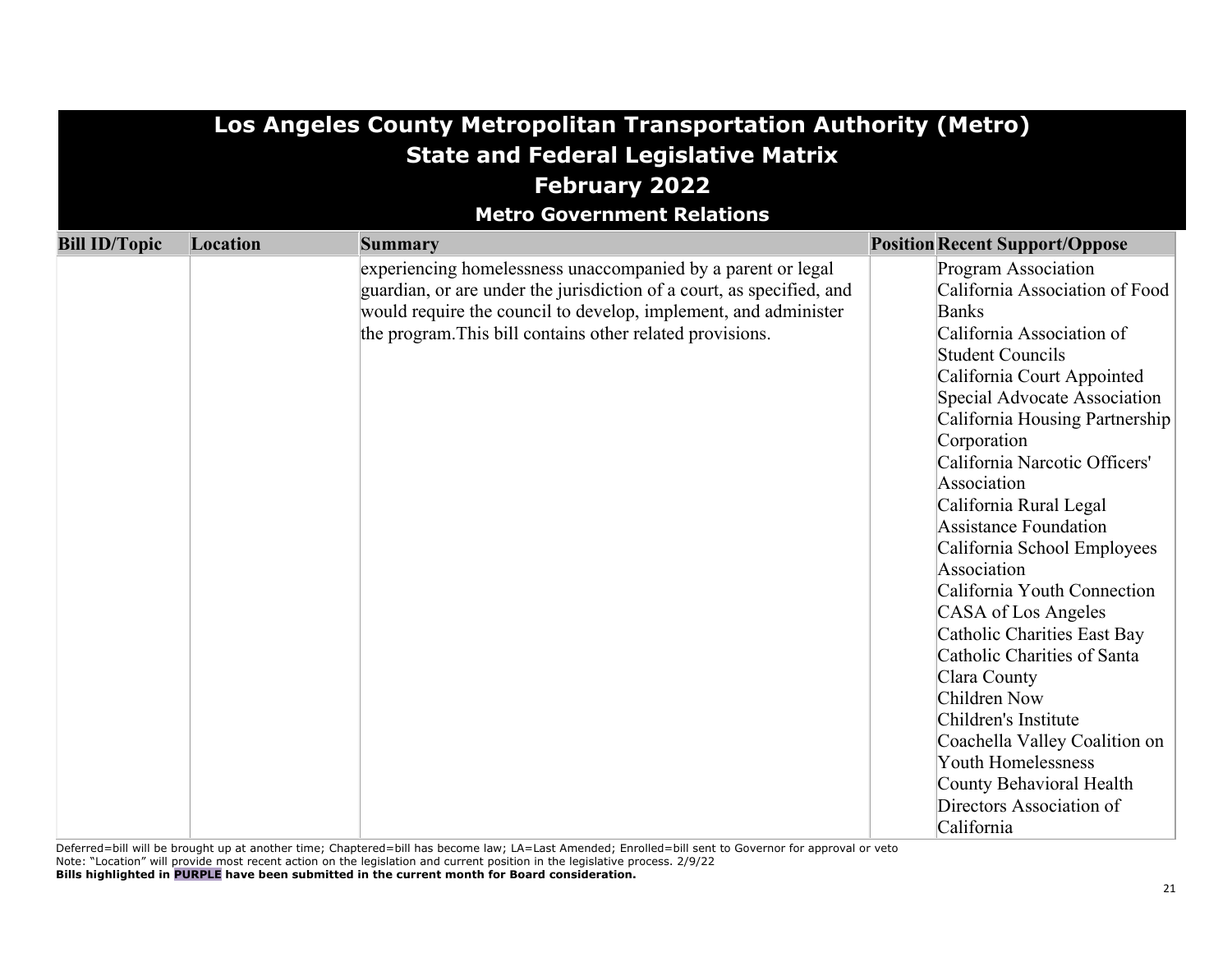| Los Angeles County Metropolitan Transportation Authority (Metro)<br><b>State and Federal Legislative Matrix</b><br><b>February 2022</b><br><b>Metro Government Relations</b> |                 |                |                                                                                                                                                                                                                                                                                                                                                                                                                                                                                                                                                                                                                                                                         |  |  |
|------------------------------------------------------------------------------------------------------------------------------------------------------------------------------|-----------------|----------------|-------------------------------------------------------------------------------------------------------------------------------------------------------------------------------------------------------------------------------------------------------------------------------------------------------------------------------------------------------------------------------------------------------------------------------------------------------------------------------------------------------------------------------------------------------------------------------------------------------------------------------------------------------------------------|--|--|
| <b>Bill ID/Topic</b>                                                                                                                                                         | <b>Location</b> | <b>Summary</b> | <b>Position Recent Support/Oppose</b>                                                                                                                                                                                                                                                                                                                                                                                                                                                                                                                                                                                                                                   |  |  |
|                                                                                                                                                                              |                 |                | Daughters of Charity of St.<br>Vincent de Paul Province of<br>the West<br>Daughters of Charity, Province<br>of St. Elizabeth Ann Seton<br>Florence Crittenton Services of<br>Orange County<br>Generation Up<br><b>GRACE</b> Institute - End Child<br>Poverty In CA<br>Hathaway-Sycamores<br>Hillsides<br>Home Start, Inc.<br>John Burton Advocates for<br>Youth<br>Larkin Street Youth Services<br>Martin Luther King Jr Freedom<br>Center<br>National Association of Social<br>Workers, California Chapter<br>$(NASW-CA)$<br>National Center for Youth Law<br>Public Counsel<br>Sacramento LGBT Community<br>Center<br>San Diego Youth Services<br>San Francisco Youth |  |  |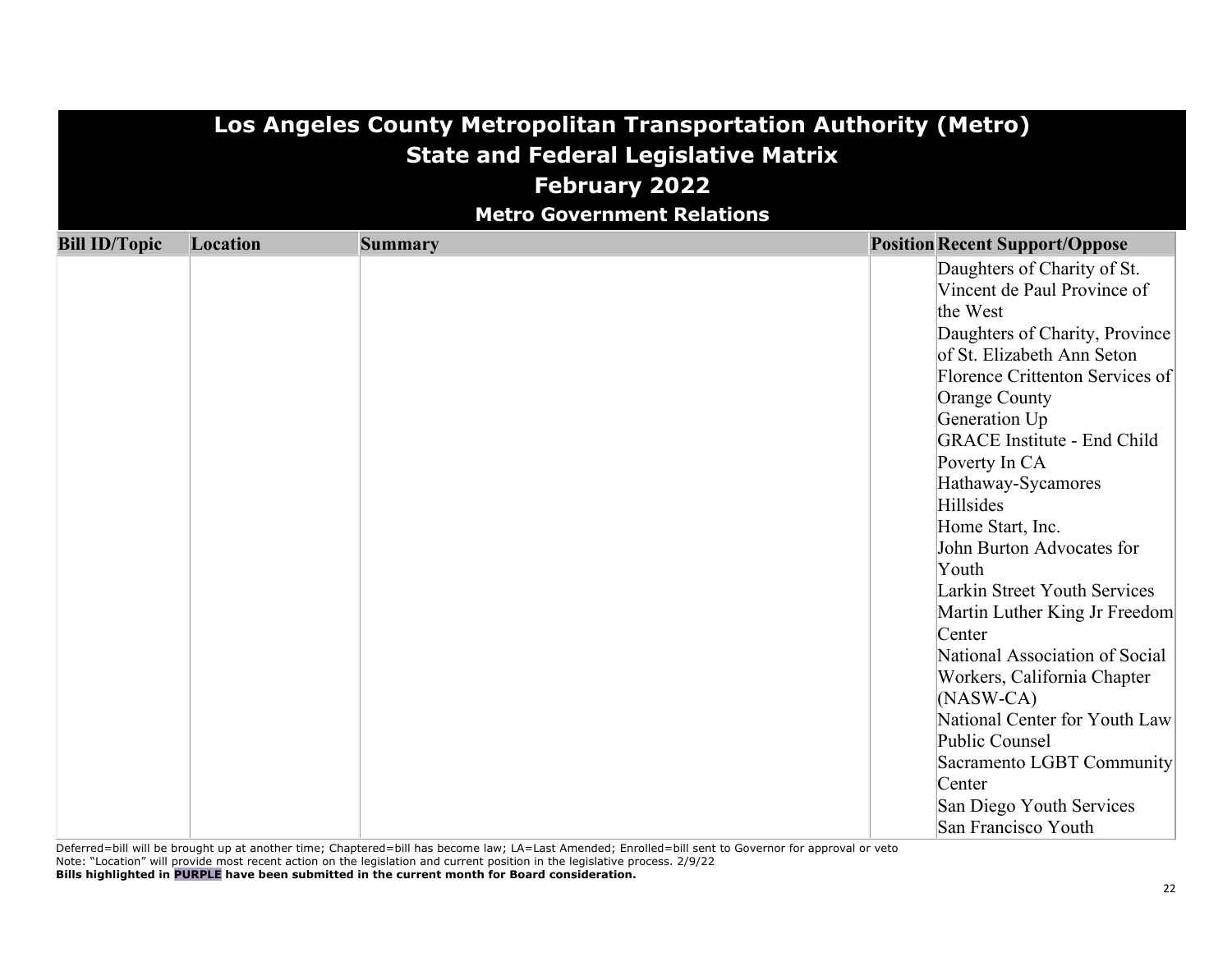|                      | Los Angeles County Metropolitan Transportation Authority (Metro)<br><b>State and Federal Legislative Matrix</b> |                                                                                                                                                                                                             |  |                                                                                                                                                                                                                                                                                                                                                                                               |  |  |
|----------------------|-----------------------------------------------------------------------------------------------------------------|-------------------------------------------------------------------------------------------------------------------------------------------------------------------------------------------------------------|--|-----------------------------------------------------------------------------------------------------------------------------------------------------------------------------------------------------------------------------------------------------------------------------------------------------------------------------------------------------------------------------------------------|--|--|
|                      |                                                                                                                 | <b>February 2022</b>                                                                                                                                                                                        |  |                                                                                                                                                                                                                                                                                                                                                                                               |  |  |
|                      |                                                                                                                 | <b>Metro Government Relations</b>                                                                                                                                                                           |  |                                                                                                                                                                                                                                                                                                                                                                                               |  |  |
| <b>Bill ID/Topic</b> | Location                                                                                                        | <b>Summary</b>                                                                                                                                                                                              |  | <b>Position Recent Support/Oppose</b>                                                                                                                                                                                                                                                                                                                                                         |  |  |
|                      |                                                                                                                 |                                                                                                                                                                                                             |  | Commission<br><b>South Bay Community</b><br><b>Services</b><br>The Children's Movement of<br>Fresno<br>The San Diego LGBT<br><b>Community Center</b><br>Transgender Health and<br><b>Wellness Center</b><br><b>Voices Youth Centers</b><br>Western Center on Law and<br>Poverty<br>YMCA of San Diego County,<br><b>Youth And Family Services</b><br>Youth Emerging Stronger<br>Oppose<br>None |  |  |
| <b>SB 260</b>        | 1/26/2022-A. DESK                                                                                               | Would require the State Air Resources Board, on or before January                                                                                                                                           |  | Judiciary (text 4/19/2021)                                                                                                                                                                                                                                                                                                                                                                    |  |  |
| <b>Wiener D</b>      | $1/26/2022$ -Read third                                                                                         | 1, 2024, to develop and adopt regulations requiring United States-                                                                                                                                          |  | <b>Support</b>                                                                                                                                                                                                                                                                                                                                                                                |  |  |
|                      | time. Passed. (Ayes                                                                                             | based partnerships, corporations, limited liability companies, and                                                                                                                                          |  | 350 Bay Area Action                                                                                                                                                                                                                                                                                                                                                                           |  |  |
| Climate              | 23. Noes 7.) Ordered                                                                                            | other business entities with total annual revenues in excess of                                                                                                                                             |  | 350 Humboldt                                                                                                                                                                                                                                                                                                                                                                                  |  |  |
| Corporate            | to the Assembly. In                                                                                             | $$1,000,000,000$ and that do business in California, defined as                                                                                                                                             |  | 350 Sacramento                                                                                                                                                                                                                                                                                                                                                                                |  |  |
| Accountability       | Assembly. Read first                                                                                            | "reporting entities," to publicly disclose to the Secretary of State,                                                                                                                                       |  | 350 Silicon Valley                                                                                                                                                                                                                                                                                                                                                                            |  |  |
| Act.                 | time. Held at Desk.                                                                                             | and verify, starting in 2025 on a date to be determined by the state<br>board, and annually thereafter, their greenhouse gas emissions,<br>categorized as scope 1, 2, and 3 emissions, as defined, from the |  | Alliance of Nurses for Healthy<br>Environments<br>As You Sow Foundation                                                                                                                                                                                                                                                                                                                       |  |  |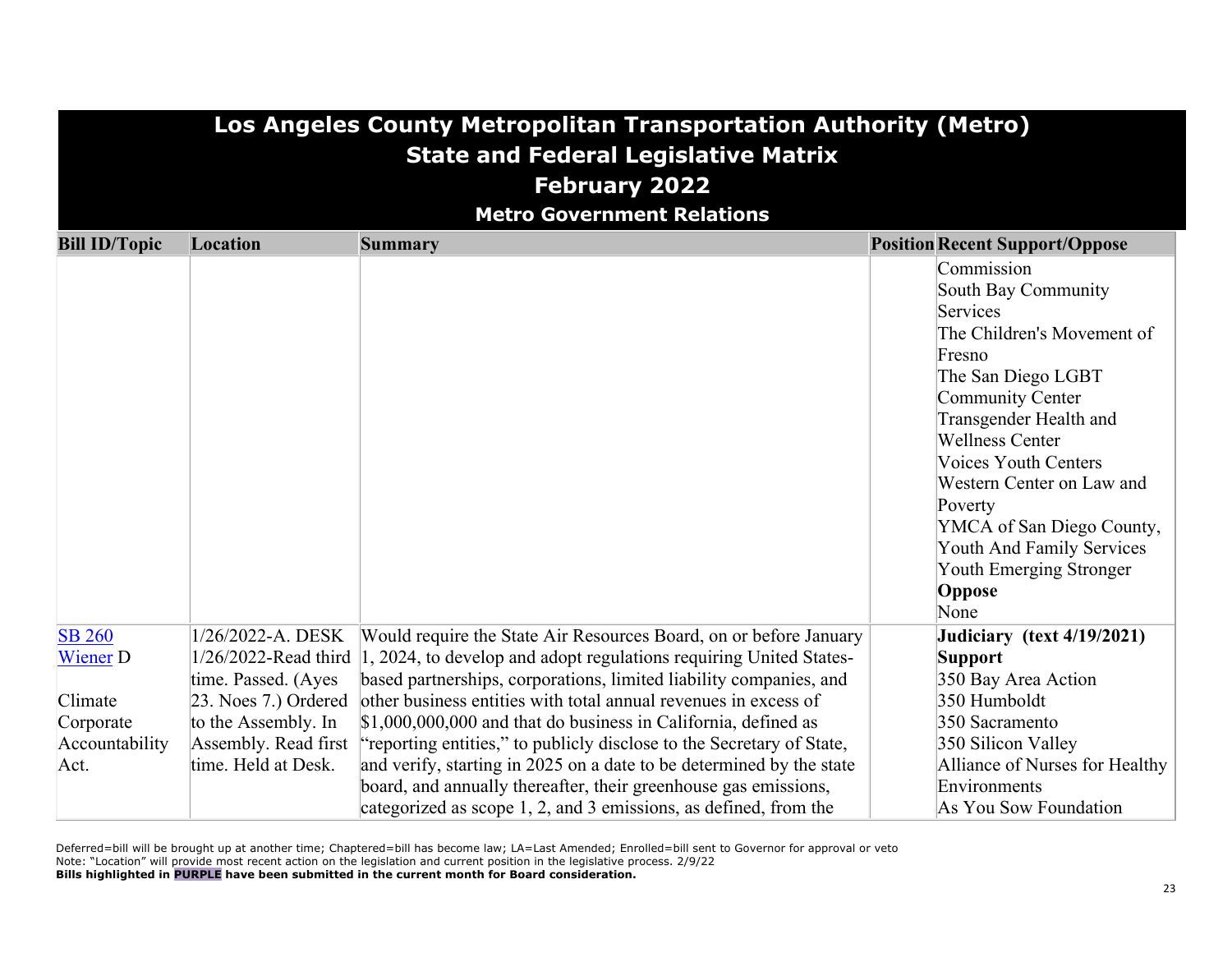|                      | Los Angeles County Metropolitan Transportation Authority (Metro) |                                                                                                                                                                                                                  |                                                                                                                                                                                                                                                                                                                                                                                                                                                                                                                                                                                                                                                                                  |  |  |  |  |
|----------------------|------------------------------------------------------------------|------------------------------------------------------------------------------------------------------------------------------------------------------------------------------------------------------------------|----------------------------------------------------------------------------------------------------------------------------------------------------------------------------------------------------------------------------------------------------------------------------------------------------------------------------------------------------------------------------------------------------------------------------------------------------------------------------------------------------------------------------------------------------------------------------------------------------------------------------------------------------------------------------------|--|--|--|--|
|                      | <b>State and Federal Legislative Matrix</b>                      |                                                                                                                                                                                                                  |                                                                                                                                                                                                                                                                                                                                                                                                                                                                                                                                                                                                                                                                                  |  |  |  |  |
|                      | <b>February 2022</b>                                             |                                                                                                                                                                                                                  |                                                                                                                                                                                                                                                                                                                                                                                                                                                                                                                                                                                                                                                                                  |  |  |  |  |
|                      |                                                                  | <b>Metro Government Relations</b>                                                                                                                                                                                |                                                                                                                                                                                                                                                                                                                                                                                                                                                                                                                                                                                                                                                                                  |  |  |  |  |
| <b>Bill ID/Topic</b> | Location                                                         | <b>Summary</b>                                                                                                                                                                                                   | <b>Position Recent Support/Oppose</b>                                                                                                                                                                                                                                                                                                                                                                                                                                                                                                                                                                                                                                            |  |  |  |  |
|                      |                                                                  | prior calendar year, as provided. The bill would require reporting<br>entities to disclose their greenhouse gas emissions in a manner that<br>is easily understandable and accessible to residents of the state. | Audubon California<br><b>BAN SUP</b><br>California Alliance for Retired<br>Americans<br>California Environmental<br>Justice League<br>California Interfaith Power and<br>Light<br>California League of<br><b>Conservation Voters</b><br>Carbon Accountable<br>Change Begins with ME<br>(Indivisible)<br>City of Berkeley<br>Clean Earth 4 Kids<br>Climate Action Campaign<br>Climate Equity Policy Center<br>Climate Reality San Francisco<br>Bay Area Chapter<br>Cloverdale Indivisible<br>Coalition for A California<br><b>Green New Deal</b><br>Coalition for Clean Air<br>Courage California<br>Defenders of Wildlife<br>Elders Climate Action, NorCal<br>and SoCal Chapters |  |  |  |  |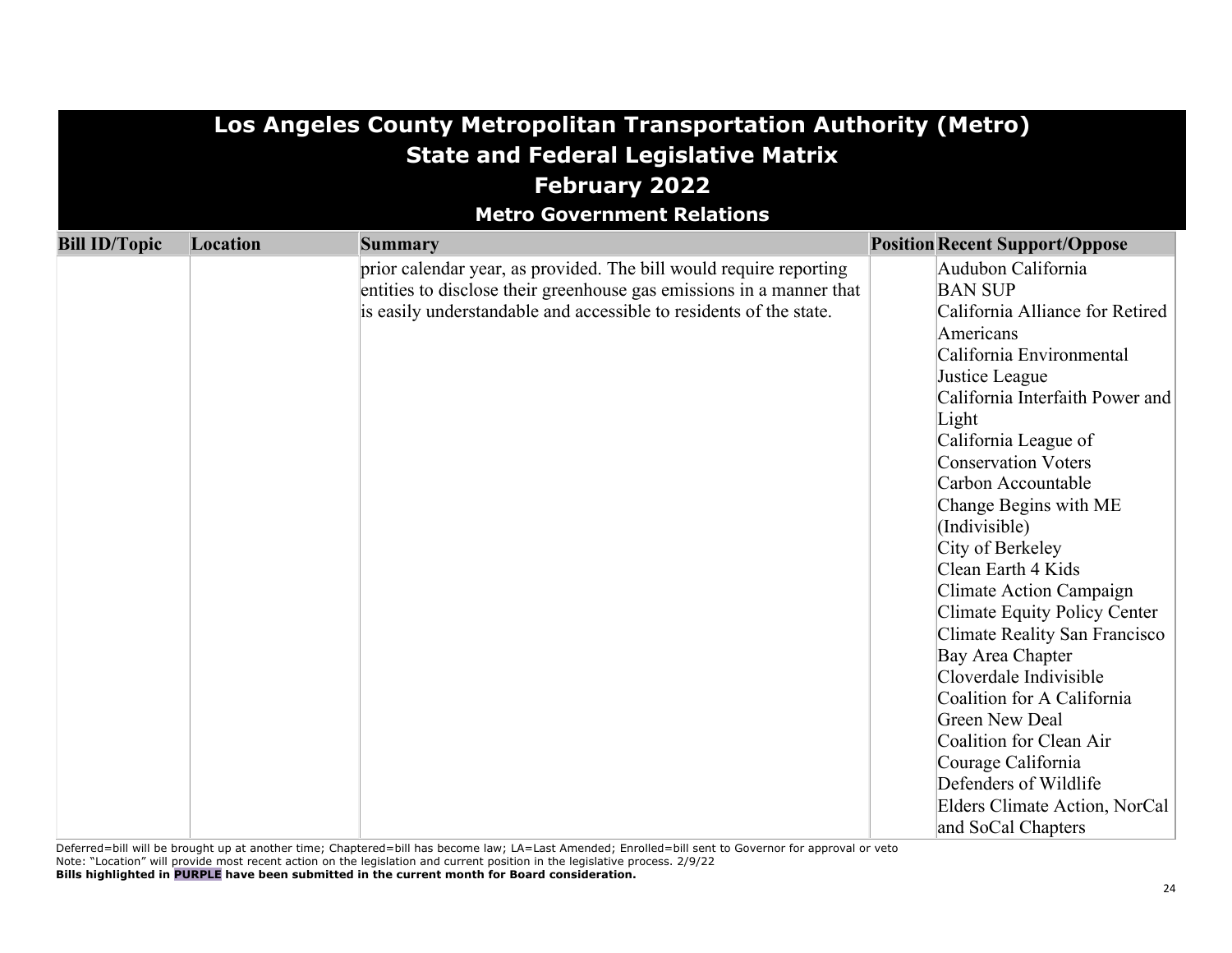| Los Angeles County Metropolitan Transportation Authority (Metro) |                                             |                                   |                                       |  |  |  |
|------------------------------------------------------------------|---------------------------------------------|-----------------------------------|---------------------------------------|--|--|--|
|                                                                  | <b>State and Federal Legislative Matrix</b> |                                   |                                       |  |  |  |
|                                                                  |                                             | <b>February 2022</b>              |                                       |  |  |  |
|                                                                  |                                             | <b>Metro Government Relations</b> |                                       |  |  |  |
| <b>Bill ID/Topic</b>                                             | Location                                    | <b>Summary</b>                    | <b>Position Recent Support/Oppose</b> |  |  |  |
|                                                                  |                                             |                                   | Environmental Defense Fund            |  |  |  |
|                                                                  |                                             |                                   | Environmental Justice League          |  |  |  |
|                                                                  |                                             |                                   | Feminists in Action                   |  |  |  |
|                                                                  |                                             |                                   | Fossil Free California                |  |  |  |
|                                                                  |                                             |                                   | Friends Committee on                  |  |  |  |
|                                                                  |                                             |                                   | Legislation of California             |  |  |  |
|                                                                  |                                             |                                   | Friends of Harbors, Beaches,          |  |  |  |
|                                                                  |                                             |                                   | and Parks                             |  |  |  |
|                                                                  |                                             |                                   | Friends of Public Banking             |  |  |  |
|                                                                  |                                             |                                   | Santa Rosa                            |  |  |  |
|                                                                  |                                             |                                   | Friends of the Earth U.S.             |  |  |  |
|                                                                  |                                             |                                   | Green New Deal at UC San              |  |  |  |
|                                                                  |                                             |                                   | Diego                                 |  |  |  |
|                                                                  |                                             |                                   | Greenbelt Alliance                    |  |  |  |
|                                                                  |                                             |                                   | Indivisible Alta Pasadena             |  |  |  |
|                                                                  |                                             |                                   | Indivisible CA-37                     |  |  |  |
|                                                                  |                                             |                                   | Indivisible CA-43                     |  |  |  |
|                                                                  |                                             |                                   | Indivisible California 39             |  |  |  |
|                                                                  |                                             |                                   | Indivisible California Green          |  |  |  |
|                                                                  |                                             |                                   | Team                                  |  |  |  |
|                                                                  |                                             |                                   | Indivisible Claremont/Inland          |  |  |  |
|                                                                  |                                             |                                   | Valley                                |  |  |  |
|                                                                  |                                             |                                   | Indivisible East Bay                  |  |  |  |
|                                                                  |                                             |                                   | Indivisible Euclid                    |  |  |  |
|                                                                  |                                             |                                   | Indivisible Marin                     |  |  |  |
|                                                                  |                                             |                                   | Indivisible Ross Valley               |  |  |  |
|                                                                  |                                             |                                   | Indivisible San Francisco             |  |  |  |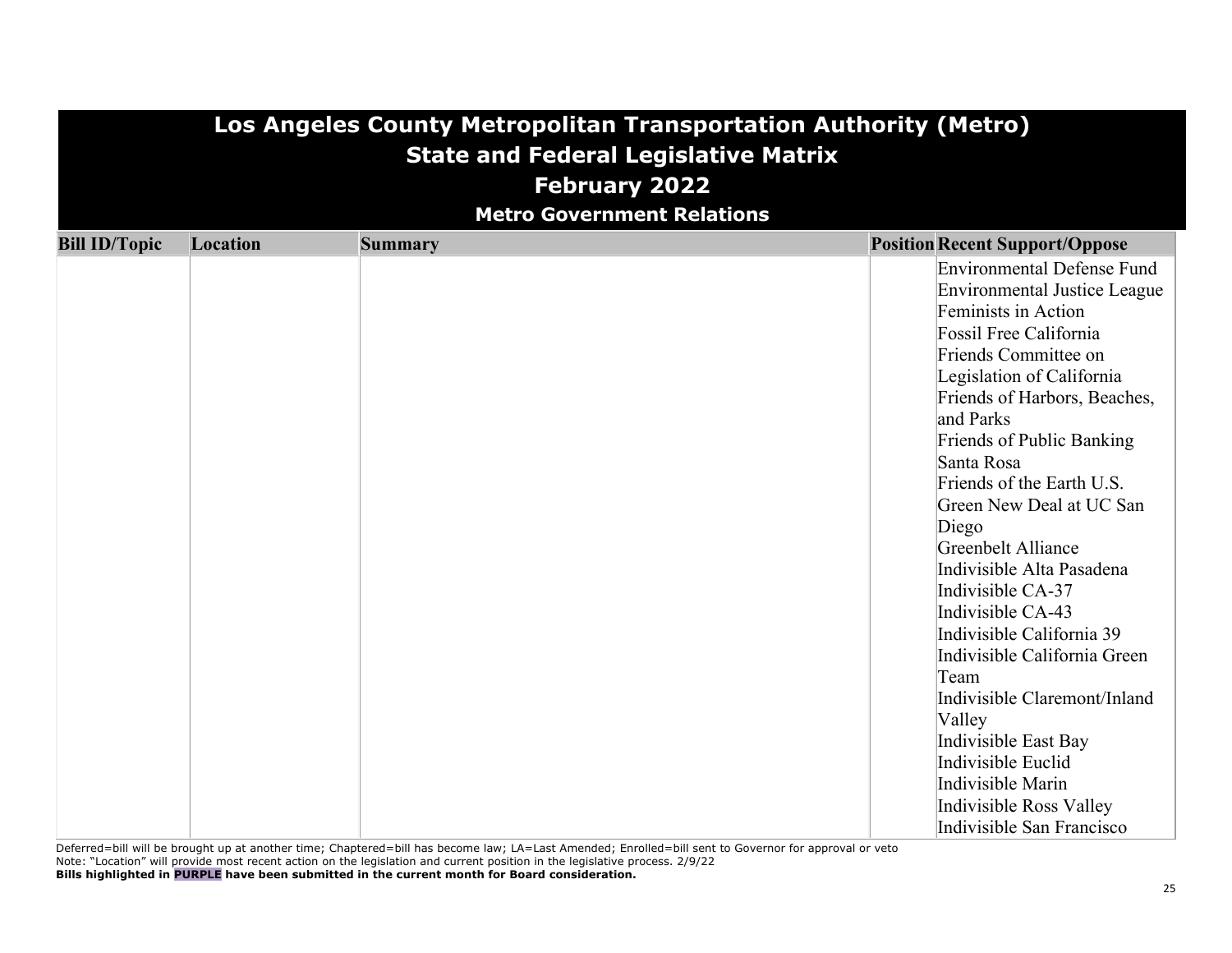| Los Angeles County Metropolitan Transportation Authority (Metro) |                                             |                                   |                                       |  |  |  |
|------------------------------------------------------------------|---------------------------------------------|-----------------------------------|---------------------------------------|--|--|--|
|                                                                  | <b>State and Federal Legislative Matrix</b> |                                   |                                       |  |  |  |
|                                                                  |                                             | <b>February 2022</b>              |                                       |  |  |  |
|                                                                  |                                             | <b>Metro Government Relations</b> |                                       |  |  |  |
| <b>Bill ID/Topic</b>                                             | Location                                    | <b>Summary</b>                    | <b>Position Recent Support/Oppose</b> |  |  |  |
|                                                                  |                                             |                                   | Indivisible San Jose                  |  |  |  |
|                                                                  |                                             |                                   | Indivisible San Pedro                 |  |  |  |
|                                                                  |                                             |                                   | Indivisible Santa Barbara             |  |  |  |
|                                                                  |                                             |                                   | Indivisible SF Peninsula &            |  |  |  |
|                                                                  |                                             |                                   | $CA-14$                               |  |  |  |
|                                                                  |                                             |                                   | Indivisible Ventura                   |  |  |  |
|                                                                  |                                             |                                   | Indivisible Yolo                      |  |  |  |
|                                                                  |                                             |                                   | Los Angeles County                    |  |  |  |
|                                                                  |                                             |                                   | Democratic Party                      |  |  |  |
|                                                                  |                                             |                                   | Mountain Progressive Frazier          |  |  |  |
|                                                                  |                                             |                                   | Park                                  |  |  |  |
|                                                                  |                                             |                                   | Natural Resources Defense             |  |  |  |
|                                                                  |                                             |                                   | Council/NRDC Action Fund              |  |  |  |
|                                                                  |                                             |                                   | Normal Heights Indivisible            |  |  |  |
|                                                                  |                                             |                                   | Persefoni                             |  |  |  |
|                                                                  |                                             |                                   | Plug In America                       |  |  |  |
|                                                                  |                                             |                                   | Postcards for America,                |  |  |  |
|                                                                  |                                             |                                   | California                            |  |  |  |
|                                                                  |                                             |                                   | Rising Sun Center For                 |  |  |  |
|                                                                  |                                             |                                   | Opportunity                           |  |  |  |
|                                                                  |                                             |                                   | Romero Institute                      |  |  |  |
|                                                                  |                                             |                                   | Rooted in Resistance                  |  |  |  |
|                                                                  |                                             |                                   | Sacramento Area                       |  |  |  |
|                                                                  |                                             |                                   | Congregations Together                |  |  |  |
|                                                                  |                                             |                                   | San Francisco Baykeeper               |  |  |  |
|                                                                  |                                             |                                   | Save the Bay                          |  |  |  |
|                                                                  |                                             |                                   | Service Employees                     |  |  |  |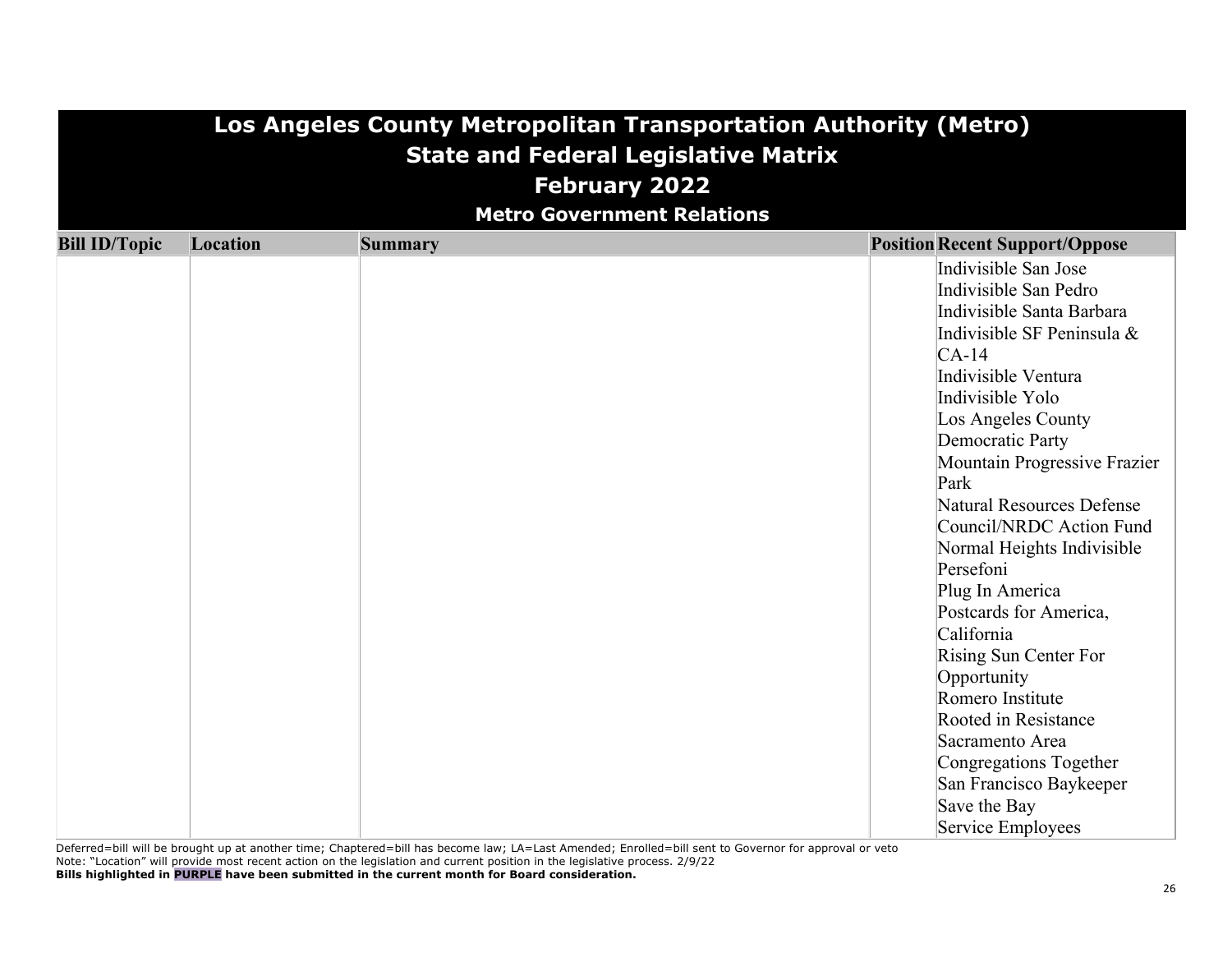|                      | Los Angeles County Metropolitan Transportation Authority (Metro) |                                             |                                          |  |  |
|----------------------|------------------------------------------------------------------|---------------------------------------------|------------------------------------------|--|--|
|                      |                                                                  | <b>State and Federal Legislative Matrix</b> |                                          |  |  |
|                      |                                                                  | <b>February 2022</b>                        |                                          |  |  |
|                      |                                                                  |                                             |                                          |  |  |
|                      |                                                                  | <b>Metro Government Relations</b>           |                                          |  |  |
| <b>Bill ID/Topic</b> | Location                                                         | <b>Summary</b>                              | <b>Position Recent Support/Oppose</b>    |  |  |
|                      |                                                                  |                                             | International Union, California          |  |  |
|                      |                                                                  |                                             | Sierra Club California                   |  |  |
|                      |                                                                  |                                             | Silicon Valley Youth Climate             |  |  |
|                      |                                                                  |                                             | Action                                   |  |  |
|                      |                                                                  |                                             | Sunrise Bay Area                         |  |  |
|                      |                                                                  |                                             | Sunrise Berkeley High School             |  |  |
|                      |                                                                  |                                             | Sunrise Chico                            |  |  |
|                      |                                                                  |                                             | Sunrise Claremont Colleges               |  |  |
|                      |                                                                  |                                             | Sunrise Contra Costa                     |  |  |
|                      |                                                                  |                                             | Sunrise Glendale                         |  |  |
|                      |                                                                  |                                             | Sunrise Kern County                      |  |  |
|                      |                                                                  |                                             | Sunrise La Crescenta                     |  |  |
|                      |                                                                  |                                             | Sunrise LA Youth                         |  |  |
|                      |                                                                  |                                             | Sunrise Los Angeles                      |  |  |
|                      |                                                                  |                                             | Sunrise Orange County<br>Sunrise Redding |  |  |
|                      |                                                                  |                                             | Sunrise Sacramento                       |  |  |
|                      |                                                                  |                                             | Sunrise San Francisco                    |  |  |
|                      |                                                                  |                                             | University High School                   |  |  |
|                      |                                                                  |                                             | Sunrise Santa Barbara                    |  |  |
|                      |                                                                  |                                             | Sunrise Silicon Valley                   |  |  |
|                      |                                                                  |                                             | Sunrise UC Berkeley                      |  |  |
|                      |                                                                  |                                             | Sunrise UC Irvine                        |  |  |
|                      |                                                                  |                                             | The Climate Center                       |  |  |
|                      |                                                                  |                                             | The Climate Reality Project,             |  |  |
|                      |                                                                  |                                             | San Diego Chapter                        |  |  |
|                      |                                                                  |                                             | The Kitchen Rainmakers                   |  |  |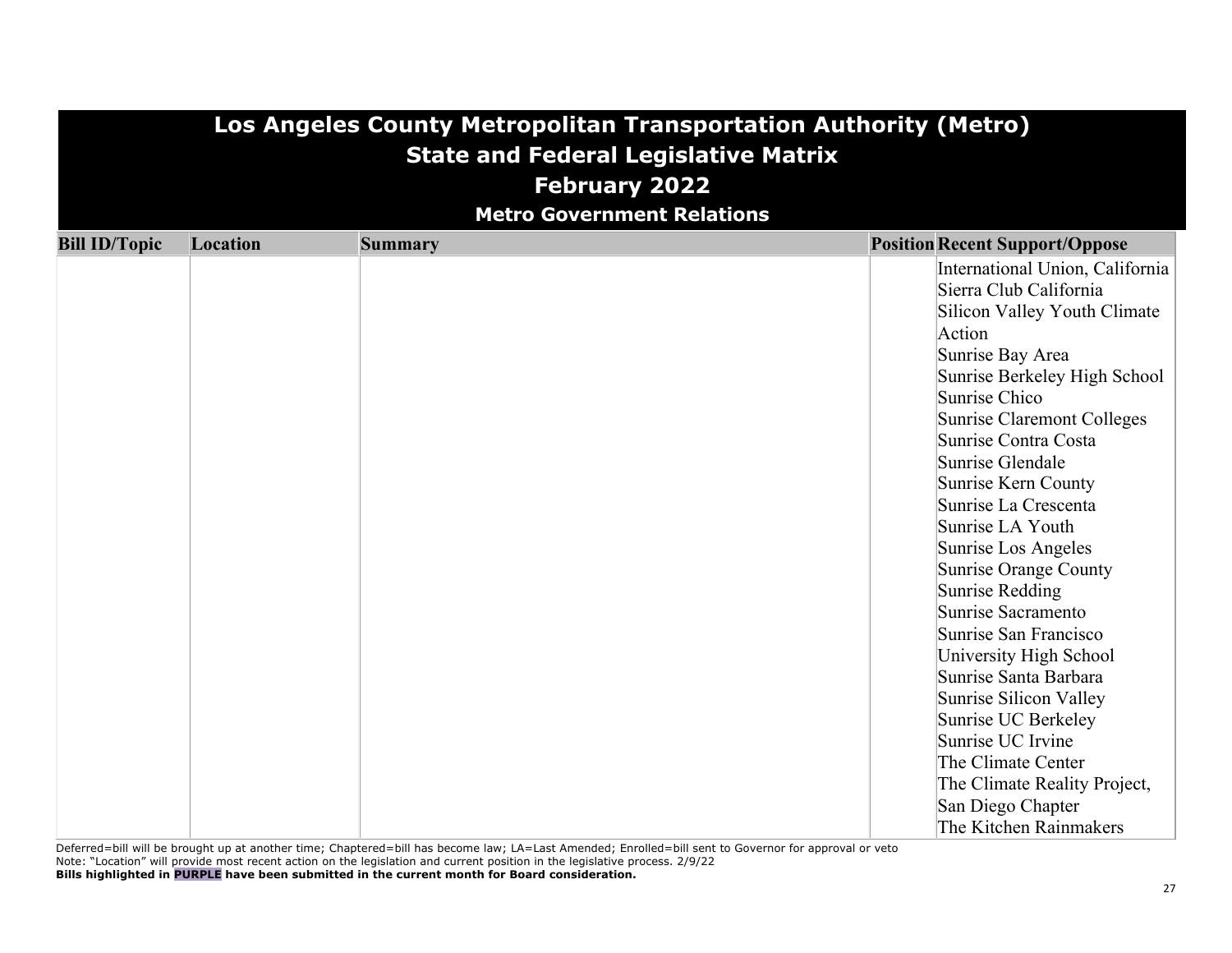|                      | Los Angeles County Metropolitan Transportation Authority (Metro) |                                             |                                                                     |  |  |
|----------------------|------------------------------------------------------------------|---------------------------------------------|---------------------------------------------------------------------|--|--|
|                      |                                                                  | <b>State and Federal Legislative Matrix</b> |                                                                     |  |  |
|                      |                                                                  | <b>February 2022</b>                        |                                                                     |  |  |
|                      |                                                                  | <b>Metro Government Relations</b>           |                                                                     |  |  |
|                      |                                                                  |                                             |                                                                     |  |  |
| <b>Bill ID/Topic</b> | Location                                                         | <b>Summary</b>                              | <b>Position Recent Support/Oppose</b>                               |  |  |
|                      |                                                                  |                                             | The Nature Conservancy                                              |  |  |
|                      |                                                                  |                                             | Together We Will/Indivisible -                                      |  |  |
|                      |                                                                  |                                             | Los Gatos                                                           |  |  |
|                      |                                                                  |                                             | <b>UC Green New Deal Coalition</b><br>Union of Concerned Scientists |  |  |
|                      |                                                                  |                                             | University Professional and                                         |  |  |
|                      |                                                                  |                                             | Technical Employees                                                 |  |  |
|                      |                                                                  |                                             | Venice Resistance                                                   |  |  |
|                      |                                                                  |                                             | Wildfires to Wildflowers                                            |  |  |
|                      |                                                                  |                                             | Oppose                                                              |  |  |
|                      |                                                                  |                                             | Agricultural Council of                                             |  |  |
|                      |                                                                  |                                             | California                                                          |  |  |
|                      |                                                                  |                                             | Airlines for America (A4A)                                          |  |  |
|                      |                                                                  |                                             | Alliance for Automotive                                             |  |  |
|                      |                                                                  |                                             | Innovation                                                          |  |  |
|                      |                                                                  |                                             | American Forest and Paper                                           |  |  |
|                      |                                                                  |                                             | Association                                                         |  |  |
|                      |                                                                  |                                             | American Property Casualty                                          |  |  |
|                      |                                                                  |                                             | Insurance Association                                               |  |  |
|                      |                                                                  |                                             | Brea Chamber of Commerce                                            |  |  |
|                      |                                                                  |                                             | Building Owners and                                                 |  |  |
|                      |                                                                  |                                             | Managers Association of                                             |  |  |
|                      |                                                                  |                                             | California                                                          |  |  |
|                      |                                                                  |                                             | California Apartment                                                |  |  |
|                      |                                                                  |                                             | Association                                                         |  |  |
|                      |                                                                  |                                             | California Bankers Association                                      |  |  |
|                      |                                                                  |                                             | California Building Industry                                        |  |  |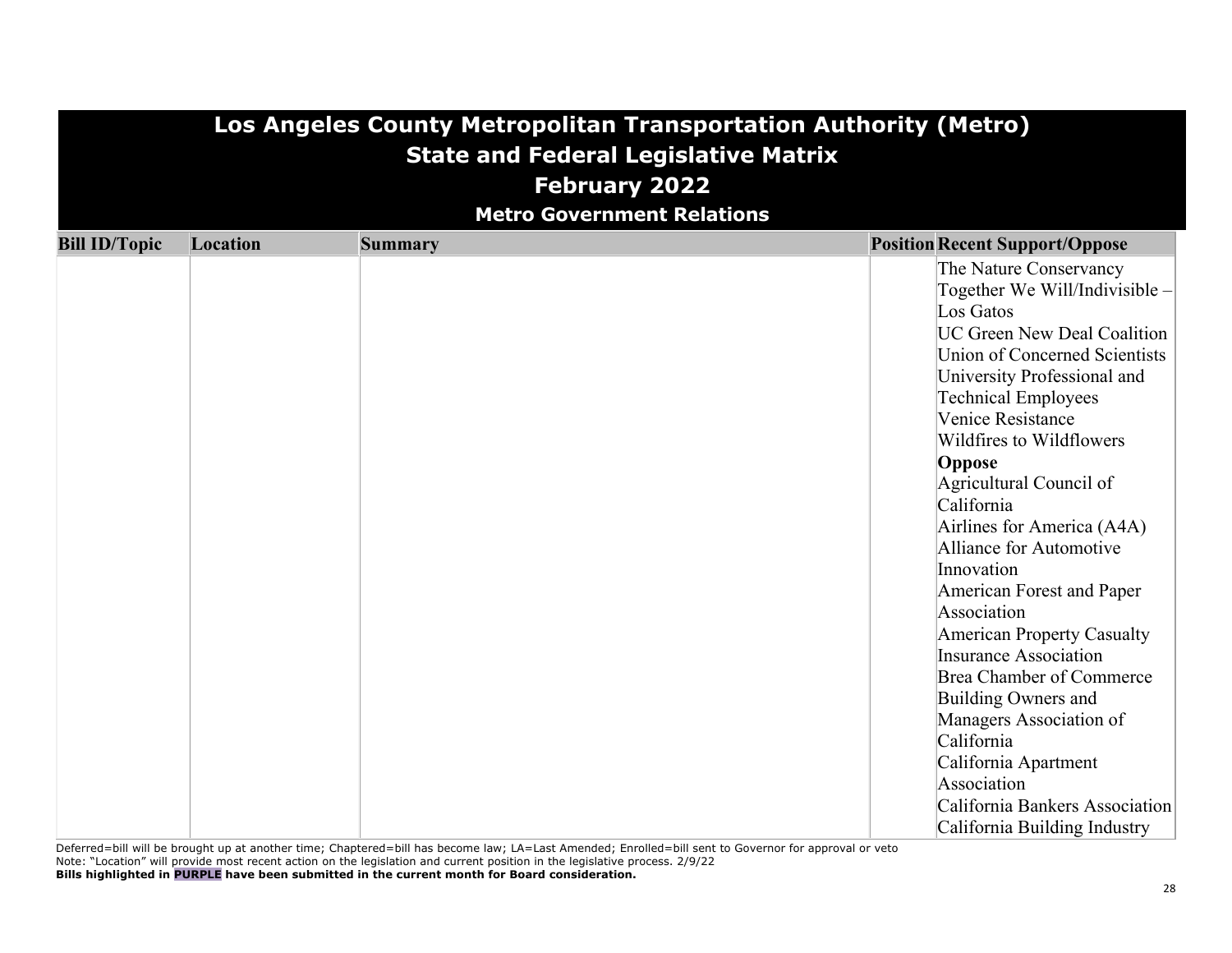|                      | Los Angeles County Metropolitan Transportation Authority (Metro) |                                             |                                                                                                                                                                                                                                                                                                                                                                                                                                                                                                                                                                                                                                                       |  |  |  |
|----------------------|------------------------------------------------------------------|---------------------------------------------|-------------------------------------------------------------------------------------------------------------------------------------------------------------------------------------------------------------------------------------------------------------------------------------------------------------------------------------------------------------------------------------------------------------------------------------------------------------------------------------------------------------------------------------------------------------------------------------------------------------------------------------------------------|--|--|--|
|                      |                                                                  | <b>State and Federal Legislative Matrix</b> |                                                                                                                                                                                                                                                                                                                                                                                                                                                                                                                                                                                                                                                       |  |  |  |
|                      |                                                                  | <b>February 2022</b>                        |                                                                                                                                                                                                                                                                                                                                                                                                                                                                                                                                                                                                                                                       |  |  |  |
|                      |                                                                  | <b>Metro Government Relations</b>           |                                                                                                                                                                                                                                                                                                                                                                                                                                                                                                                                                                                                                                                       |  |  |  |
| <b>Bill ID/Topic</b> | Location                                                         | <b>Summary</b>                              | <b>Position Recent Support/Oppose</b>                                                                                                                                                                                                                                                                                                                                                                                                                                                                                                                                                                                                                 |  |  |  |
|                      |                                                                  |                                             | Association<br>California Business Properties<br>Association<br>California Cement<br>Manufacturers Environmental<br>Coalition<br>California Chamber of<br>Commerce<br>California Construction and<br><b>Industrial Materials</b><br>Association<br>California Independent<br><b>Petroleum Association</b><br>California League of Food<br>Producers<br>California Legislative Council<br>of the Plumbing, Heating and<br>Piping Industry<br>California Manufacturers and<br><b>Technology Association</b><br>California Restaurant<br>Association<br>California Retailers<br>Association<br>California Trucking<br>Association<br>Carlsbad Chamber of |  |  |  |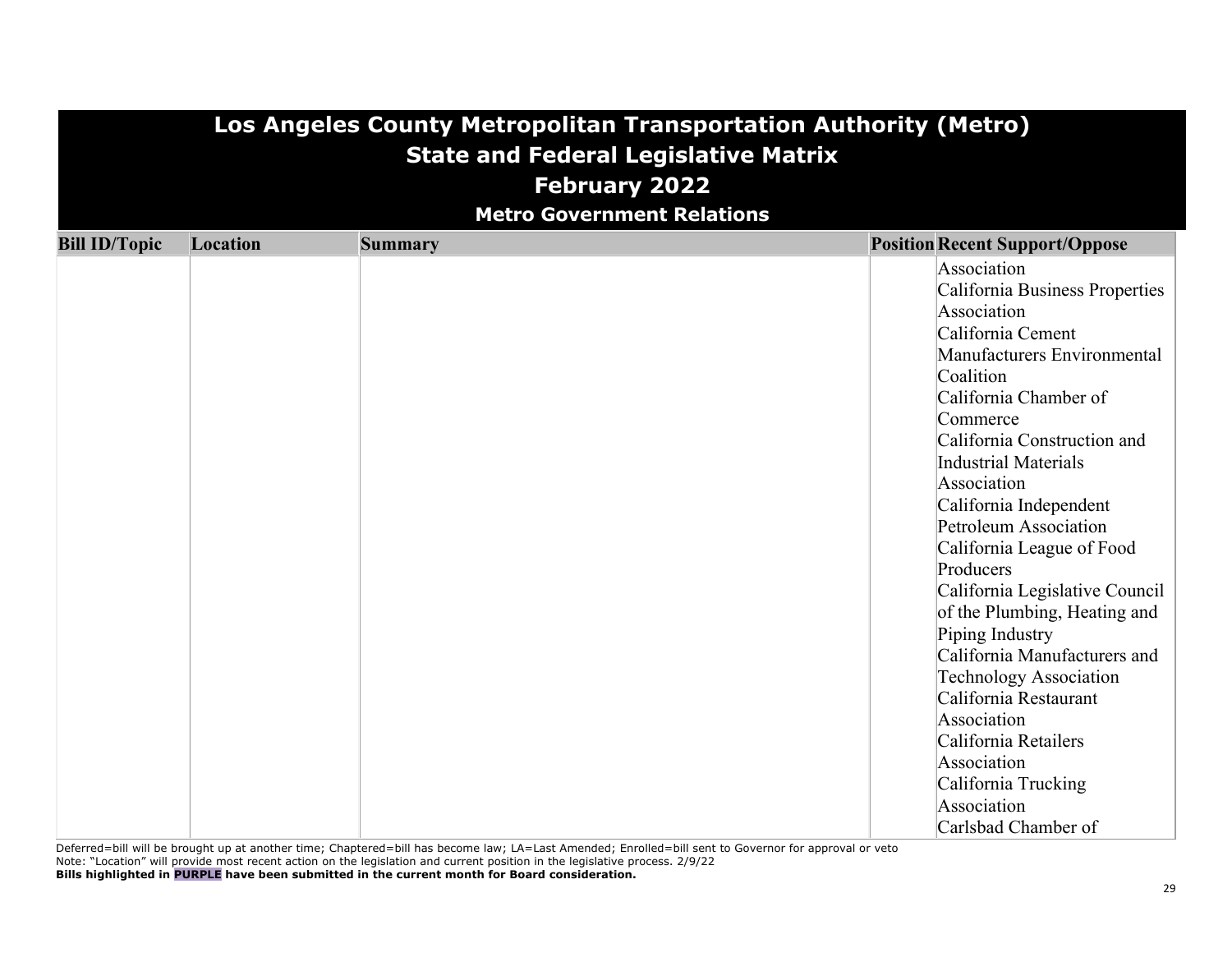| Los Angeles County Metropolitan Transportation Authority (Metro) |          |                                             |                                                                                                                                                                                                                                                                                                                                                                                                                                                                                                                                                                                                                                                                                  |  |  |
|------------------------------------------------------------------|----------|---------------------------------------------|----------------------------------------------------------------------------------------------------------------------------------------------------------------------------------------------------------------------------------------------------------------------------------------------------------------------------------------------------------------------------------------------------------------------------------------------------------------------------------------------------------------------------------------------------------------------------------------------------------------------------------------------------------------------------------|--|--|
|                                                                  |          | <b>State and Federal Legislative Matrix</b> |                                                                                                                                                                                                                                                                                                                                                                                                                                                                                                                                                                                                                                                                                  |  |  |
|                                                                  |          | <b>February 2022</b>                        |                                                                                                                                                                                                                                                                                                                                                                                                                                                                                                                                                                                                                                                                                  |  |  |
|                                                                  |          | <b>Metro Government Relations</b>           |                                                                                                                                                                                                                                                                                                                                                                                                                                                                                                                                                                                                                                                                                  |  |  |
| <b>Bill ID/Topic</b>                                             | Location | <b>Summary</b>                              | <b>Position Recent Support/Oppose</b>                                                                                                                                                                                                                                                                                                                                                                                                                                                                                                                                                                                                                                            |  |  |
|                                                                  |          |                                             | Commerce<br>Chemical Industry Council of<br>California<br>County of Madera<br>El Dorado Hill Chamber of<br>Commerce<br>Ema Truck & Engine<br>Manufacturers Association<br>Garden Grove Chamber of<br>Commerce<br>Harbor Association of Industry<br>and Commerce<br>Household and Commercial<br><b>Products Association</b><br>International Council of<br>Shopping Centers<br>Lodi Chamber of Commerce<br>Long Beach Area Chamber of<br>Commerce<br>NAIOP of California<br><b>National Electrical Contractors</b><br>Association, California Chapter<br><b>Orange County Business</b><br>Council<br>Oxnard Chamber of Commerce<br>Personal Insurance Federation<br>of California |  |  |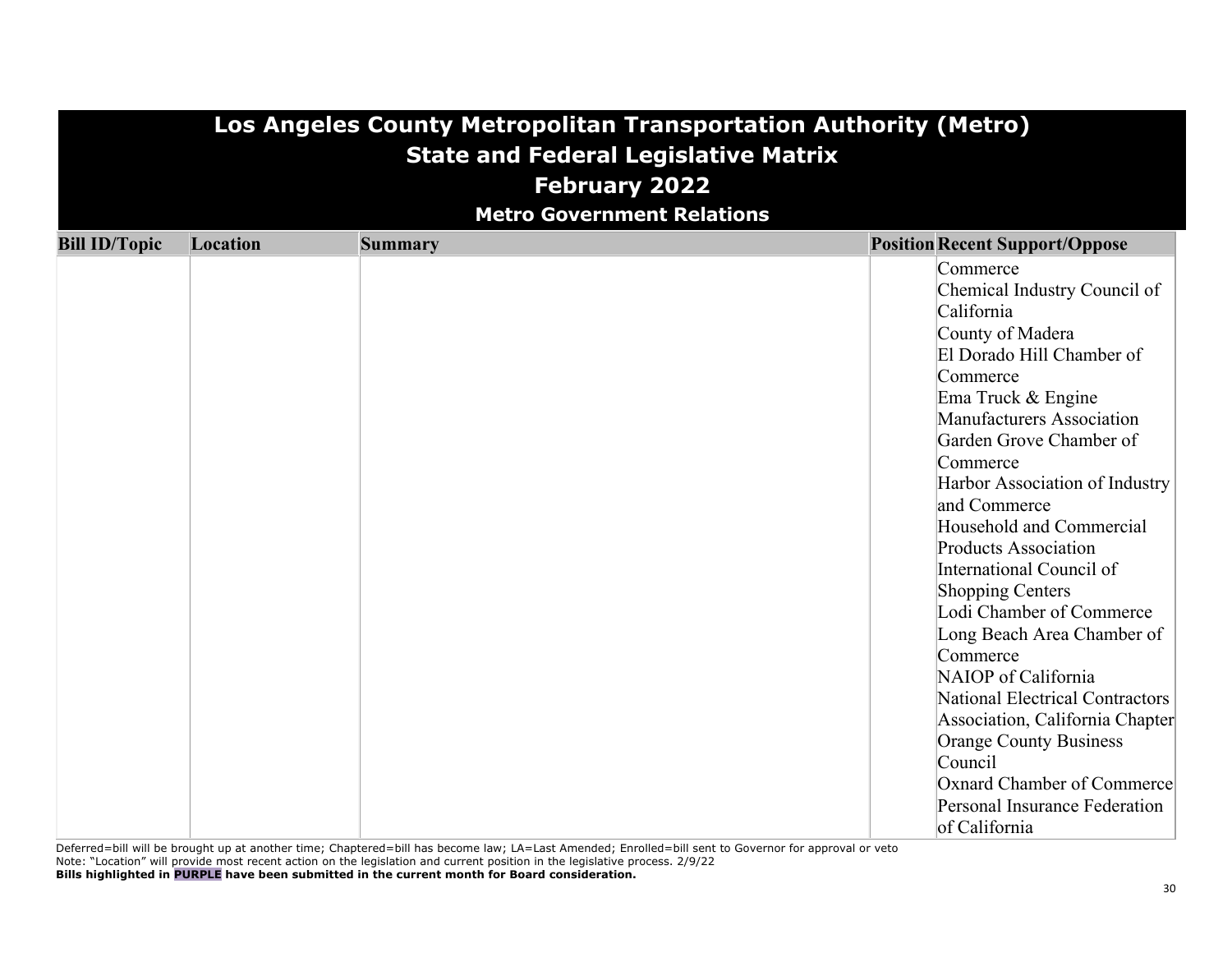| Los Angeles County Metropolitan Transportation Authority (Metro)<br><b>State and Federal Legislative Matrix</b><br><b>February 2022</b><br><b>Metro Government Relations</b> |                     |                                                                                         |                                                                                                                                                                                                                                                                                                                                                                                                                                                                                                                                                                                |  |  |  |
|------------------------------------------------------------------------------------------------------------------------------------------------------------------------------|---------------------|-----------------------------------------------------------------------------------------|--------------------------------------------------------------------------------------------------------------------------------------------------------------------------------------------------------------------------------------------------------------------------------------------------------------------------------------------------------------------------------------------------------------------------------------------------------------------------------------------------------------------------------------------------------------------------------|--|--|--|
| <b>Bill ID/Topic</b>                                                                                                                                                         | Location            | <b>Summary</b>                                                                          | <b>Position Recent Support/Oppose</b>                                                                                                                                                                                                                                                                                                                                                                                                                                                                                                                                          |  |  |  |
|                                                                                                                                                                              |                     |                                                                                         | Pleasanton Chamber of<br>Commerce<br>Rancho Cordova Area<br><b>Chamber of Commerce</b><br>Redondo Beach Chamber of<br>Commerce and Visitors Bureau<br>San Gabriel Valley Economic<br>Partnership<br>Silicon Valley Leadership<br>Group<br>South Bay Association of<br><b>Chambers of Commerce</b><br>Tulare Chamber of Commerce<br><b>United Contractors</b><br>Western Independent Refiners<br>Association<br><b>Western Line Constructors</b><br>Western States Petroleum<br>Association<br><b>Western Wood Preservers</b><br>Institute<br>Wilmington Chamber of<br>Commerce |  |  |  |
| <b>SB 387</b>                                                                                                                                                                | 1/24/2022-A. DESK   | Current law, contingent on an appropriation made for these                              | Education (text $1/3/2022$ )                                                                                                                                                                                                                                                                                                                                                                                                                                                                                                                                                   |  |  |  |
| Portantino D                                                                                                                                                                 |                     | 1/24/2022-Read third purposes, requires the State Department of Education, on or before | <b>Support</b>                                                                                                                                                                                                                                                                                                                                                                                                                                                                                                                                                                 |  |  |  |
|                                                                                                                                                                              | time. Passed. (Ayes | January 1, 2023, to recommend best practices and identify training                      |                                                                                                                                                                                                                                                                                                                                                                                                                                                                                                                                                                                |  |  |  |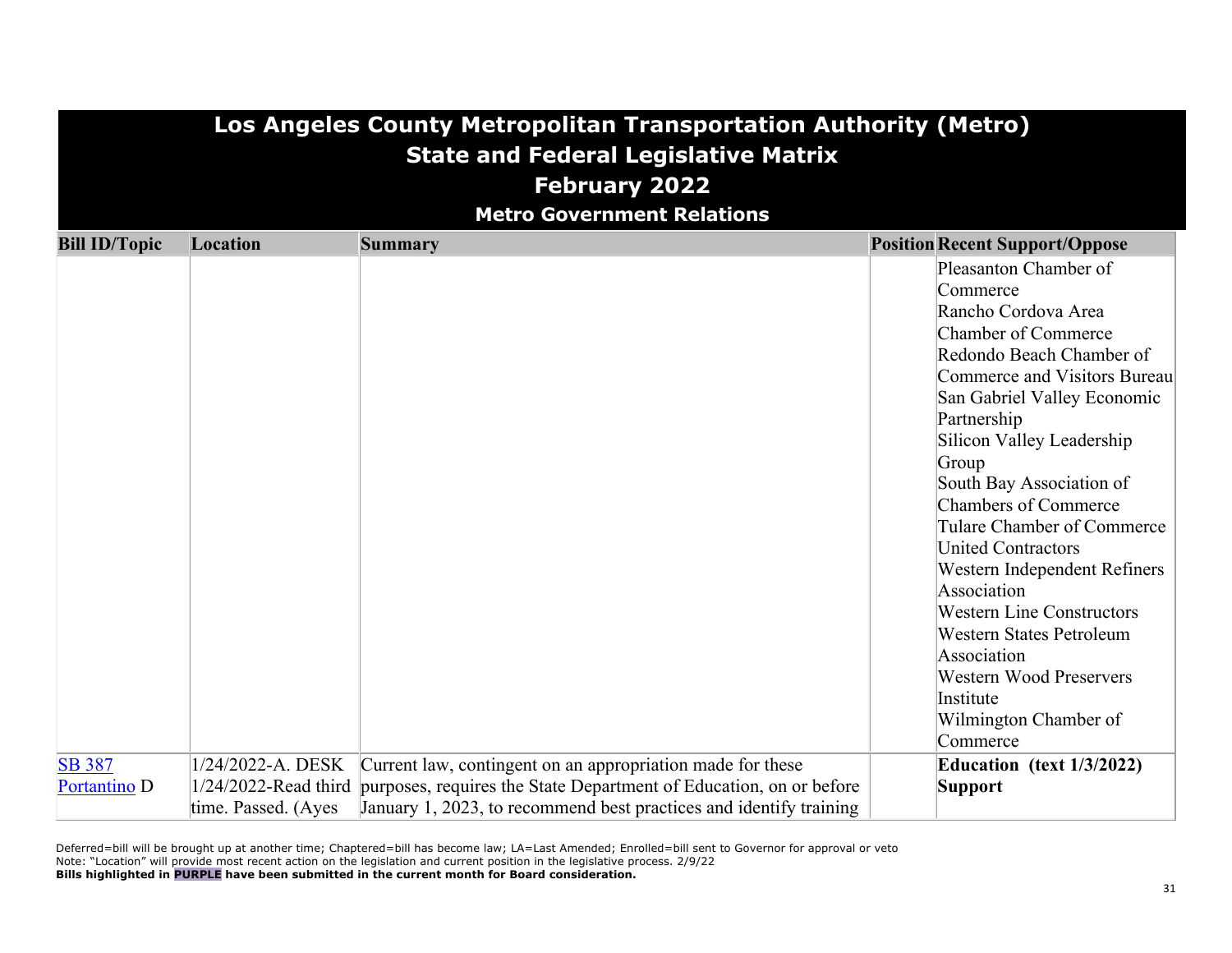| Los Angeles County Metropolitan Transportation Authority (Metro)                     |                                                                                                            |                                                                                                                                                                                                                                                                                                                                                                                                                                                                                                                                                                                                                                                                                            |                                                                                                                                                                                                                                                                                                                                                                                                                                                                                                                                                                                                                                                                                    |  |  |  |  |
|--------------------------------------------------------------------------------------|------------------------------------------------------------------------------------------------------------|--------------------------------------------------------------------------------------------------------------------------------------------------------------------------------------------------------------------------------------------------------------------------------------------------------------------------------------------------------------------------------------------------------------------------------------------------------------------------------------------------------------------------------------------------------------------------------------------------------------------------------------------------------------------------------------------|------------------------------------------------------------------------------------------------------------------------------------------------------------------------------------------------------------------------------------------------------------------------------------------------------------------------------------------------------------------------------------------------------------------------------------------------------------------------------------------------------------------------------------------------------------------------------------------------------------------------------------------------------------------------------------|--|--|--|--|
| <b>State and Federal Legislative Matrix</b>                                          |                                                                                                            |                                                                                                                                                                                                                                                                                                                                                                                                                                                                                                                                                                                                                                                                                            |                                                                                                                                                                                                                                                                                                                                                                                                                                                                                                                                                                                                                                                                                    |  |  |  |  |
| <b>February 2022</b>                                                                 |                                                                                                            |                                                                                                                                                                                                                                                                                                                                                                                                                                                                                                                                                                                                                                                                                            |                                                                                                                                                                                                                                                                                                                                                                                                                                                                                                                                                                                                                                                                                    |  |  |  |  |
|                                                                                      | <b>Metro Government Relations</b>                                                                          |                                                                                                                                                                                                                                                                                                                                                                                                                                                                                                                                                                                                                                                                                            |                                                                                                                                                                                                                                                                                                                                                                                                                                                                                                                                                                                                                                                                                    |  |  |  |  |
| <b>Bill ID/Topic</b>                                                                 | Location                                                                                                   | <b>Summary</b>                                                                                                                                                                                                                                                                                                                                                                                                                                                                                                                                                                                                                                                                             | <b>Position Recent Support/Oppose</b>                                                                                                                                                                                                                                                                                                                                                                                                                                                                                                                                                                                                                                              |  |  |  |  |
| Pupil health:<br>and pupil<br>training: youth<br>mental and<br>behavioral<br>health. | 36. Noes 0.) Ordered<br>school employee to the Assembly. In<br>Assembly. Read first<br>time. Held at Desk. | programs for use by local educational agencies to address youth<br>behavioral health, including, but not necessarily limited to, staff<br>and pupil training, as specified. Current law defines a local<br>educational agency for purposes of these provisions to mean a<br>county office of education, school district, state special school, or<br>charter school that serves pupils in any of grades 7 to 12, inclusive.<br>This bill would require, on or before January 1, 2025, those local<br>educational agencies to certify to the department that 75% of both<br>its classified and certificated employees have received that youth<br>behavioral health training, as specified. | Asian Americans for<br>Community Involvement<br>Association of Community<br>Human Service Agencies<br>California Access Coalition<br>California Alliance of Child<br>and Family Services<br>California Association of<br><b>Student Councils</b><br>California Consortium of<br>Addiction Programs and<br>Professionals<br>California Council of<br>Community Behavioral Health<br>Agencies<br>California Student Board<br>Member Association<br>Children Now<br>County Behavioral Health<br>Directors Association<br>Disability Rights California<br>Family Paths, Inc.<br>Inseparable<br>Latino Coalition for a Healthy<br>California<br>Mental Health America of Los<br>Angeles |  |  |  |  |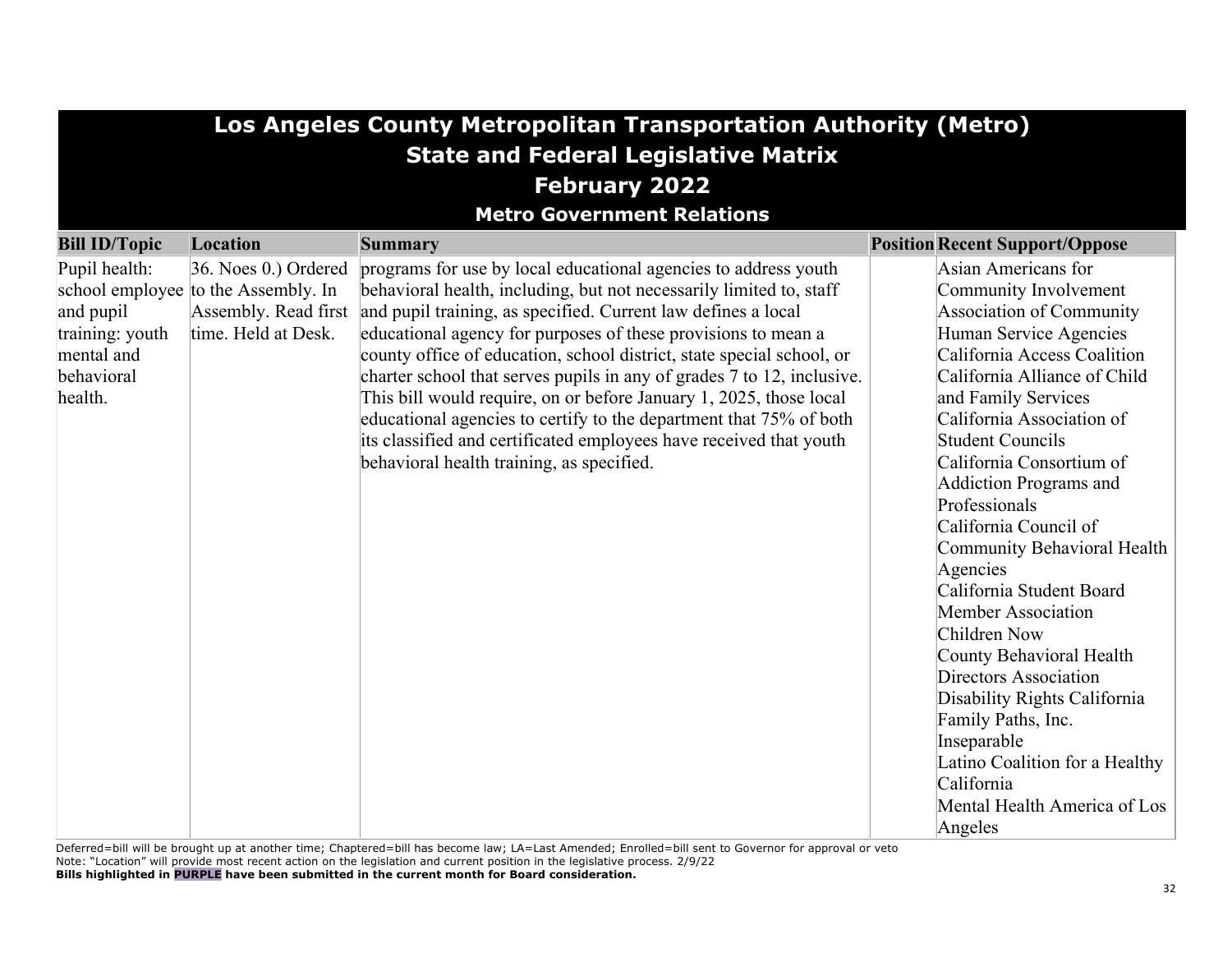### **Los Angeles County Metropolitan Transportation Authority (Metro) State and Federal Legislative Matrix February 2022**

**Metro Government Relations**

| <b>Bill ID/Topic</b> | <b>Location</b>        | <b>Summary</b>                                                                             | <b>Position Recent Support/Oppose</b> |
|----------------------|------------------------|--------------------------------------------------------------------------------------------|---------------------------------------|
|                      |                        |                                                                                            | PathPoint                             |
|                      |                        |                                                                                            | Redwood Quality Management            |
|                      |                        |                                                                                            | Company                               |
|                      |                        |                                                                                            | Sycamores                             |
|                      |                        |                                                                                            | Yourmomcares                          |
|                      |                        |                                                                                            | Oppose                                |
|                      |                        |                                                                                            | None                                  |
| <b>SB 542</b>        | 1/18/2022-A. DESK      | Existing sales and use tax laws impose taxes on retailers measured                         | <b>Governance And</b>                 |
| $Limon$ D            |                        | 1/18/2022-Read third by gross receipts from the sale of tangible personal property sold at | <b>Finance (text 5/3/2021)</b>        |
|                      | time. Passed. (Ayes    | retail in this state, or on the storage, use, or other consumption in                      | Support                               |
| Sales and use        | $33.$ Noes 0.) Ordered | this state of tangible personal property purchased from a retailer for                     | 350 Silicon Valley                    |
| taxes:               | to the Assembly. In    | storage, use, or other consumption in this state, measured by sales                        | <b>Advanced Energy Economy</b>        |
| exemption:           | Assembly. Read first   | price. The Sales and Use Tax Law provides various exemptions                               | (AEE)                                 |
| medium- or           | time. Held at Desk.    | from those taxes. This bill would provide an exemption from those                          | Amply Power                           |
| heavy-duty zero-     |                        | taxes with respect to the sale in this state of, and the storage, use, or                  | <b>BYD</b>                            |
| emission trucks.     |                        | other consumption in this state of, a qualified motor vehicle. The                         | California Electric                   |
|                      |                        | bill would define "qualified motor vehicle" as a specified zero-                           | <b>Transportation Coalition</b>       |
|                      |                        | emission truck. The bill would disallow the exemption for sales or                         | (CalETC)                              |
|                      |                        | uses made on or after January 1, 2025, if the purchaser also                               | California Trucking                   |
|                      |                        | received other specified benefits. The bill would provide that this                        | Association                           |
|                      |                        | exemption does not apply to specified state sales and use taxes                            | <b>CALSTART</b>                       |
|                      |                        | from which the proceeds are deposited into the Local Revenue                               | Ceres Chanje Energy                   |
|                      |                        | Fund, the Local Revenue Fund 2011, or the Local Public Safety                              | Coalition for Clean Air               |
|                      |                        | Fund. This bill contains other related provisions and other existing                       | E2 Environmental                      |
|                      |                        | laws.                                                                                      | Entrepreneurs                         |
|                      |                        |                                                                                            | Elders Climate Action, NorCal         |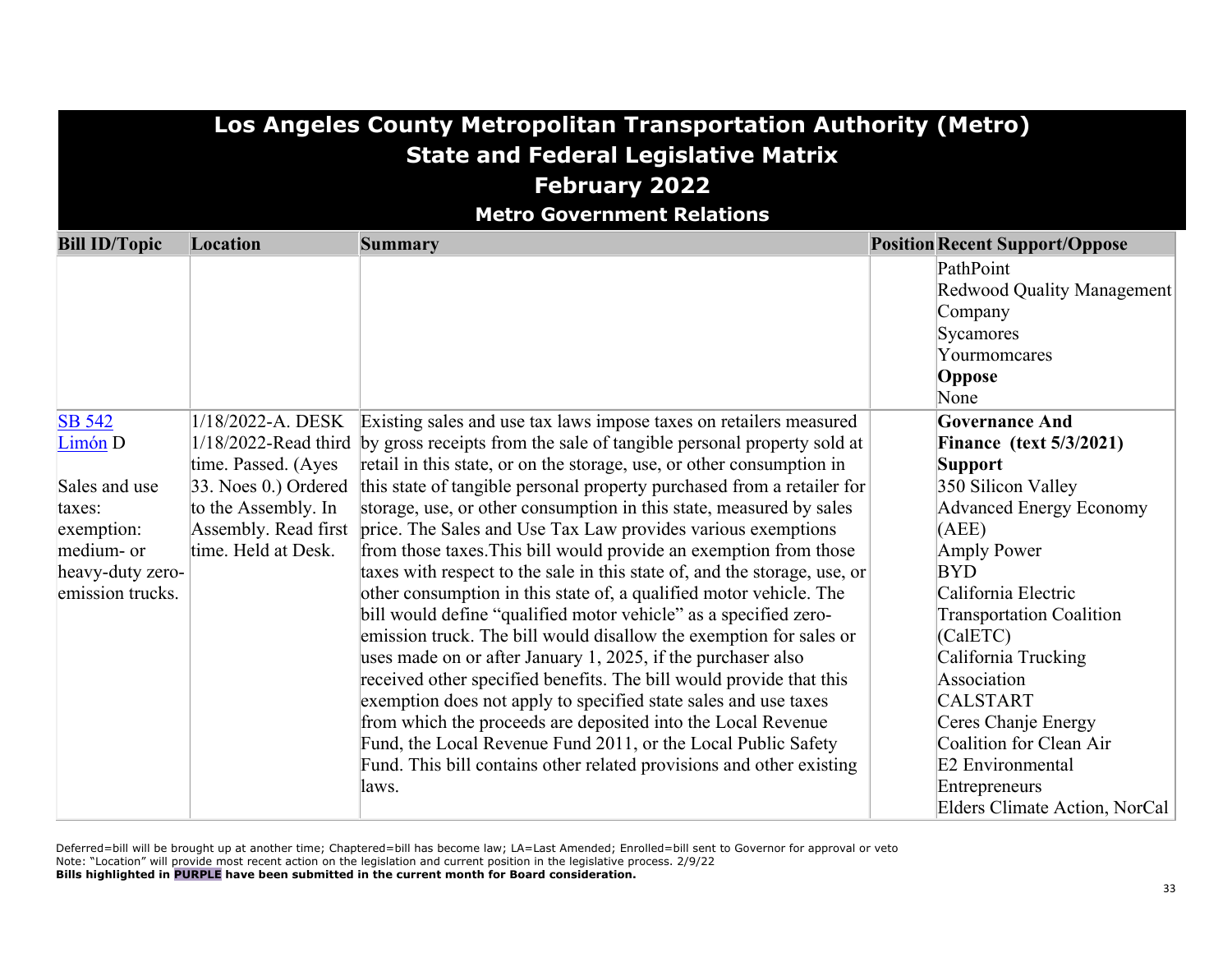| Los Angeles County Metropolitan Transportation Authority (Metro)<br><b>State and Federal Legislative Matrix</b><br><b>February 2022</b><br><b>Metro Government Relations</b> |                                                                     |                                                                                                                                                                                                              |                                                                                                                                                                                                                                                                                                                                                                                       |  |  |
|------------------------------------------------------------------------------------------------------------------------------------------------------------------------------|---------------------------------------------------------------------|--------------------------------------------------------------------------------------------------------------------------------------------------------------------------------------------------------------|---------------------------------------------------------------------------------------------------------------------------------------------------------------------------------------------------------------------------------------------------------------------------------------------------------------------------------------------------------------------------------------|--|--|
| <b>Bill ID/Topic</b>                                                                                                                                                         | Location                                                            | <b>Summary</b>                                                                                                                                                                                               | <b>Position Recent Support/Oppose</b>                                                                                                                                                                                                                                                                                                                                                 |  |  |
|                                                                                                                                                                              |                                                                     |                                                                                                                                                                                                              | and SoCal Chapters<br>EVgo<br>FLO; Lightning eMotors<br>Motiv Power System Natural<br>Resources Defense Council<br>Sacramento Municipal Utility<br>District<br>Southern California Edison<br>Truck & Engine Manufacturers<br>Association<br>United Parcel Service (UPS)<br>Volvo Group North America<br><b>Western States Trucking</b><br>Association<br>Xos Trucks<br>Oppose<br>None |  |  |
| <b>SB 602</b><br>Laird D                                                                                                                                                     | $1/10/2022$ -A. DESK<br>1/10/2022-Read third<br>time. Passed. (Ayes | Existing law generally provides for the establishment, review, and<br>termination of conservatorships. Existing law specifies the persons<br>who may be appointed as a conservator and requires the court to | Judiciary (text 4/5/2021)<br><b>Support</b><br>None                                                                                                                                                                                                                                                                                                                                   |  |  |
| Review of                                                                                                                                                                    | $ 31.$ Noes 0.) Ordered                                             | review a conservatorship 6 months after the initial appointment of                                                                                                                                           | Oppose                                                                                                                                                                                                                                                                                                                                                                                |  |  |
|                                                                                                                                                                              | conservatorships: to the Assembly. In                               | the conservator, one year after the appointment of the conservator,                                                                                                                                          | None                                                                                                                                                                                                                                                                                                                                                                                  |  |  |
| care plans.                                                                                                                                                                  | Assembly. Read first                                                | and annually thereafter. Existing law sets forth the powers and                                                                                                                                              |                                                                                                                                                                                                                                                                                                                                                                                       |  |  |
|                                                                                                                                                                              | time. Held at Desk.                                                 | duties of a conservator for the care, custody, and control of a<br>conservatee. This bill would require a conservator, within 30 days<br>of appointment and within 30 days before a hearing to determine     |                                                                                                                                                                                                                                                                                                                                                                                       |  |  |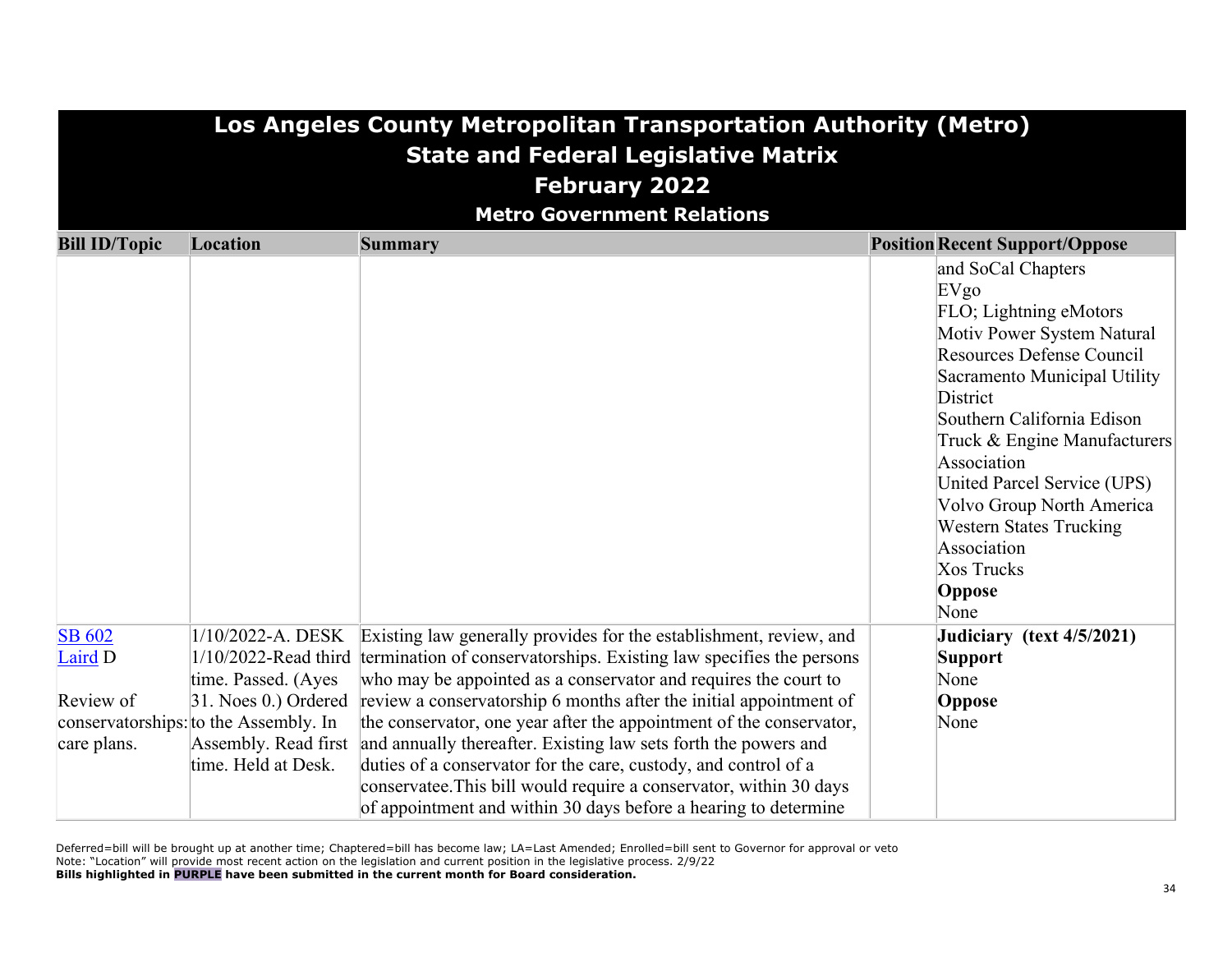| Los Angeles County Metropolitan Transportation Authority (Metro) |                                             |                                                                                                                                                                                                                                                                                                                                                                                                                                                                                                                                                                                                                                                                                                                                                                                                                                                                                                                                                                                                                                                   |                                             |  |  |  |
|------------------------------------------------------------------|---------------------------------------------|---------------------------------------------------------------------------------------------------------------------------------------------------------------------------------------------------------------------------------------------------------------------------------------------------------------------------------------------------------------------------------------------------------------------------------------------------------------------------------------------------------------------------------------------------------------------------------------------------------------------------------------------------------------------------------------------------------------------------------------------------------------------------------------------------------------------------------------------------------------------------------------------------------------------------------------------------------------------------------------------------------------------------------------------------|---------------------------------------------|--|--|--|
|                                                                  | <b>State and Federal Legislative Matrix</b> |                                                                                                                                                                                                                                                                                                                                                                                                                                                                                                                                                                                                                                                                                                                                                                                                                                                                                                                                                                                                                                                   |                                             |  |  |  |
|                                                                  |                                             | <b>February 2022</b>                                                                                                                                                                                                                                                                                                                                                                                                                                                                                                                                                                                                                                                                                                                                                                                                                                                                                                                                                                                                                              |                                             |  |  |  |
|                                                                  |                                             | <b>Metro Government Relations</b>                                                                                                                                                                                                                                                                                                                                                                                                                                                                                                                                                                                                                                                                                                                                                                                                                                                                                                                                                                                                                 |                                             |  |  |  |
| <b>Bill ID/Topic</b>                                             | Location                                    | <b>Summary</b>                                                                                                                                                                                                                                                                                                                                                                                                                                                                                                                                                                                                                                                                                                                                                                                                                                                                                                                                                                                                                                    | <b>Position Recent Support/Oppose</b>       |  |  |  |
|                                                                  |                                             | the continuation or termination of an existing conservatorship, to<br>submit a care plan to specified persons regarding the care, custody,<br>and control of the conservatee. The bill would require the Judicial<br>Council to develop a form for the care plan, which would be<br>required to include specified information, including descriptions of<br>the conservatee's living arrangement and level of care and any<br>plans to modify those within the next 12 months. The bill would<br>impose sanctions for a conservator's failure to timely submit a care<br>plan, including requiring the court to impose a civil penalty in any<br>amount up to \$5,000, to be deposited into an unspecified fund,<br>unless the court finds good cause to not impose a penalty. The bill<br>would require the most recent care plan to be included within the<br>court investigator's report, and would further require the court to<br>review the most recent care plan in determining the continuation or<br>termination of the conservatorship. |                                             |  |  |  |
| <b>SB</b> 746<br><b>Skinner D</b>                                | 1/24/2022-A. DESK<br>1/24/2022-Read third   | Existing law, the California Consumer Privacy Act of 2018<br>$ CCPA $ , grants a consumer, as defined, various rights with regard                                                                                                                                                                                                                                                                                                                                                                                                                                                                                                                                                                                                                                                                                                                                                                                                                                                                                                                 | Judiciary (text $3/25/2021$ )               |  |  |  |
|                                                                  | time. Passed. (Ayes                         | to personal information relating to that consumer that is held by a                                                                                                                                                                                                                                                                                                                                                                                                                                                                                                                                                                                                                                                                                                                                                                                                                                                                                                                                                                               | <b>Support</b><br>Californians for Consumer |  |  |  |
| California                                                       | 29. Noes 6.) Ordered                        | business, as defined, including the right to request that a business                                                                                                                                                                                                                                                                                                                                                                                                                                                                                                                                                                                                                                                                                                                                                                                                                                                                                                                                                                              | Privacy                                     |  |  |  |
| Consumer                                                         | to the Assembly. In                         | that collects personal information about the consumer disclose the                                                                                                                                                                                                                                                                                                                                                                                                                                                                                                                                                                                                                                                                                                                                                                                                                                                                                                                                                                                | Common Sense                                |  |  |  |
| Privacy Act of                                                   | Assembly. Read first                        | categories of personal information it has collected about that                                                                                                                                                                                                                                                                                                                                                                                                                                                                                                                                                                                                                                                                                                                                                                                                                                                                                                                                                                                    | Consumer Watchdog                           |  |  |  |
| 2018: personal                                                   | time. Held at Desk.                         | consumer. The California Privacy Rights Act of 2020, approved by                                                                                                                                                                                                                                                                                                                                                                                                                                                                                                                                                                                                                                                                                                                                                                                                                                                                                                                                                                                  | Oppose                                      |  |  |  |
| information:                                                     |                                             | the voters as Proposition 24 at the November 3, 2020, statewide                                                                                                                                                                                                                                                                                                                                                                                                                                                                                                                                                                                                                                                                                                                                                                                                                                                                                                                                                                                   | California Chamber of                       |  |  |  |
| political purpose.                                               |                                             | general election, establishes the California Privacy Protection                                                                                                                                                                                                                                                                                                                                                                                                                                                                                                                                                                                                                                                                                                                                                                                                                                                                                                                                                                                   | Commerce                                    |  |  |  |
|                                                                  |                                             | Agency, which is vested with full administrative power, authority,                                                                                                                                                                                                                                                                                                                                                                                                                                                                                                                                                                                                                                                                                                                                                                                                                                                                                                                                                                                | <b>Internet Association</b>                 |  |  |  |
|                                                                  |                                             | and jurisdiction to implement and enforce the California Consumer                                                                                                                                                                                                                                                                                                                                                                                                                                                                                                                                                                                                                                                                                                                                                                                                                                                                                                                                                                                 | TechNet                                     |  |  |  |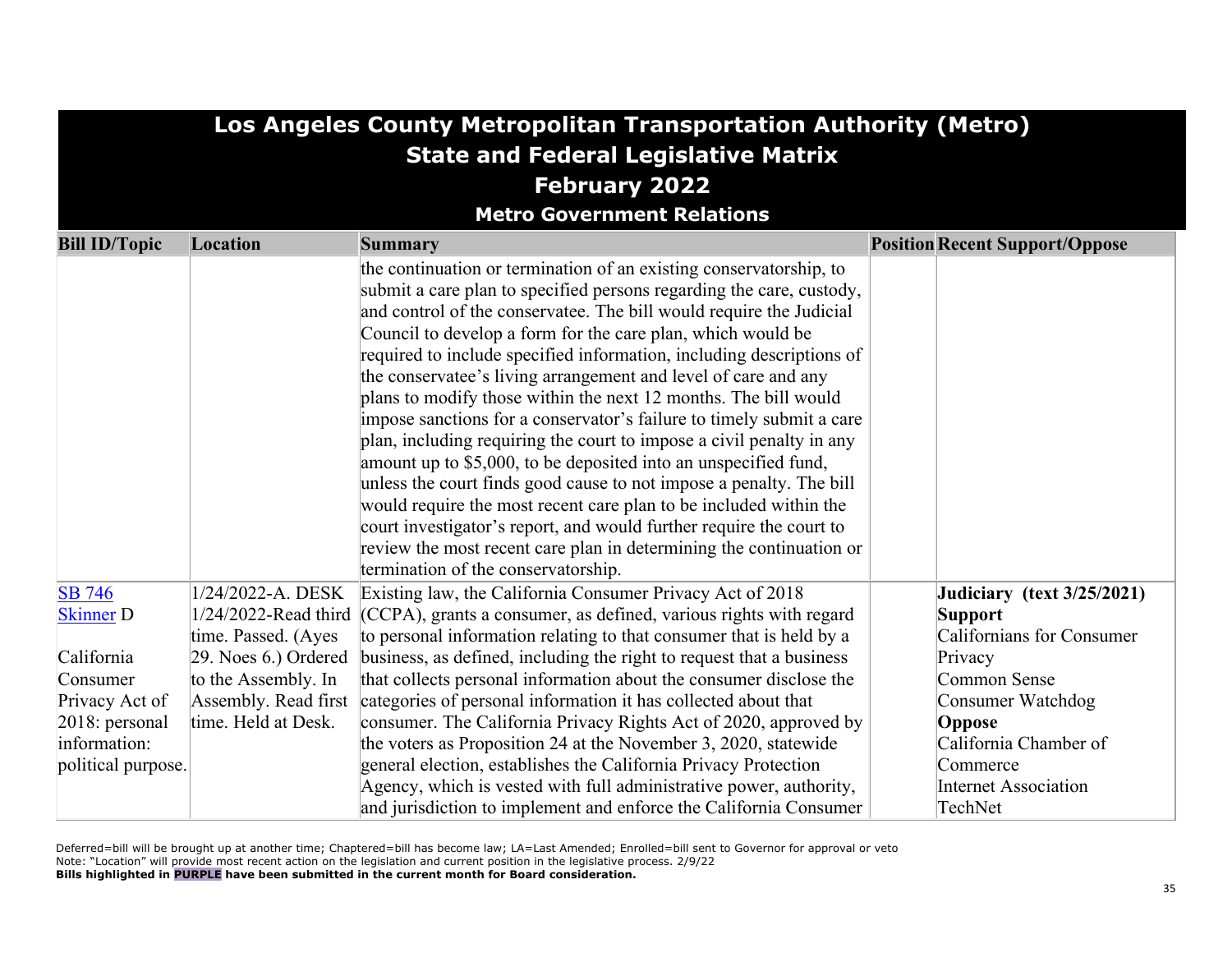|                                             | Los Angeles County Metropolitan Transportation Authority (Metro) |                                                                                                                                                                                                                                                                                                                                                                                                                                                                                                                                                                                                                                                                                                                                                                                                                                                                                                                                                           |                                       |  |  |  |  |
|---------------------------------------------|------------------------------------------------------------------|-----------------------------------------------------------------------------------------------------------------------------------------------------------------------------------------------------------------------------------------------------------------------------------------------------------------------------------------------------------------------------------------------------------------------------------------------------------------------------------------------------------------------------------------------------------------------------------------------------------------------------------------------------------------------------------------------------------------------------------------------------------------------------------------------------------------------------------------------------------------------------------------------------------------------------------------------------------|---------------------------------------|--|--|--|--|
| <b>State and Federal Legislative Matrix</b> |                                                                  |                                                                                                                                                                                                                                                                                                                                                                                                                                                                                                                                                                                                                                                                                                                                                                                                                                                                                                                                                           |                                       |  |  |  |  |
|                                             | <b>February 2022</b>                                             |                                                                                                                                                                                                                                                                                                                                                                                                                                                                                                                                                                                                                                                                                                                                                                                                                                                                                                                                                           |                                       |  |  |  |  |
|                                             |                                                                  | <b>Metro Government Relations</b>                                                                                                                                                                                                                                                                                                                                                                                                                                                                                                                                                                                                                                                                                                                                                                                                                                                                                                                         |                                       |  |  |  |  |
| <b>Bill ID/Topic</b>                        | Location                                                         | <b>Summary</b>                                                                                                                                                                                                                                                                                                                                                                                                                                                                                                                                                                                                                                                                                                                                                                                                                                                                                                                                            | <b>Position Recent Support/Oppose</b> |  |  |  |  |
|                                             |                                                                  | Privacy Act of 2018. This bill would grant a consumer the right to<br>request that a business disclose to the consumer whether or not the<br>business uses personal information collected about the consumer<br>for a political purpose, as defined. The bill would require a business<br>that collects personal information about a consumer and uses that<br>information for a political purpose to disclose to the consumer<br>specified information upon receipt of a verifiable consumer request<br>from the consumer, including the name of any candidate or<br>committee for which the consumer's personal information was used<br>for a political purpose. The bill would also require the business to<br>disclose that information to the California Privacy Protection<br>Agency or the Attorney General, as specified. The bill would also<br>make conforming changes. This bill contains other related<br>provisions and other existing laws. |                                       |  |  |  |  |
| <b>SB 840</b><br><b>Skinner</b> D           | $1/10/2022$ -<br>S. BUDGET & F.R.<br>$1/11/2022$ -From           | This bill would make appropriations for the support of state<br>government for the $2022-23$ fiscal year. This bill contains other<br>related provisions.                                                                                                                                                                                                                                                                                                                                                                                                                                                                                                                                                                                                                                                                                                                                                                                                 |                                       |  |  |  |  |
| Budget Act of<br>2022.                      | printer.                                                         |                                                                                                                                                                                                                                                                                                                                                                                                                                                                                                                                                                                                                                                                                                                                                                                                                                                                                                                                                           |                                       |  |  |  |  |
| <b>SB 852</b><br>Dodd D                     | F.                                                               | $1/26/2022$ -S. GOV. & Existing law authorizes certain local agencies to form a community<br>revitalization authority (authority) within a community<br>1/26/2022-Referred to revitalization and investment area, as defined, to carry out                                                                                                                                                                                                                                                                                                                                                                                                                                                                                                                                                                                                                                                                                                                |                                       |  |  |  |  |
| Climate<br>resilience                       | and N.R. & W.                                                    | Coms. on GOV. & F. provisions of the Community Redevelopment Law in that area for<br>purposes related to, among other things, infrastructure, affordable                                                                                                                                                                                                                                                                                                                                                                                                                                                                                                                                                                                                                                                                                                                                                                                                  |                                       |  |  |  |  |
| districts:<br>formation:                    |                                                                  | housing, and economic revitalization. Existing law provides for the<br>financing of these activities by, among other things, the issuance of                                                                                                                                                                                                                                                                                                                                                                                                                                                                                                                                                                                                                                                                                                                                                                                                              |                                       |  |  |  |  |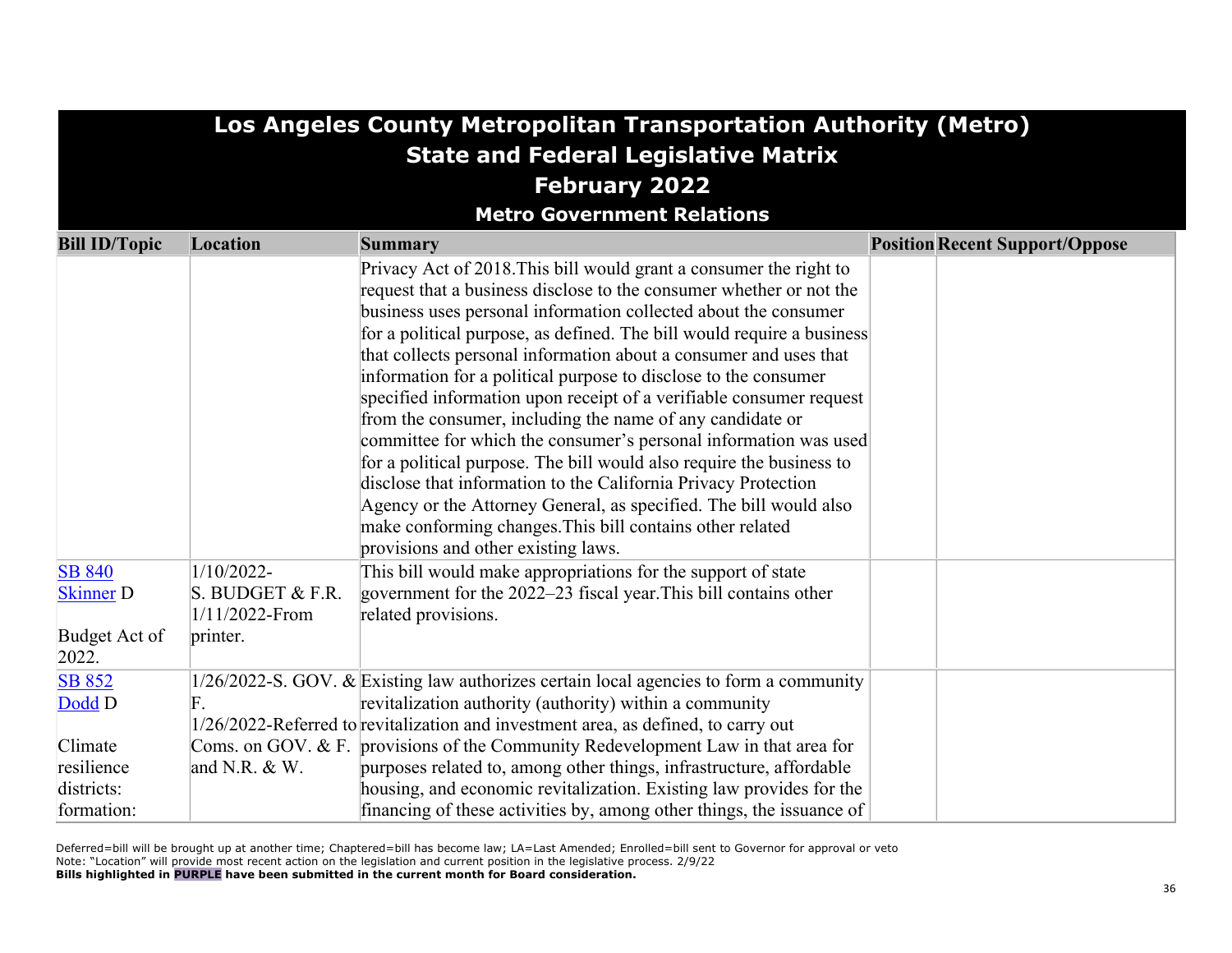| Los Angeles County Metropolitan Transportation Authority (Metro) |                                   |                                                                                                                                     |                                       |  |  |  |
|------------------------------------------------------------------|-----------------------------------|-------------------------------------------------------------------------------------------------------------------------------------|---------------------------------------|--|--|--|
| <b>State and Federal Legislative Matrix</b>                      |                                   |                                                                                                                                     |                                       |  |  |  |
| <b>February 2022</b>                                             |                                   |                                                                                                                                     |                                       |  |  |  |
|                                                                  | <b>Metro Government Relations</b> |                                                                                                                                     |                                       |  |  |  |
|                                                                  |                                   |                                                                                                                                     |                                       |  |  |  |
| <b>Bill ID/Topic</b>                                             | Location                          | Summary                                                                                                                             | <b>Position Recent Support/Oppose</b> |  |  |  |
| funding<br>mechanisms.                                           |                                   | bonds serviced by property tax increment revenues, and requires<br>the authority to adopt a community revitalization and investment |                                       |  |  |  |
|                                                                  |                                   |                                                                                                                                     |                                       |  |  |  |
|                                                                  |                                   | plan for the community revitalization and investment area that<br>includes elements describing and governing revitalization         |                                       |  |  |  |
|                                                                  |                                   | activities. This bill would authorize a city, county, city and county,                                                              |                                       |  |  |  |
|                                                                  |                                   | special district, or a combination of any of those entities to form a                                                               |                                       |  |  |  |
|                                                                  |                                   | climate resilience district for the purposes of raising and allocating                                                              |                                       |  |  |  |
|                                                                  |                                   | funding for eligible projects and the operating expenses of eligible                                                                |                                       |  |  |  |
|                                                                  |                                   | projects. The bill would define "eligible project" to mean projects                                                                 |                                       |  |  |  |
|                                                                  |                                   | that address sea level rise, extreme heat, extreme cold, the risk of                                                                |                                       |  |  |  |
|                                                                  |                                   | wildfire, drought, and the risk of flooding, as specified. The bill                                                                 |                                       |  |  |  |
|                                                                  |                                   | would authorize a district created pursuant to these provisions to                                                                  |                                       |  |  |  |
|                                                                  |                                   | have boundaries that are identical to the boundaries of the                                                                         |                                       |  |  |  |
|                                                                  |                                   | participating entities or within the boundaries of the participating                                                                |                                       |  |  |  |
|                                                                  |                                   | entities. The bill would authorize specified local entities to adopt a                                                              |                                       |  |  |  |
|                                                                  |                                   | resolution to provide property tax increment revenues to the                                                                        |                                       |  |  |  |
|                                                                  |                                   | district. The bill would also authorize specified local entities to                                                                 |                                       |  |  |  |
|                                                                  |                                   | adopt a resolution allocating other tax revenues to the district,                                                                   |                                       |  |  |  |
|                                                                  |                                   | subject to certain requirements. The bill would provide for the                                                                     |                                       |  |  |  |
|                                                                  |                                   | financing of the activities of the district by, among other things,                                                                 |                                       |  |  |  |
|                                                                  |                                   | levying a benefit assessment, special tax, property-related fee, or                                                                 |                                       |  |  |  |
|                                                                  |                                   | other service charge or fee consistent with the requirements of the                                                                 |                                       |  |  |  |
|                                                                  |                                   | California Constitution. The bill would require each district to                                                                    |                                       |  |  |  |
|                                                                  |                                   | prepare an annual expenditure plan and an operating budget and                                                                      |                                       |  |  |  |
|                                                                  |                                   | capital improvement budget, which must be adopted by the                                                                            |                                       |  |  |  |
|                                                                  |                                   | governing body of the district and subject to review and revision at                                                                |                                       |  |  |  |
|                                                                  |                                   | least annually. By imposing duties on counties in the administration                                                                |                                       |  |  |  |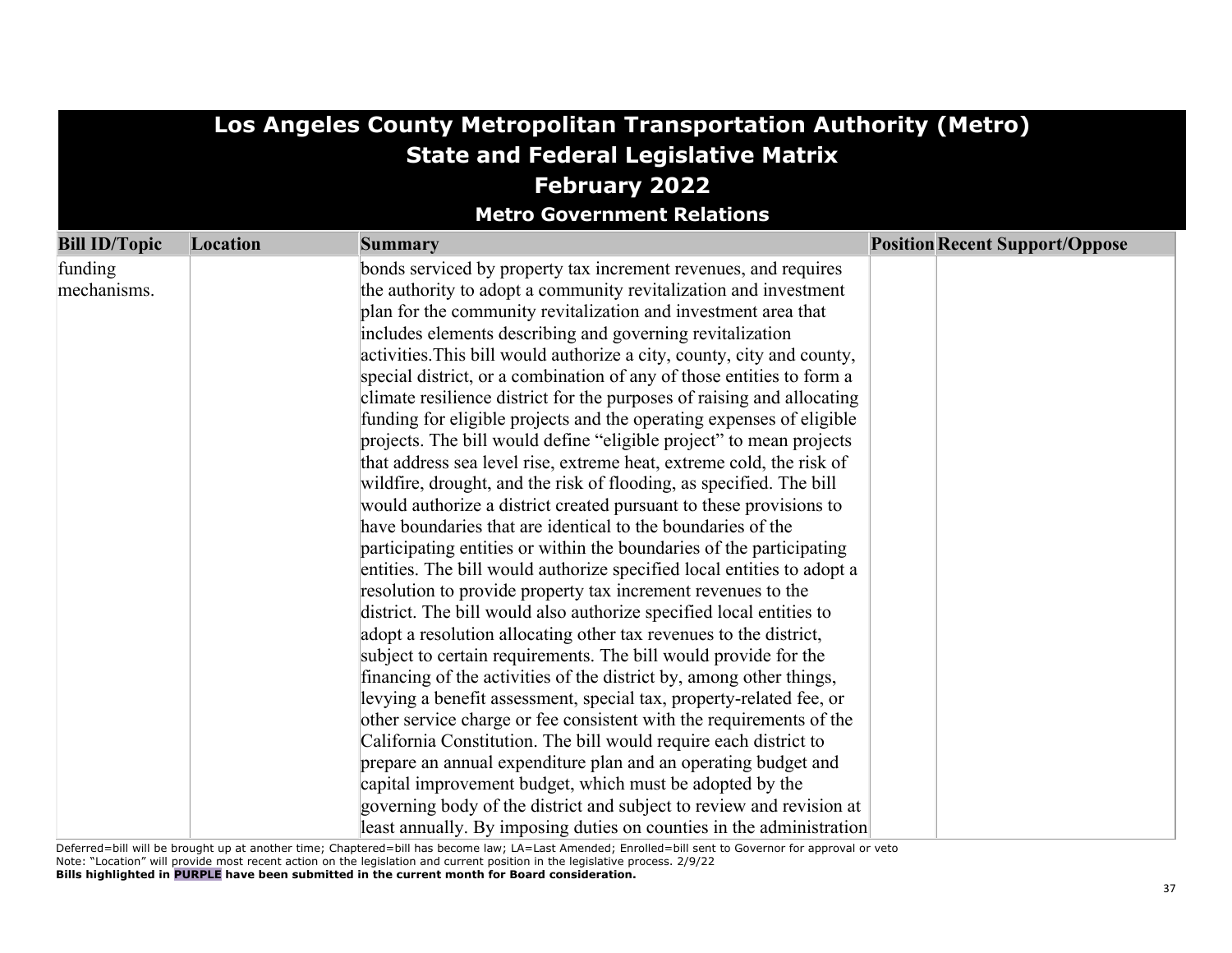|                      | Los Angeles County Metropolitan Transportation Authority (Metro)    |                                                                          |  |                                       |  |
|----------------------|---------------------------------------------------------------------|--------------------------------------------------------------------------|--|---------------------------------------|--|
|                      | <b>State and Federal Legislative Matrix</b><br><b>February 2022</b> |                                                                          |  |                                       |  |
|                      |                                                                     |                                                                          |  |                                       |  |
|                      |                                                                     |                                                                          |  |                                       |  |
|                      |                                                                     | <b>Metro Government Relations</b>                                        |  |                                       |  |
| <b>Bill ID/Topic</b> | Location                                                            | <b>Summary</b>                                                           |  | <b>Position Recent Support/Oppose</b> |  |
|                      |                                                                     | of tax revenues and elections of a climate resilience district, the bill |  |                                       |  |
|                      |                                                                     | would impose a state-mandated local program. This bill contains          |  |                                       |  |
|                      |                                                                     | other related provisions and other existing laws.                        |  |                                       |  |
| <b>SB 873</b>        | $2/2/2022-S.$ TRANS.                                                | Existing law requires the California Transportation Commission to        |  |                                       |  |
| Newman D             | $2/2/2022$ -Referred to                                             | biennially adopt a state transportation improvement program that         |  |                                       |  |
|                      | Com. on TRANS.                                                      | lists all capital improvement projects that are expected to receive an   |  |                                       |  |
| California           |                                                                     | allocation of state transportation funds, as specified. Existing law     |  |                                       |  |
| Transportation       |                                                                     | characterizes the state transportation improvement program as a          |  |                                       |  |
| Commission:          |                                                                     | resource management document to assist the state and local entities      |  |                                       |  |
| state                |                                                                     | to plan and implement transportation improvements and to use             |  |                                       |  |
| transportation       |                                                                     | available resources in a cost-effective manner. Existing law             |  |                                       |  |
| improvement          |                                                                     | requires the program to specify the allocation or expenditure            |  |                                       |  |
| program: capital     |                                                                     | amount and the allocation or expenditure year for certain project        |  |                                       |  |
| outlay support.      |                                                                     | components, as specified. This bill would require the commission to      |  |                                       |  |
|                      |                                                                     | make an allocation of capital outlay support resources by project        |  |                                       |  |
|                      |                                                                     | phase, including preconstruction, for each project in the program.       |  |                                       |  |
|                      |                                                                     | The bill would require the commission to develop guidelines, in          |  |                                       |  |
|                      |                                                                     | consultation with the Department of Transportation, to implement         |  |                                       |  |
|                      |                                                                     | these allocation procedures. The bill would require the commission       |  |                                       |  |
|                      |                                                                     | to establish a threshold for requiring a supplemental project            |  |                                       |  |
|                      |                                                                     | allocation and would require the department to submit a                  |  |                                       |  |
|                      |                                                                     | supplemental project allocation request to the commission for each       |  |                                       |  |
|                      |                                                                     | project that experiences cost increases above the amounts in its         |  |                                       |  |
|                      |                                                                     | allocation. The bill would authorize commission to provide               |  |                                       |  |
|                      |                                                                     | exceptions in the guidelines to the supplemental project allocation      |  |                                       |  |
|                      |                                                                     | threshold requirement to ensure that projects are not unnecessarily      |  |                                       |  |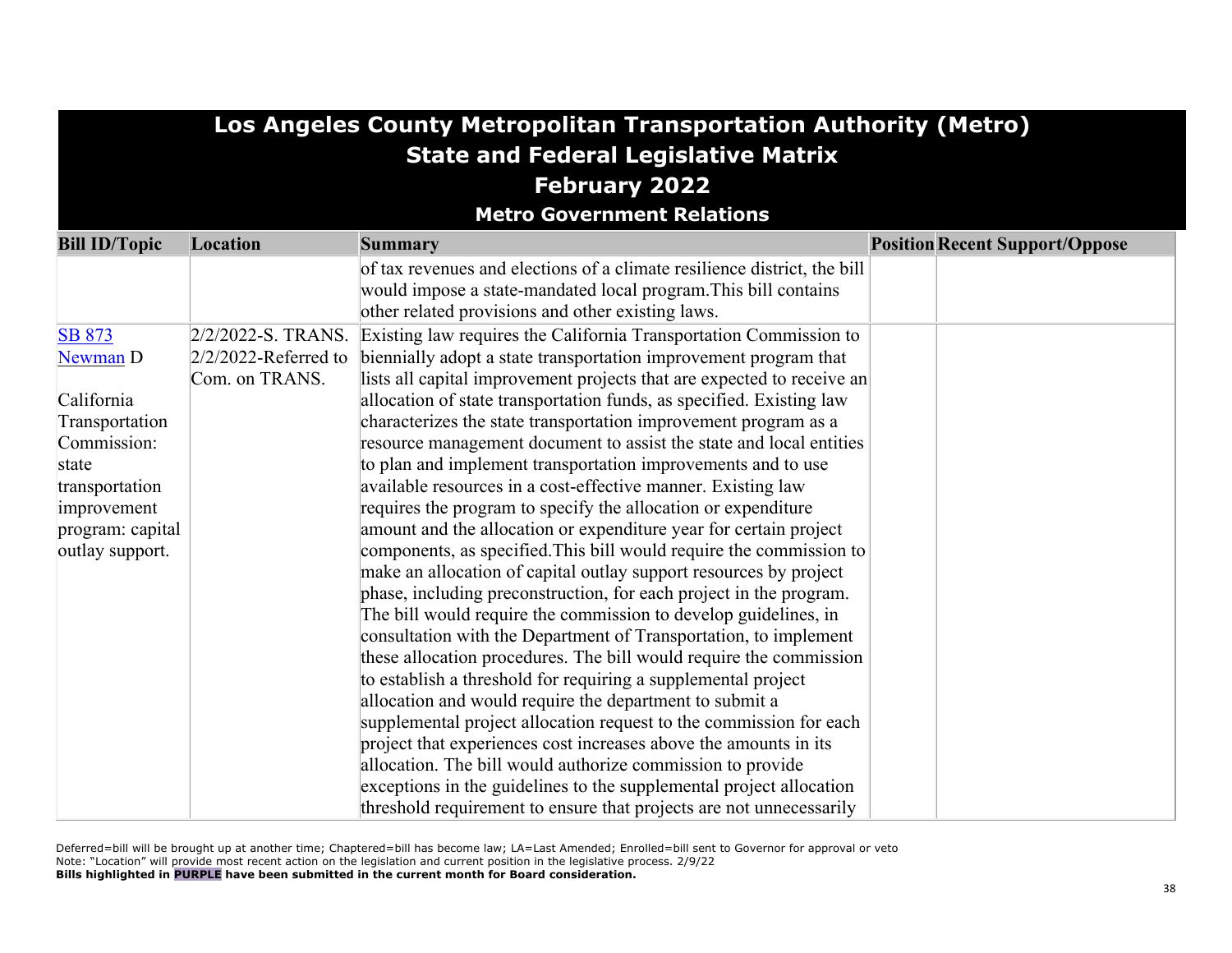| Los Angeles County Metropolitan Transportation Authority (Metro) |                         |                                                                                                                                  |                                       |  |  |  |
|------------------------------------------------------------------|-------------------------|----------------------------------------------------------------------------------------------------------------------------------|---------------------------------------|--|--|--|
| <b>State and Federal Legislative Matrix</b>                      |                         |                                                                                                                                  |                                       |  |  |  |
|                                                                  | <b>February 2022</b>    |                                                                                                                                  |                                       |  |  |  |
|                                                                  |                         |                                                                                                                                  |                                       |  |  |  |
|                                                                  |                         | <b>Metro Government Relations</b>                                                                                                |                                       |  |  |  |
| <b>Bill ID/Topic</b>                                             | Location                | Summary                                                                                                                          | <b>Position Recent Support/Oppose</b> |  |  |  |
|                                                                  |                         | delayed. The bill would exempt the guidelines adopted by the                                                                     |                                       |  |  |  |
|                                                                  |                         | commission under these provisions from the Administrative                                                                        |                                       |  |  |  |
|                                                                  |                         | Procedure Act.                                                                                                                   |                                       |  |  |  |
| <b>SB 878</b>                                                    | $2/2/2022-S. ED.$       | Existing law authorizes the governing board of a school district to                                                              |                                       |  |  |  |
| <b>Skinner</b> D                                                 | $2/2/2022$ -Referred to | provide for the transportation of pupils to and from school                                                                      |                                       |  |  |  |
|                                                                  | Com. on ED.             | whenever, in the judgment of the board, the transportation is                                                                    |                                       |  |  |  |
| School                                                           |                         | advisable and good reasons exist to do so. Existing law permits the                                                              |                                       |  |  |  |
| transportation.                                                  |                         | governing board of a school district to allow the transportation of                                                              |                                       |  |  |  |
|                                                                  |                         | preschool or nursery school pupils in schoolbuses owned or                                                                       |                                       |  |  |  |
|                                                                  |                         | operated by the school district. Under existing law, a state                                                                     |                                       |  |  |  |
|                                                                  |                         | reimbursement may not be received by a school district for the                                                                   |                                       |  |  |  |
|                                                                  |                         | transportation of preschool or nursery school pupils. This bill<br>instead would require the governing board or body of a school |                                       |  |  |  |
|                                                                  |                         | district, county office of education, entity providing services under                                                            |                                       |  |  |  |
|                                                                  |                         | a school transportation joint powers agreement, or regional                                                                      |                                       |  |  |  |
|                                                                  |                         | occupational center or program, beginning in the 2023–24 school                                                                  |                                       |  |  |  |
|                                                                  |                         | year, to offer to transport all pupils to and from their neighborhood                                                            |                                       |  |  |  |
|                                                                  |                         | school, as defined, except as provided. By imposing new duties on                                                                |                                       |  |  |  |
|                                                                  |                         | a local educational agency, the bill would constitute a state-                                                                   |                                       |  |  |  |
|                                                                  |                         | mandated local program. The bill would authorize the governing                                                                   |                                       |  |  |  |
|                                                                  |                         | board or body of those local educational agencies to receive a state                                                             |                                       |  |  |  |
|                                                                  |                         | reimbursement for transporting preschool or nursery school pupils                                                                |                                       |  |  |  |
|                                                                  |                         | if funding for that travel has been appropriated in the annual budget                                                            |                                       |  |  |  |
|                                                                  |                         | act or another statute for this purpose. This bill contains other                                                                |                                       |  |  |  |
|                                                                  |                         | related provisions and other existing laws.                                                                                      |                                       |  |  |  |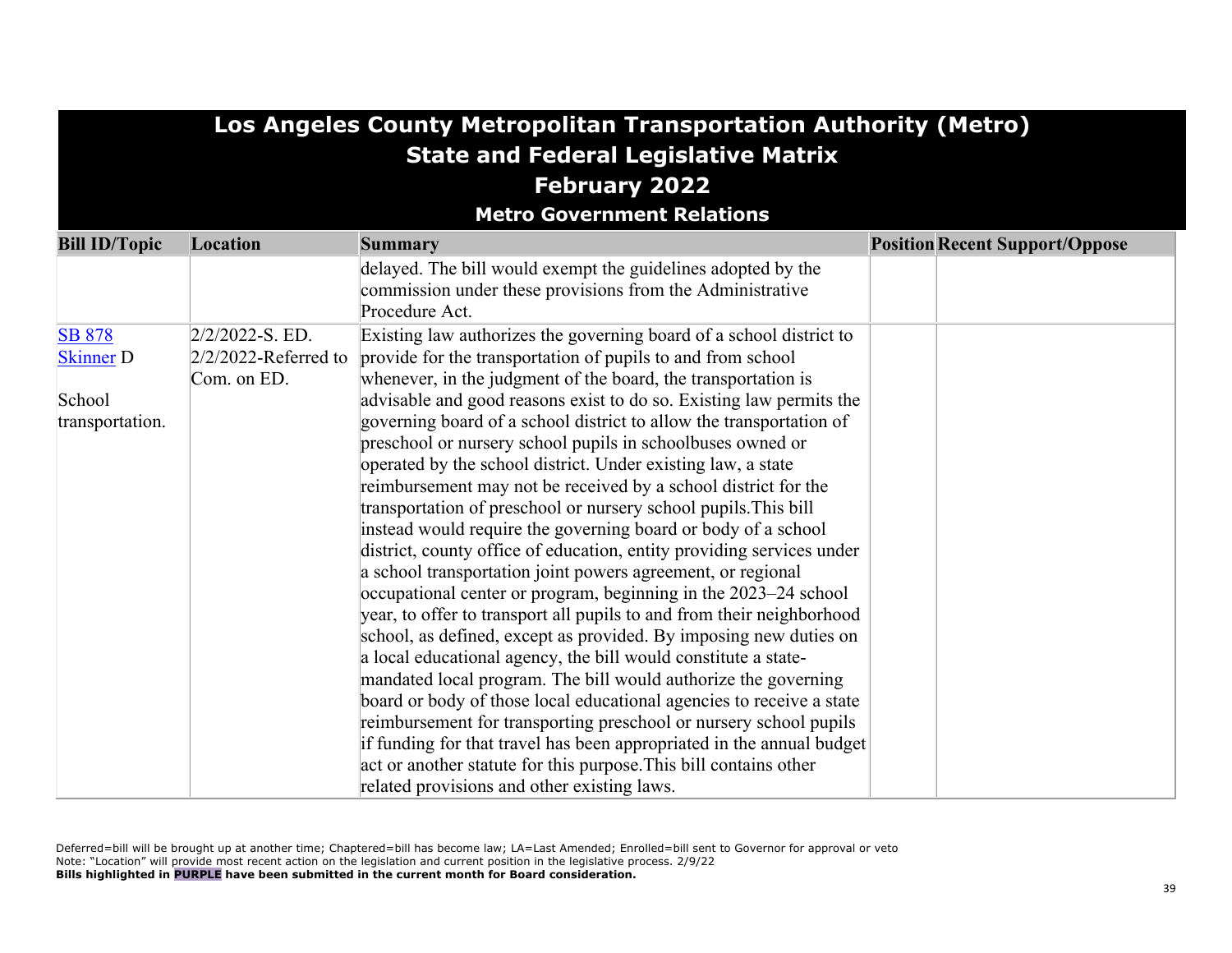| Los Angeles County Metropolitan Transportation Authority (Metro) |                                      |                                                                        |                                       |  |
|------------------------------------------------------------------|--------------------------------------|------------------------------------------------------------------------|---------------------------------------|--|
| <b>State and Federal Legislative Matrix</b>                      |                                      |                                                                        |                                       |  |
| <b>February 2022</b>                                             |                                      |                                                                        |                                       |  |
|                                                                  |                                      | <b>Metro Government Relations</b>                                      |                                       |  |
| <b>Bill ID/Topic</b>                                             | Location                             | Summary                                                                | <b>Position Recent Support/Oppose</b> |  |
| <b>SB 917</b>                                                    | $2/3/2022$ -S. RLS.                  | Existing law creates the Metropolitan Transportation Commission,       |                                       |  |
| <b>Becker D</b>                                                  | $2/3/2022$ -Introduced.              | as a local area planning agency and not as a part of the executive     |                                       |  |
|                                                                  | Read first time. To                  | branch of the state government, to provide comprehensive regional      |                                       |  |
|                                                                  | Seamless Transit Com. on RLS. for    | transportation planning for the region comprised of the City and       |                                       |  |
|                                                                  | Transformation assignment. To print. | County of San Francisco and the Counties of Alameda, Contra            |                                       |  |
| Act.                                                             |                                      | Costa, Marin, Napa, San Mateo, Santa Clara, Solano, and                |                                       |  |
|                                                                  |                                      | Sonoma. This bill would require the commission to develop and          |                                       |  |
|                                                                  |                                      | adopt a Connected Network Plan, adopt an integrated transit fare       |                                       |  |
|                                                                  |                                      | structure, develop a comprehensive, standardized regional transit      |                                       |  |
|                                                                  |                                      | mapping and wayfinding system, develop an implementation and           |                                       |  |
|                                                                  |                                      | maintenance strategy and funding plan, and establish open data         |                                       |  |
|                                                                  |                                      | standards, as specified. The bill would require the region's transit   |                                       |  |
|                                                                  |                                      | agencies, as defined, to comply with those established integrated      |                                       |  |
|                                                                  |                                      | fare structure, regional transit mapping and wayfinding system,        |                                       |  |
|                                                                  |                                      | implementation and maintenance strategy and funding plan, and          |                                       |  |
|                                                                  |                                      | open data standards, as provided. This bill contains other related     |                                       |  |
|                                                                  |                                      | provisions and other existing laws.                                    |                                       |  |
| <b>SB</b> 922                                                    | $2/3/2022-S. RLS.$                   | The California Environmental Quality Act (CEQA) requires a lead        |                                       |  |
| <b>Wiener D</b>                                                  | $2/3/2022$ -Introduced.              | agency, as defined, to prepare, or cause to be prepared, and certify   |                                       |  |
|                                                                  | Read first time. To                  | the completion of an environmental impact report on a project that     |                                       |  |
| California                                                       | Com. on RLS. for                     | it proposes to carry out or approve that may have a significant        |                                       |  |
| Environmental                                                    | assignment. To print.                | effect on the environment or to adopt a negative declaration if it     |                                       |  |
| Quality Act:                                                     |                                      | finds that the project will not have that effect. CEQA also requires   |                                       |  |
| exemptions:                                                      |                                      | a lead agency to prepare a mitigated negative declaration for a        |                                       |  |
| transportation-                                                  |                                      | project that may have a significant effect on the environment if       |                                       |  |
| related projects.                                                |                                      | revisions in the project would avoid or mitigate that effect and there |                                       |  |
|                                                                  |                                      | is no substantial evidence that the project, as revised, would have a  |                                       |  |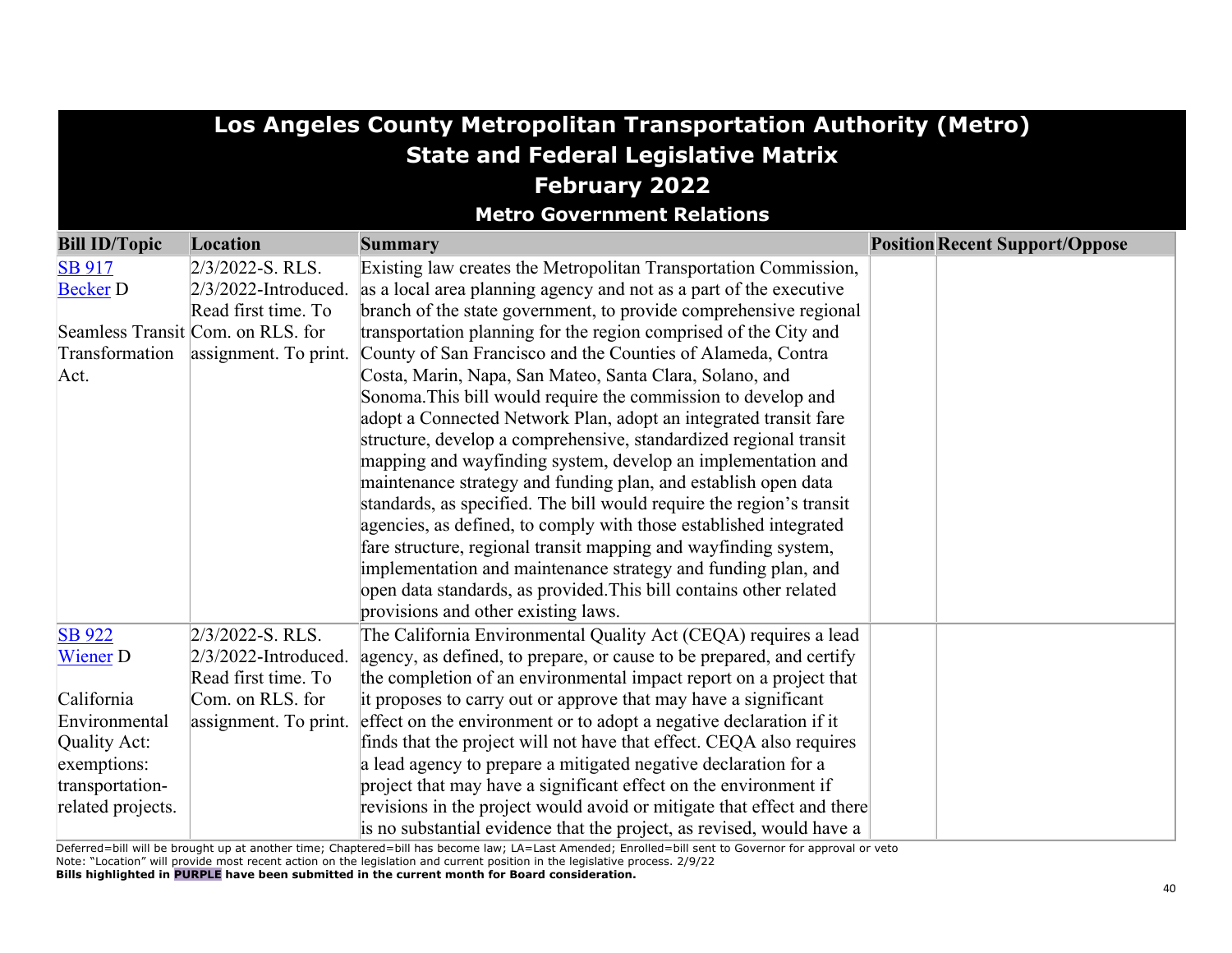| Los Angeles County Metropolitan Transportation Authority (Metro) |                      |                                                                                                                                                                                                                                                                                                                                                                                                                                                                                                                                                                                                                                                                                                                                                                                                                                                                      |  |                                       |  |
|------------------------------------------------------------------|----------------------|----------------------------------------------------------------------------------------------------------------------------------------------------------------------------------------------------------------------------------------------------------------------------------------------------------------------------------------------------------------------------------------------------------------------------------------------------------------------------------------------------------------------------------------------------------------------------------------------------------------------------------------------------------------------------------------------------------------------------------------------------------------------------------------------------------------------------------------------------------------------|--|---------------------------------------|--|
| <b>State and Federal Legislative Matrix</b>                      |                      |                                                                                                                                                                                                                                                                                                                                                                                                                                                                                                                                                                                                                                                                                                                                                                                                                                                                      |  |                                       |  |
|                                                                  | <b>February 2022</b> |                                                                                                                                                                                                                                                                                                                                                                                                                                                                                                                                                                                                                                                                                                                                                                                                                                                                      |  |                                       |  |
|                                                                  |                      | <b>Metro Government Relations</b>                                                                                                                                                                                                                                                                                                                                                                                                                                                                                                                                                                                                                                                                                                                                                                                                                                    |  |                                       |  |
| <b>Bill ID/Topic</b>                                             | Location             | <b>Summary</b>                                                                                                                                                                                                                                                                                                                                                                                                                                                                                                                                                                                                                                                                                                                                                                                                                                                       |  | <b>Position Recent Support/Oppose</b> |  |
|                                                                  |                      | significant effect on the environment. CEQA, until January 1, 2030,<br>exempts from its requirements bicycle transportation plans for an<br>urbanized area for restriping of streets and highways, bicycle<br>parking and storage, signal timing to improve street and highway<br>intersection operations, and related signage for bicycles,<br>pedestrians, and vehicles under certain conditions. This bill would<br>extend the above exemption indefinitely. The bill would also repeal<br>the requirement that the bicycle transportation plan is for an<br>urbanized area and would extend the exemption to an active<br>transportation plan or pedestrian plan, or for a feasibility and<br>planning study for active transportation, bicycle facilities, or<br>pedestrian facilities. This bill contains other related provisions and<br>other existing laws. |  |                                       |  |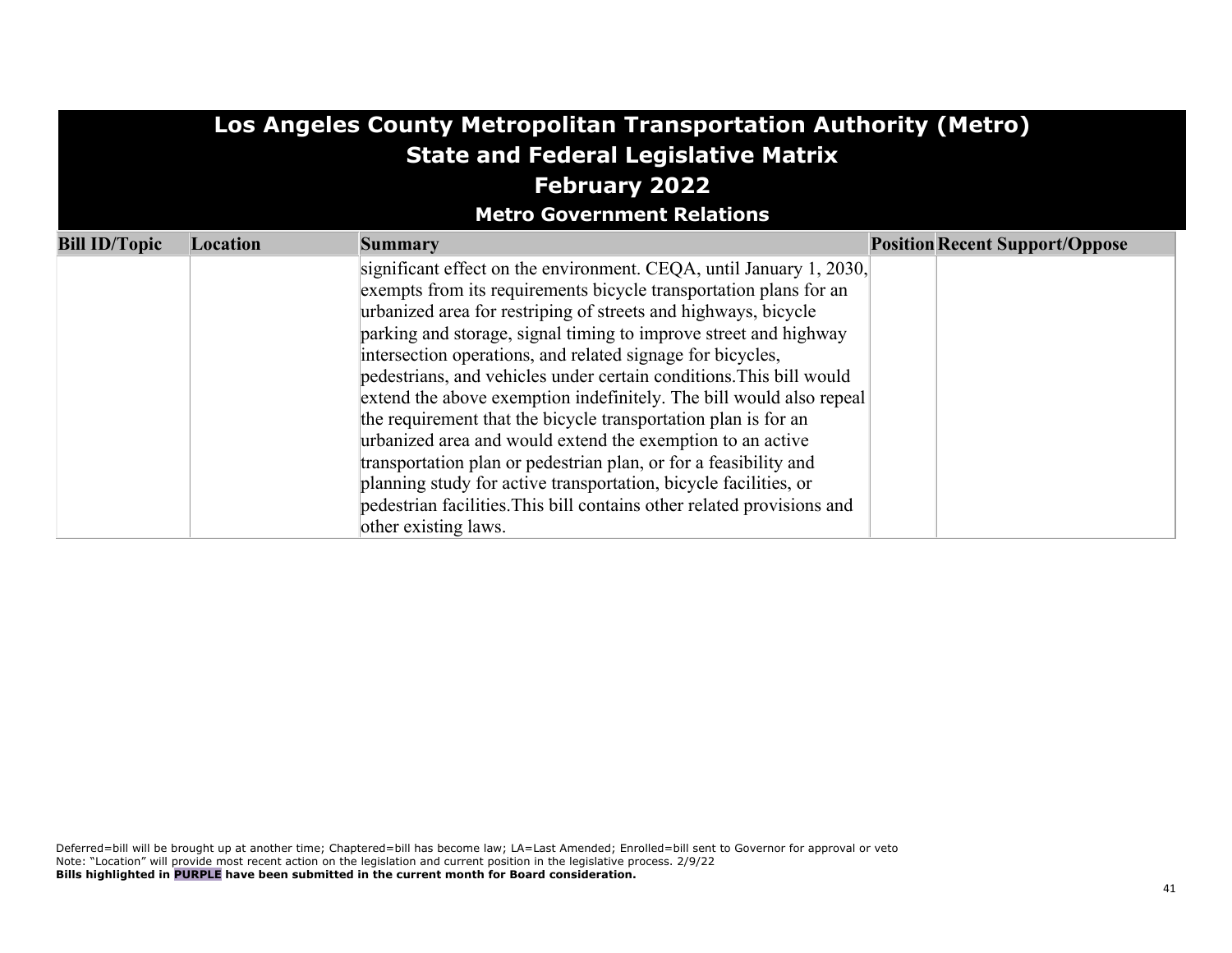# **Los Angeles County Metropolitan Transportation Authority (Metro) State and Federal Legislative Matrix February 2022**

**Metro Government Relations**

**FEDERAL LEGISLATION**

| <b>BILL/AUTHOR</b>                               | <b>DESCRIPTION</b>                                                                                                                                                                                                                                          | <b>STATUS</b>                                                                                                                                                                                                                                                                                                                                                                        |
|--------------------------------------------------|-------------------------------------------------------------------------------------------------------------------------------------------------------------------------------------------------------------------------------------------------------------|--------------------------------------------------------------------------------------------------------------------------------------------------------------------------------------------------------------------------------------------------------------------------------------------------------------------------------------------------------------------------------------|
| HR 5376<br>Rep. John<br>Yarmuth (D-<br>$\bf{K}Y$ | <b>BUILD BACK BETTER ACT</b><br>This bill provides funding, establishes programs, and otherwise modifies provisions relating<br>to a broad array of areas, including education, labor, child care, health care, taxes,<br>immigration, and the environment. | $11/19/21$ – Passed the House<br>Awaits action in the Senate                                                                                                                                                                                                                                                                                                                         |
| S. 1931<br>Sen. Tom<br>Carper (D-DE)             | <b>THE SURFACE TRANSPORTATION REAUTHORIZATION ACT OF 2021</b><br>Sets baseline funding level at a historic high of \$303.5 billion for Department of<br>Transportation programs for highways, roads, and bridges.                                           | $5/26/21$ – adopted by the Senate<br>Committee on Environment and<br>Public Works (EPW)<br>$08/10/21$ - The EPW-passed<br>reauthorization bill was<br>incorporated into Infrastructure<br>Investment and Jobs Act (H.R.<br>3684, as amended), and passed<br>out of the U.S. Senate.<br>$11/15/21$ – Bill signed into law<br>as part of the Infrastructure<br>Investment and Jobs Act |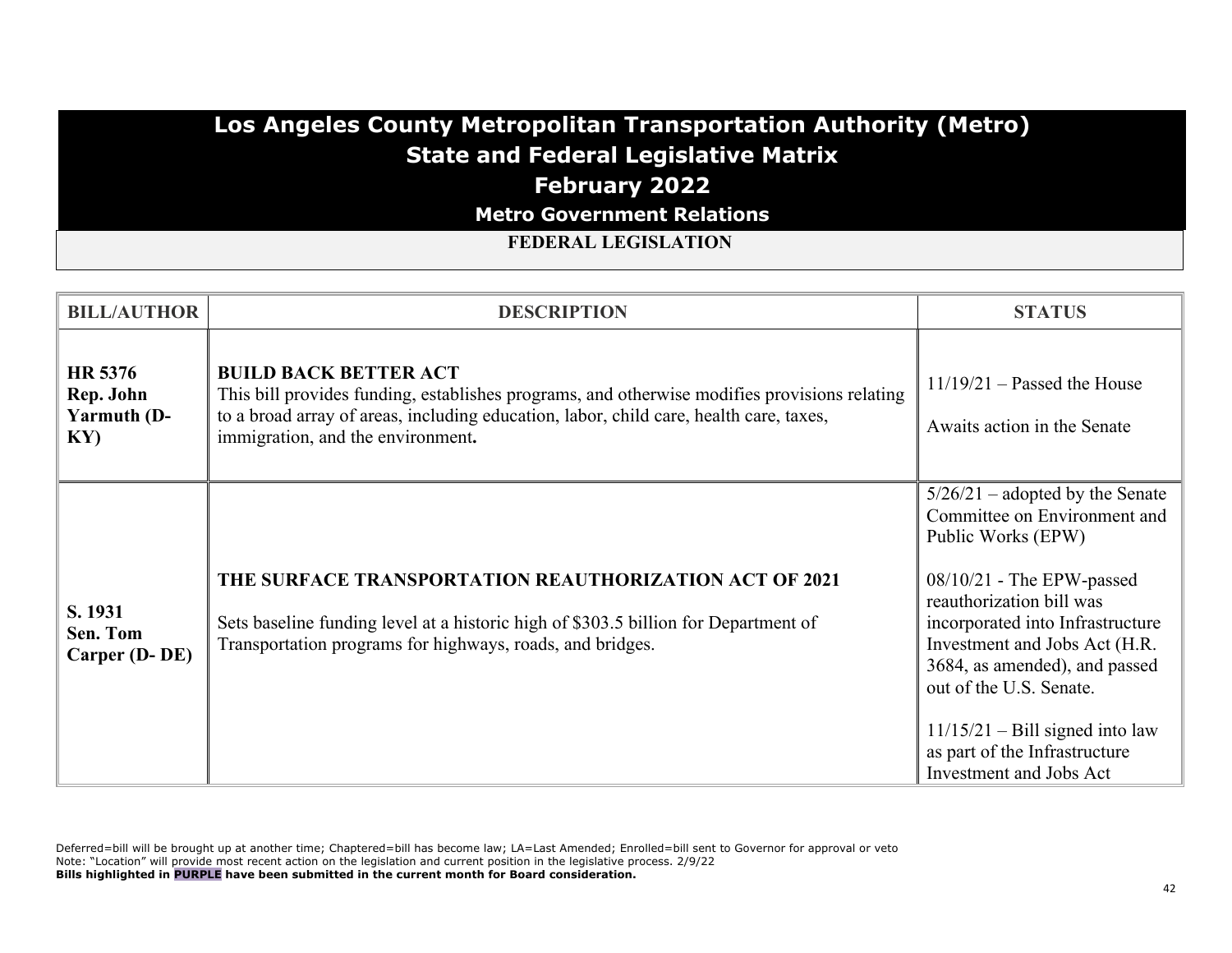| Los Angeles County Metropolitan Transportation Authority (Metro) |
|------------------------------------------------------------------|
| <b>State and Federal Legislative Matrix</b>                      |
|                                                                  |

## **February 2022**

**Metro Government Relations**

| <b>BILL/AUTHOR</b>                                                                                                      | <b>DESCRIPTION</b>                                                                                                                                                                                                                                                                                                                                                                                                                                                   | <b>STATUS</b>                                                                                                                                                                                                                                                                        |
|-------------------------------------------------------------------------------------------------------------------------|----------------------------------------------------------------------------------------------------------------------------------------------------------------------------------------------------------------------------------------------------------------------------------------------------------------------------------------------------------------------------------------------------------------------------------------------------------------------|--------------------------------------------------------------------------------------------------------------------------------------------------------------------------------------------------------------------------------------------------------------------------------------|
| H.R. 2287/<br>S. 1172<br>Rep. Ayanna<br><b>Pressley (D -</b><br>MA) and Sen.<br>Ed Markey ( $D -$<br>MA)                | <b>FREEDOM TO MOVE ACT</b><br>A bill to direct the Secretary of Transportation to carry out a grant program to support<br>efforts to provide fare-free transit service, and for other purposes.                                                                                                                                                                                                                                                                      | $4/15/21$ – Re-introduced in the<br>House and Senate<br>8/27/20 - Board adopts a support<br>position                                                                                                                                                                                 |
| H.R. 5228 / S.<br>2726<br>Rep. Henry<br>"Hank" C.<br>Johnson, Jr. (D-<br>GA) and<br><b>Senator Jon</b><br>Ossoff (D-GA) | PUBLIC TRANSPORTATION EXPANSION ACT<br>The Public Transportation Expansion Act would create a Federal grant program to fund<br>public transportation expansion to serve low-income communities and connect affordable<br>housing with transit networks, including through the provision of fareless or reduced-fare<br>service.<br>The bill would also, for the first time in decades, allow large transit operators to use federal<br>funds for operating expenses. | $9/10/21 -$ Bill introduced and<br>referred to Transportation and<br><b>Infrastructure and Financial</b><br>Services Committees in the<br>House; referred to Committee on<br>Banking, Housing, and Urban<br>Affairs in the Senate<br>LA METRO monitoring this<br>pending legislation |